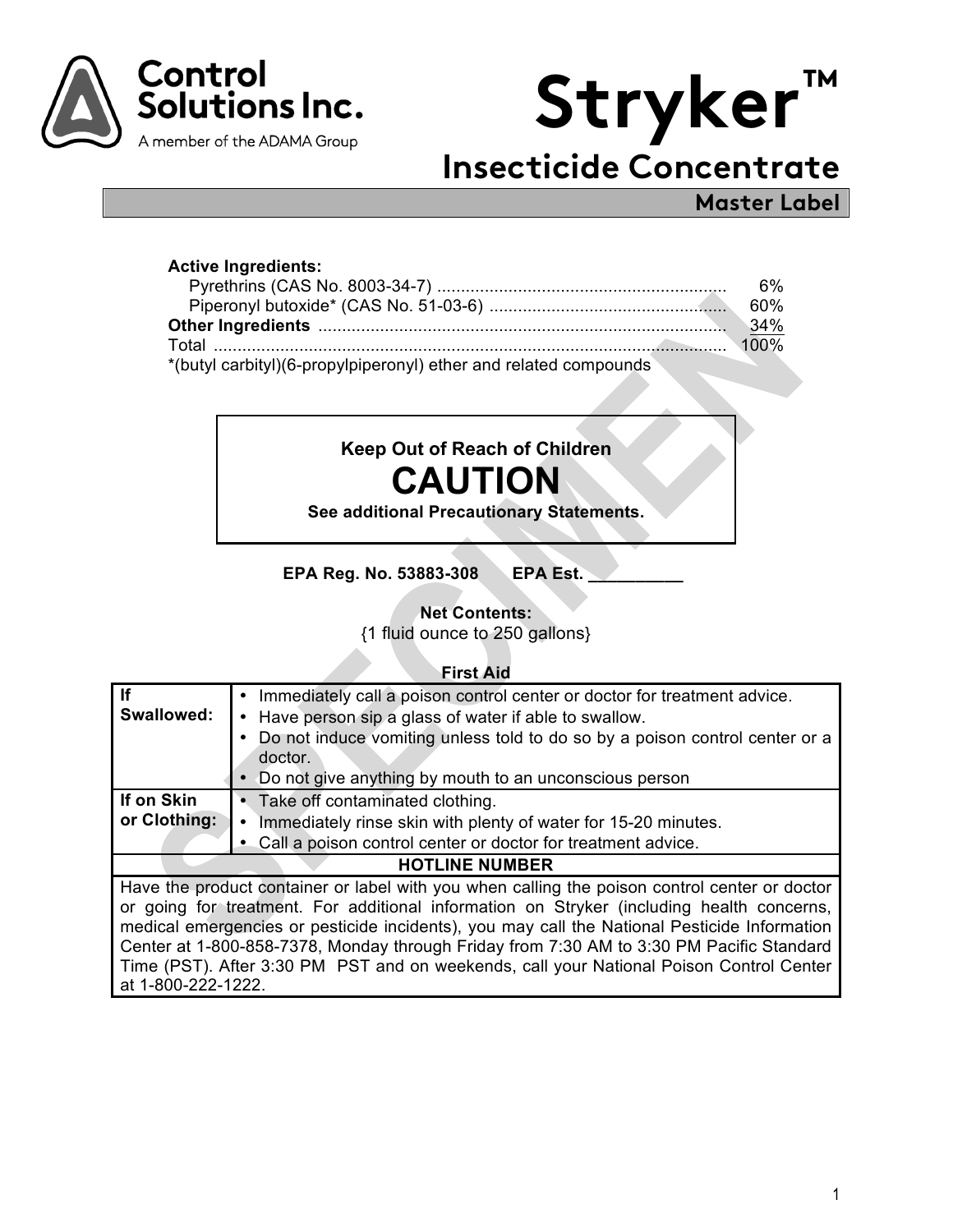#### **PRECAUTIONARY STATEMENTS**

#### **Hazards to Humans & Domestic Animals**

**CAUTION:** Harmful if swallowed. Prolonged or frequently repeated skin contact may cause allergic reactions in some individuals. Avoid contact with skin or clothing. Wash hands thoroughly with soap and water after handling and before eating, drinking, chewing gum, using tobacco or using the toilet.

#### **Personal Protective Equipment (PPE)**

Some materials that are chemical resistant to Stryker are made of barrier laminate, butyl rubber, nitrile rubber or viton. If you want more options, follow the instructions for category E on an EPA Chemical resistance chart.

#### **Applicators and other handlers must wear:**

- Long-sleeved shirt,
- Long pants,
- Chemical resistant gloves,
- Shoes plus socks, and
- Protective eyewear

In addition to the above PPE, applicators using a high pressure handwand in an enclosed area must wear at least a NIOSH-approved respirator with a dust/mist filter with a MSHA/NIOSH-approval number prefix TC-21C or any N, R, P or HE filter.

In addition to the above PPE, applicators using hand held foggers in an enclosed area must wear a half-face, fullface or hood-style NIOSH-approved respirator with:

- a dust/mist filtering cartridge (MSHA/NIOSH-approval number prefix TX-21C) or
- a canister approved for pesticides (MSHA/NIOSH-approval number prefix TX-14G) or
- a cartridge or canister with any N, R, P or HE filter.

See engineering controls for additional requirements.

#### **User Safety Requirements**

Follow manufacturer's instructions for cleaning/maintaining PPE. If no such instructions for washables exist, use detergent and hot water. Keep and wash PPE separately from other laundry.

Discard clothing and other absorbent materials that have been drenched or heavily contaminated with the product's concentrate. Do not reuse them.

#### **Engineering Controls**

Pilots must use an enclosed cockpit that meets the requirements listed in the Worker Protection Standard (WPS) for agricultural pesticides (40 CFR 170.240(d)(6)). Human flagging is prohibited. Flagging to support aerial application is limited to use of the Global Positioning System (GPS) or mechanical flaggers.

# **Users should:**

#### **User Safety Recommendations**

- Wash hands before eating, drinking, chewing gum, using tobacco or using the toilet.
- Remove clothing/PPE immediately if pesticide gets inside. Then wash thoroughly and put on clean clothing.
- Remove PPE immediately after handling Stryker. Wash the outside of gloves before removing.
- As soon as possible, wash thoroughly and change into clean clothing.

#### **Environmental Hazards for Terrestrial Applications**

Stryker is toxic to aquatic organisms, including fish and invertebrates. Drift and runoff may be hazardous to aquatic organisms in water adjacent to treated areas. Stryker may contaminate water through runoff. Stryker has a potential for runoff for several weeks after application. Poorly draining soils and soils with shallow water tables are more prone to produce runoff that contains Stryker.

Stryker is highly toxic to bees exposed to direct treatment on blooming crops or weeds. Do not apply Stryker or allow it to drift to blooming crops or weeds while bees are actively visiting the treatment area.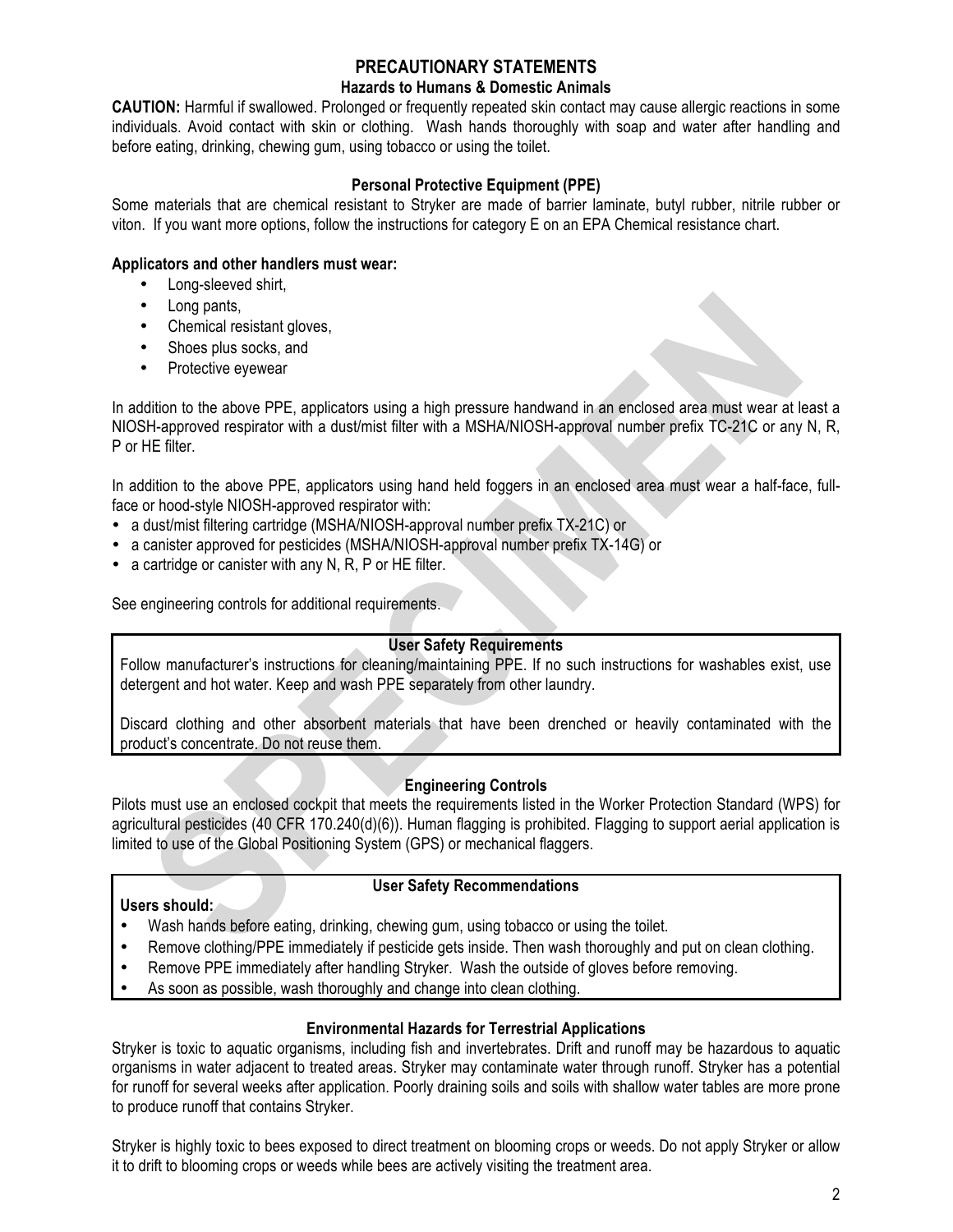Except as specified in the Directions for Use, do not apply directly to water to areas where surface water is present or to intertidal areas below the mean high water mark. Do not contaminate water when disposing of equipment wash waters or rinsate.

#### *[Environmental Hazards Statement for Mosquito Adulticide Sub-label:*

*This pesticide is toxic to aquatic organisms, including fish and invertebrates. Run off from treated areas or deposition of spray droplets into a body of water may be hazardous to fish and aquatic invertebrates.*

*When applying as a wide area mosquito adulticide before making the first application in a season, it is advisable to consult with the state or tribal agency with primary responsibility for pesticide regulation to determine if other regulatory requirements exist.*

*Stryker is highly toxic to bees exposed to direct treatment of blooming crops or weeds. Do not apply Stryker or allow it to drift to blooming crops or weeds while bees are actively visiting the treatment area. except when applications are made to prevent or control a threat to public and/or animal health determined by a state, tribal or local health or vector control agency on the basis of documented evidence of disease causing agents in vector mosquitoes or the occurrence of mosquito-borne disease in animal or human populations, or if specifically approved by the state or tribe during a natural disaster recovery effort.* 

*When applying as a wide area mosquito adulticide, do not apply over bodies of water (lakes, rivers, permanent streams, natural ponds, commercial fish ponds, swamps, marches, or estuaries) except when necessary to target areas where adult mosquitoes are present and weather conditions will facilitate movement of applied material away from the water in order to minimize incidental deposition into the water body.]*

#### **DIRECTIONS FOR USE**

It is a violation of Federal law to use Stryker in a manner of inconsistent with its labeling.

#### *[For Use on Mosquito Adulticide Sub-label:*

*For use by Federal, state, tribal or local government officials responsible for public health or vector control, or by persons certified in the appropriate category or otherwise authorized by the state or tribal lead pesticide regulatory agency to perform adult mosquito control applications, or by persons under their direct supervision.]*

#### **Agricultural Use Requirements**

Use Stryker only in accordance with its labeling and with the Worker Protection Standard, 40 CFR Part 170. This Standard contains requirements for the protection of agricultural workers on farms, forests, nurseries and greenhouses, and handlers of agricultural pesticides. It contains requirements for training, decontamination, notification and emergency assistance. It also contains specific instructions and exceptions pertaining to the statements on this label about personal protective equipment (PPE) and restricted-entry interval. The requirements in this box apply only to uses of Stryker that are covered by the Worker Protection Standard.

Do not enter or allow worker entry into treated areas during the restricted-entry interval (REI) of 12 hours.

PPE required for early entry to treated areas that is permitted under the Worker Protection Standard and that involves contact with anything that has been treated, such as soil or water, is:

- coveralls,
- chemical-resistant gloves such as barrier laminate, nitrile rubber, neoprene rubber, or viton.
- shoes plus socks, and
- protective eyewear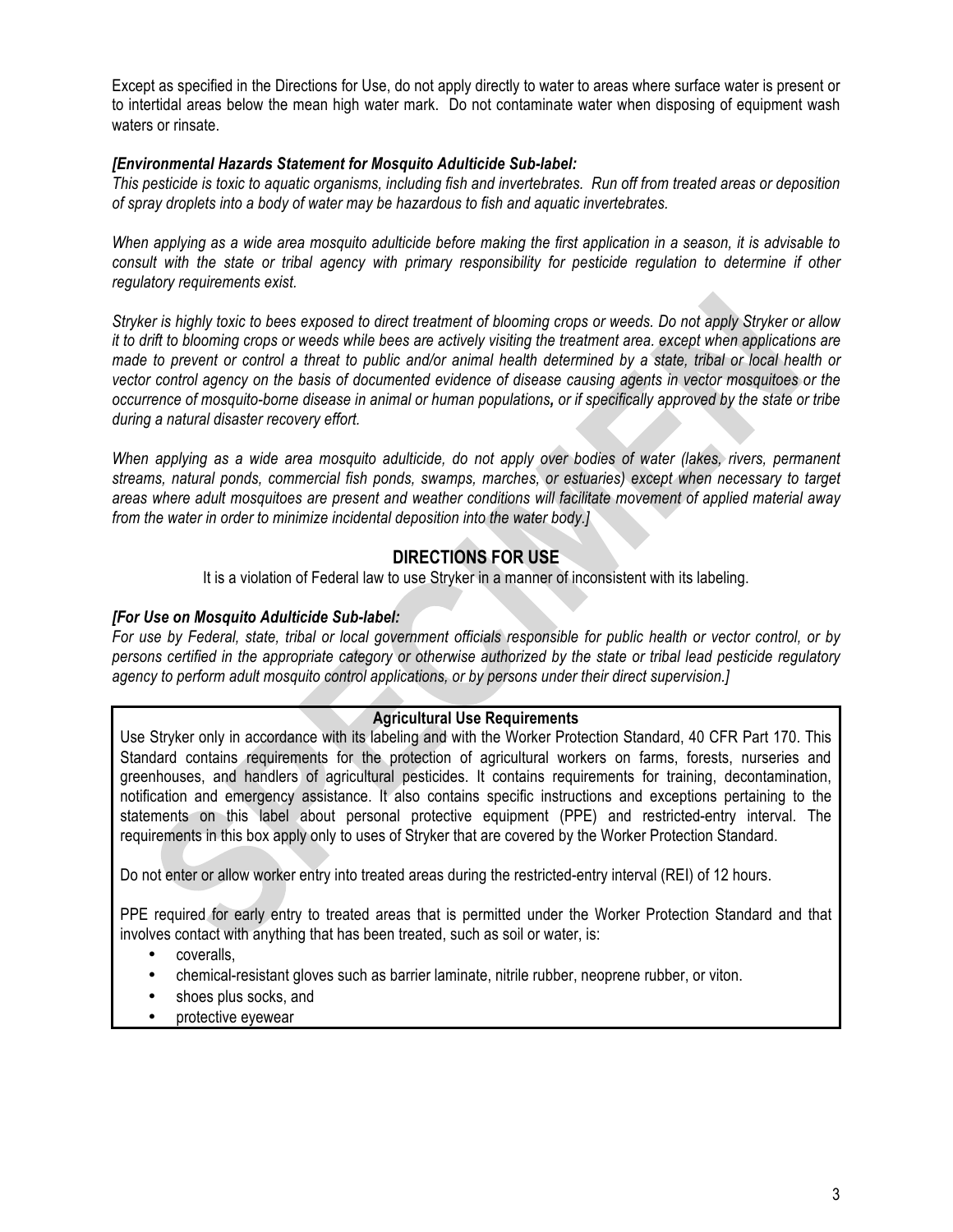#### **Non-Agricultural Use Requirements**

The requirements in this box apply to uses of Stryker that are NOT within the scope of the Worker Protection Standard for agricultural pesticides (40 CFR Part 170). The WPS applies when Stryker is used to produce agricultural plants on farms, forests, nurseries and greenhouses.

Do not enter treated area without protective clothing until sprays have dried.

#### **USE RESTRICTIONS**

#### **When Used Outdoors:**

- Apply Stryker only as specified on the label.
- Do not contaminate food or feedstuffs.
- *[Except when applying as a wide-area mosquito adulticide,]* do not enter or allow others to enter until vapors, mists and aerosols have dispersed, and the treated area has been thoroughly ventilated.
- *[Except when applying as a wide-area mosquito adulticide,]* do not apply Stryker in a way that will contact workers or other persons, either directly or through drift.
- *[Except when applying as a wide-area mosquito adulticide,]* only protected handlers may be in the area during application.
- Except when applying to livestock and pets, only protected handlers may be in the area during application.
- Except when applying directly to pets, do not allow adults, children or pets to enter treated area until sprays have dried.
- Except when applying directly to pets or livestock, do not apply Stryker in a way that will contact adults, children or pets, either directly or through drift.
- For post-harvest application to vegetables, fruits, nuts and other commodities: Do not re-apply within 7 days. Do not apply more than 10 times to sweet potatoes.
- Do not make applications during rain.
- Do not water treated area to the point of runoff.
- Do not wet plants to the point of runoff or drip.
- Do not apply Stryker with a sponge.
- Not for use in outdoor metered release devices or outdoor residential misting systems (indoor or outdoor).
- Application is prohibited directly into sewers or drains or to any area like a gutter where drainage to sewers, storm drains, water bodies or aquatic habitat can occur.
- Do not allow Stryker to enter any drain during or after application.

*All outdoor applications, if permitted elsewhere on this label, must be limited to spot or crack-and-crevice treatments only, except for the following uses, if allowed elsewhere on this label:*

- *1. Applications to soil or vegetation, as listed on this label, around structures;*
- *2. Applications to lawns, turf and other vegetation, as listed on this label;*
- *3. Applications to the side of a building, up to a maximum height of 3 feet above grade;*
- *4. Applications to underside of eaves, soffits, doors, or windows permanently protected from rainfall by a covering, overhang, awning, or other structure;*
- *5. Applications around potential pest entry points into buildings, when limited to a surface band not to exceed one inch in width;*
- *6. Applications made through the use of a coarse, low pressure spray to only those portions of surfaces that are directly above bare soil, lawn, turf, mulch or other vegetation, as listed on this label, and not over an impervious surface, drainage or other condition that could result in runoff into storms drains, drainage ditches, gutters, or surface waters, in order to control occasional invaders or aggregating pests.*

#### **When Used Indoors:**

- Apply Stryker only as specified on the label.
- Do not contaminate food or feedstuffs.
- Remove pets, birds and cover fish aquariums before [application][spraying].
- Remove or cover exposed food and drinking water before application.
- Except when applying directly to pets, do not allow adults, children or pets to enter treated area until sprays have dried.
- Except when applying directly to pets or livestock, do not apply Stryker in a way that will contact adults, children or pets, either directly or through drift.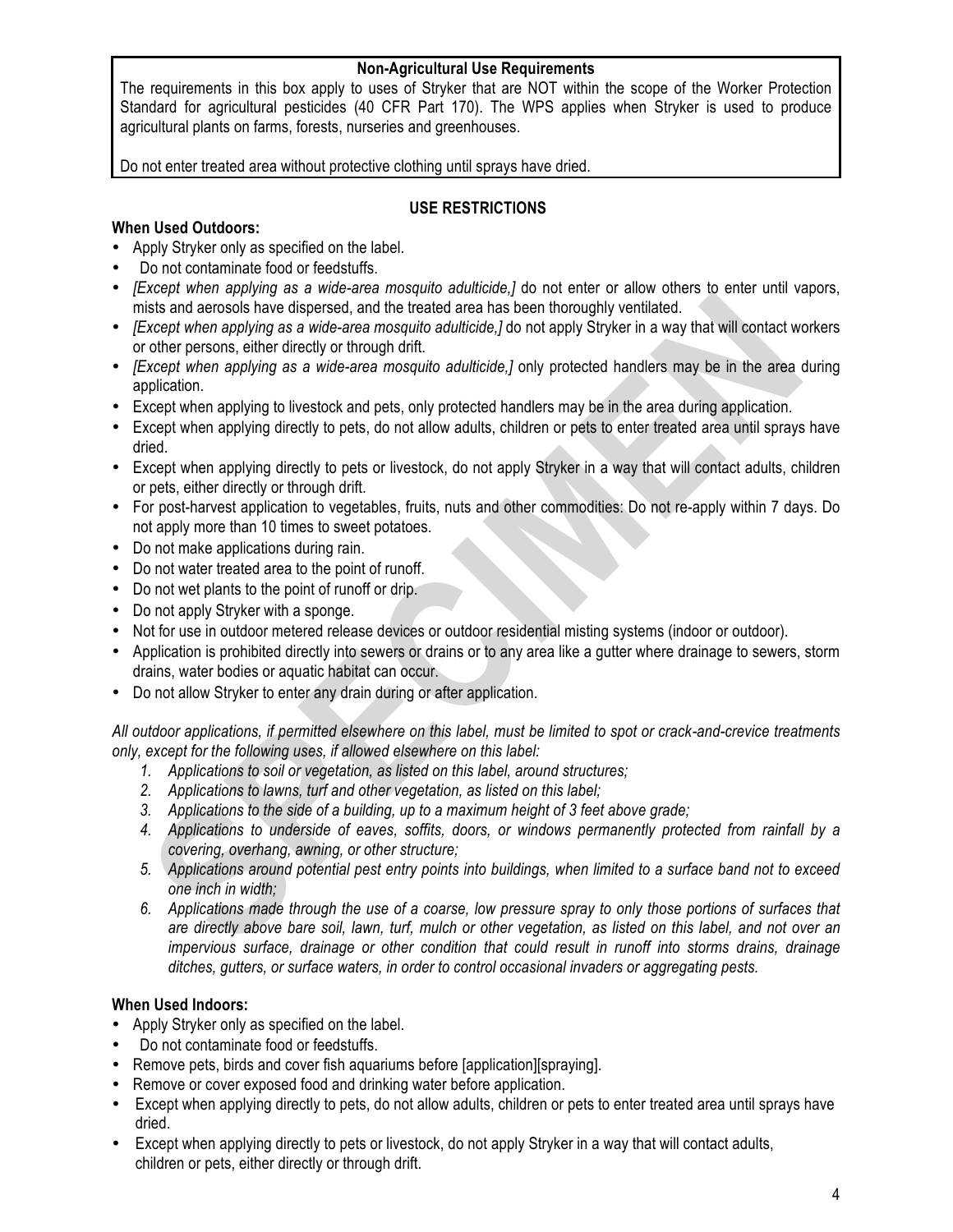- Do not wet plants to the point of runoff or drip.
- Remove or cover dishes, utensils, food processing equipment and food preparation surfaces, or wash them before use.
- Except when applying to pets or livestock, do not remain in treated area; immediately exit area and remain outside the treatment area until aerosols, vapors and/or mists have dispersed.
- Do not apply as a broadcast or spot treatment to indoor surfaces in certain sites including nurseries, day care centers, schools, and sickrooms.
- Do not use in commercial food/feed handling establishments, restaurants or other areas where food is commercially prepared or processed.
- Do not wet articles to point of runoff or drip.
- Do not use treated article until spray has dried.
- Do not remain in treated area. Exit area immediately and remain outside the treated area until aerosols, vapors and/or mists have dispersed.
- In hospitals, patients must be removed prior to treatment. The room must be ventilated for two hours after spraying. Do not return patient to room until after ventilation.
- When used in dairy barns or facilities: Close milk tank lids to prevent contamination from spray and from dead or falling insects. Remove or cover milking utensils before application. Wash teats of animals before milking.
- When used indoors in food handling/processing facilities: Do not make space spray applications when facility is in operation. Prior to space spray applications, cover or remove exposed food; cover food processing surfaces or clean after treatment and before use. Do not apply more than 1 time per day.
- For greenhouse grown ornamentals and flower/foliage plants: Do not apply more than 1 time per day.
- For post-harvest applications to stored grains and seed: Do not re-apply within 30 days.
- Not for use in indoor metered release devices or indoor commercial animal premise automatic systems.
- Do not use in aircraft cabins.

## **Product Information**

Stryker is intended for use on ornamentals, greenhouse plants, stored products, livestock, in and around buildings and structures as well as modes of transport.

When used alone, this concentrate can also be used as a clean-up or pre-harvest spray where other materials cannot be used because of residue restrictions. Contains pyrethrins, a botanical insecticide.

When used in combination with other insecticides, Stryker may be combined with other insecticides and acaricides where resistance may be a problem and to provide a flushing of insects from hiding and into contact with other spray residues for quicker and more complete kill. The application must conform to the accepted use precautions and directions of both products.

#### *[For Use on Consumer/Residential Sub-Label:*

*For use in and around residential buildings and structures, including but not limited to, Apartments, Barns, Cabins, Campers, Condominiums, Garages, Homes, Mobile homes, Outbuildings, Townhomes and Trailers and Outdoor Residential Areas (Decks, Dumpsters, Patios, Picnic areas and Porches), Rural fields, Woods, Lots and Pathways. For use on, Bushes, Evergreens, Flowers, Fruit and Nut Trees, Ornamentals, Roses, and Shade Trees.]*

#### *[For Use on Mosquito Adulticide Sub-label:*

*Stryker may be applied through mechanical, aerosol or ULV generators as well as thermal fogging equipment, conventional fogging or spraying equipment and chemigation. Stryker may also be applied as a surface, spray, spot or crack and crevice treatment in both food and non-food areas of food handling establishments.]*

#### *[For Use on Occupational Use Sub-label:*

#### *Chemigation*

*Apply Stryker only through sprinkler (including center pivot, lateral move, end tow, side (wheel) roll, traveler, big gun, solid set or hand move) or drip (trickle) irrigation systems. Do not apply Stryker through any other type of irrigation system. Crop injury, lack of effectiveness or illegal pesticide residues in the crop can result from non-uniform distribution of treated water. If you have questions about calibration, contact State Extension Service specialists, equipment manufacturers or other experts.*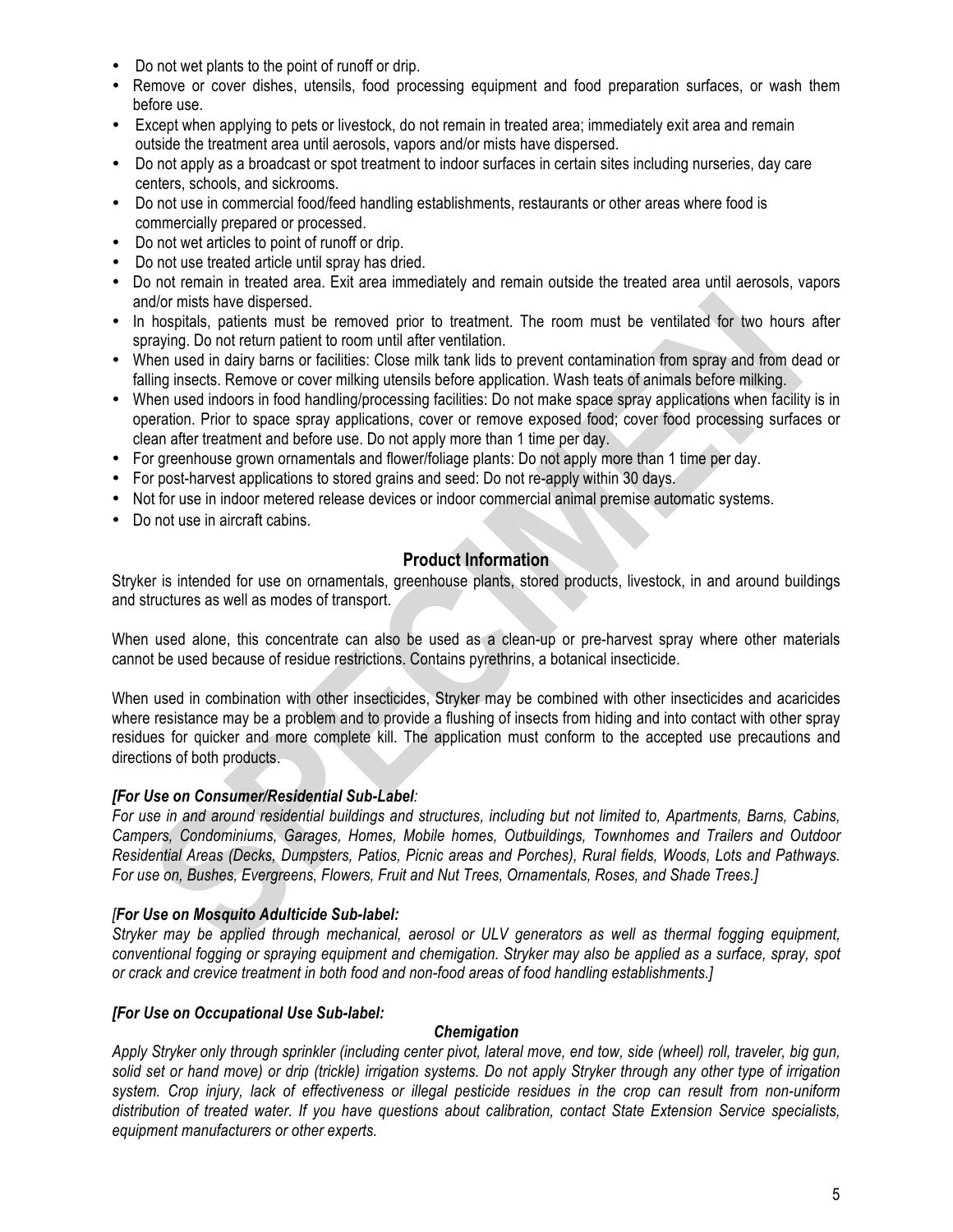*Do not connect an irrigation system (including greenhouse systems) used for pesticide application to a public water system. A person knowledgeable of the chemigation system and responsible for its operation or under the supervision of the responsible person, shall shut the system down and make necessary adjustments should the need arise.* 

#### *For Sprinkler Chemigation:*

- *The system must contain a functional check valve, vacuum relief valve and low pressure drain appropriately located on the irrigation pipeline to prevent water source contamination from backflow.*
- *The pesticide injection pipeline must contain a functional, automatic, quick-closing check valve to prevent the flow of fluid back toward the injection pump.*
- *The pesticide injection pipeline must also contain a functional, normally closed, solenoid-operated valve located on the intake side of the injection pump and connected to the system interlock to prevent fluid from being*  withdrawn from the supply tank when the irrigation system is either automatically or manually shut down.
- *The system must contain functional interlocking controls to automatically shut off the pesticide injection pump when the water pump motor stops.*
- *The irrigation line or water pump must include a functional pressure switch that will stop the water pump motor when the water pressure decreases to the point where pesticide distribution is adversely affected.*
- *Systems must use a metering pump, such as a positive displacement injection pump (e.g., diaphragm pump) effectively designed and constructed of materials that are compatible with pesticides and capable of being fitted with a system interlock.*
- *Do not apply when wind speed favors drift beyond the area intended for treatment.*

#### *For Drip (Trickle) Chemigation:*

- *The system must contain a functional check valve, vacuum relief valve and low pressure drain appropriately located on the irrigation pipeline to prevent water source contamination from backflow.*
- *The pesticide injection pipeline must contain a functional, automatic, quick-closing check valve to prevent the flow of fluid back toward the injection pump.*
- *The pesticide injection pipeline must also contain a functional, normally closed, solenoid-operated valve located on the intake side of the injection pump and connected to the system interlock to prevent fluid from being withdrawn from the supply tank when the irrigation system is either automatically or manually shut down.*
- *The system must contain functional interlocking controls to automatically shut off the pesticide injection pump when the water pump motor stops.*
- *The irrigation line or water pump must include a functional pressure switch which will stop the water pump motor when the water pressure decreases to the point where pesticide distribution is adversely affected.*
- *Systems must use a metering pump such as a positive displacement injection pump (e.g., diaphragm pump) effectively designed and constructed of materials that are compatible with pesticides and capable of being fitted with a system interlock.]*

#### **INSECTS KILLED**

**Use Stryker to kill the following listed insects:** Ants, Aphids, Apple maggots, Armyworms, Artichoke plume moths, Asparagus beetles, Beet armyworms, Bagworms, Bean beetles, Blister beetles, Blow flies, Biting flies, Boll weevils, Cabbage loopers, Cankerworms, Carrot weevils, Caterpillars, Clover mites, Clover weevils, Cockroaches, 12-Spotted cucumber beetles, Codling moths, Colorado potato beetles, Corn earworms, Crickets, Crane flies, Cross-striped cabbageworms, Cucumber beetles, Deer flies, Deer ticks, Earwigs, Diamondback month larvae, Eastern tent caterpillars, Elm leaf beetles, European corn borers, European pine tip moths, Face flies, Fall webworms, Fire ants, Firebrats, Fireworms, Flea beetles, Flies, Forest tent caterpillars, Fungus gnats, Fruit flies, Fruittree leafrollers, Grape leafhoppers, Grape leaf skeletonizers, Grasshoppers, Green fruit worms, Green peach aphids, Greenhouse thrips, Gypsy moths (adult and larvae), Harlequin bugs, *Heliothis* sp., Hornets, Horn flies, Hornworms, Horse flies, House flies, Important cabbageworms, Indian meal moths, Imported cabbageworms, Japanese beetles, Katydids, Lace bugs, Leafhoppers, Leafrollers, Leafminers, Lice, Loopers, Lygus, Mealy bugs, Mediterranean flour moths, Mexican bean beetles, Midges, Milipedes, Mosquitoes, Mushroom flies, Navel orangeworms, Onion maggots, Pear psylla, Potato leafhopper, Psyllids, Rice weevils, Saw-toothed grain beetles, Silverfish, Skippers, Sowbugs, Stable flies, Stink bugs, Spiders, Tabanidae, Tarnished plant bugs, Thrips, Tomato hornworms, Vinegar flies, Wasps, Webworms, Whiteflies and Yellow jackets.

#### **PLANTS GROWN OUTDOORS AND IN GREENHOUSES**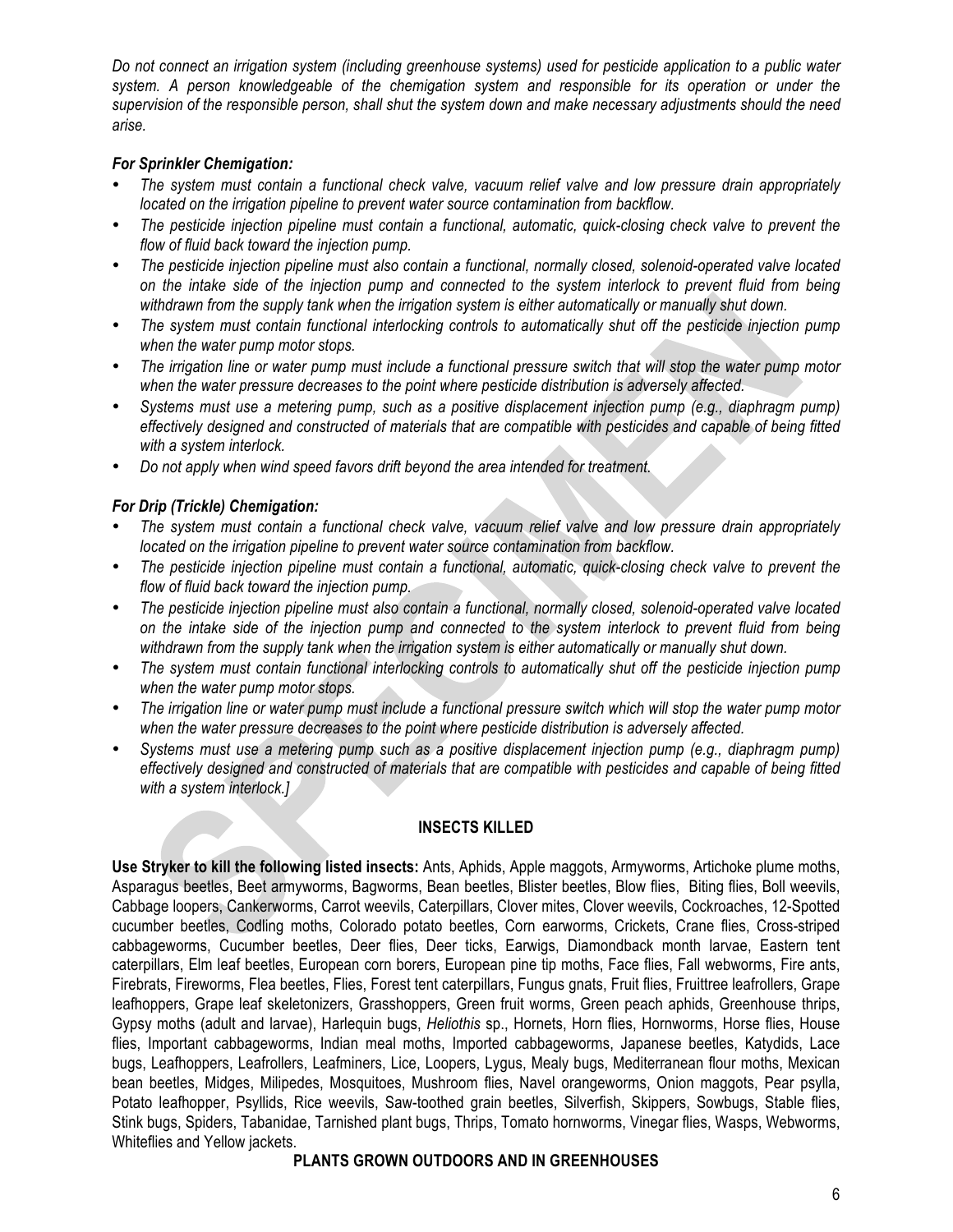African violet, Ageratum, Aster, Azalea, Begonia, Cacti, Calceolaria, Calendula, Calla, Camellia, Carnation, Ceandhus, Cineraria, Chrysanthemum, Coleus, Cyclamen, Cypress, Daffodil, Dahlia, Delphinium, Dogwood, Fern, Ficus, Foliage plants, Fuschia, Gardenia, Geranium, Gladious, Gloxinia, Gypsophila, Holly, Hydrangea, Iris, Lilies, Maidenhair fern, Marigold, Juniper, Narcissus, Palm, Pansy, Pelargonium, Peony, Petunia, Philodendron, Phlox, Pine, Pyracantha, Rhododendron, Roses, Rubber Plant, Snapdragon, Stock, Sweet pea, Tulips, Viburnum, Wandering Jew, Yew, Zinnia and Andromeda, Arborvitae, Ash, Beech, Birch, Boxwood, Cotoneaster, Crabapple, Dogwood, Elm, Euonymus, Fir, Firethorn, Forsythia, Hawthorn, Hemlock, Hickory, Holly, Honey locust, Horst chestnut, Juniper, Larch, Laurel, Lilac, Linden, Mimosa (Silk tree), Myrtle, Oak, Pine, Privet, Tulip tree, Viburnum, Willow and Yew.

Stryker may be used on most plants because its active ingredients are exempt from tolerance when applied to growing plants. The plant-grouping scheme used on this label was devised by the Environmental Protection Agency to expedite minor use pesticide registration.

#### **Application Instructions:**

3

Apply 2-16 fluid ounces per acre (147 ml -1,182 ml/Ha) and repeat if required to maintain effective kill. Use in sufficient water for thorough coverage of upper and lower leaf surfaces unless otherwise noted. Stryker may be applied by air in no less than 2 [two] gallons of water per acre (3.02 L/Ha) and by ground in no less than 10 [ten] gallons of water per acre (15.12 L/Ha). It is recommended that the final spray mix be buffered to a pH of 5.5-7.0.

This concentrate is relatively non-toxic to honey bees. To avoid possible harm to honey bees, it is advisable to apply in the early morning or late evening hours.

#### **Application Instructions for Greenhouse Flowers, Foliage Plants, Fruit and Vegetables:**

Combine 12-24 fluid ounces (355 ml-710 ml) of Stryker with 100 gallons of water (378 L) for applications with conventional hydraulic sprayers; or 1-2 teaspoons (5-10 ml) per gallon (3.78 L) of water for application with compressed air sprayers. For tank mixing, see the **TANK MIXING INSTRUCTIONS** section of this label.

**Phytotoxicity Note**: Plant safety is an important consideration when using insecticides in a greenhouse. However, it is not possible to evaluate the phytotoxicity of Stryker towards numerous plant varieties that may react differently to insecticides in different stages or under varying environmental conditions. Before making widespread applications of Stryker, treat a limited number of plants and observe for phytotoxicity over a 10 day period.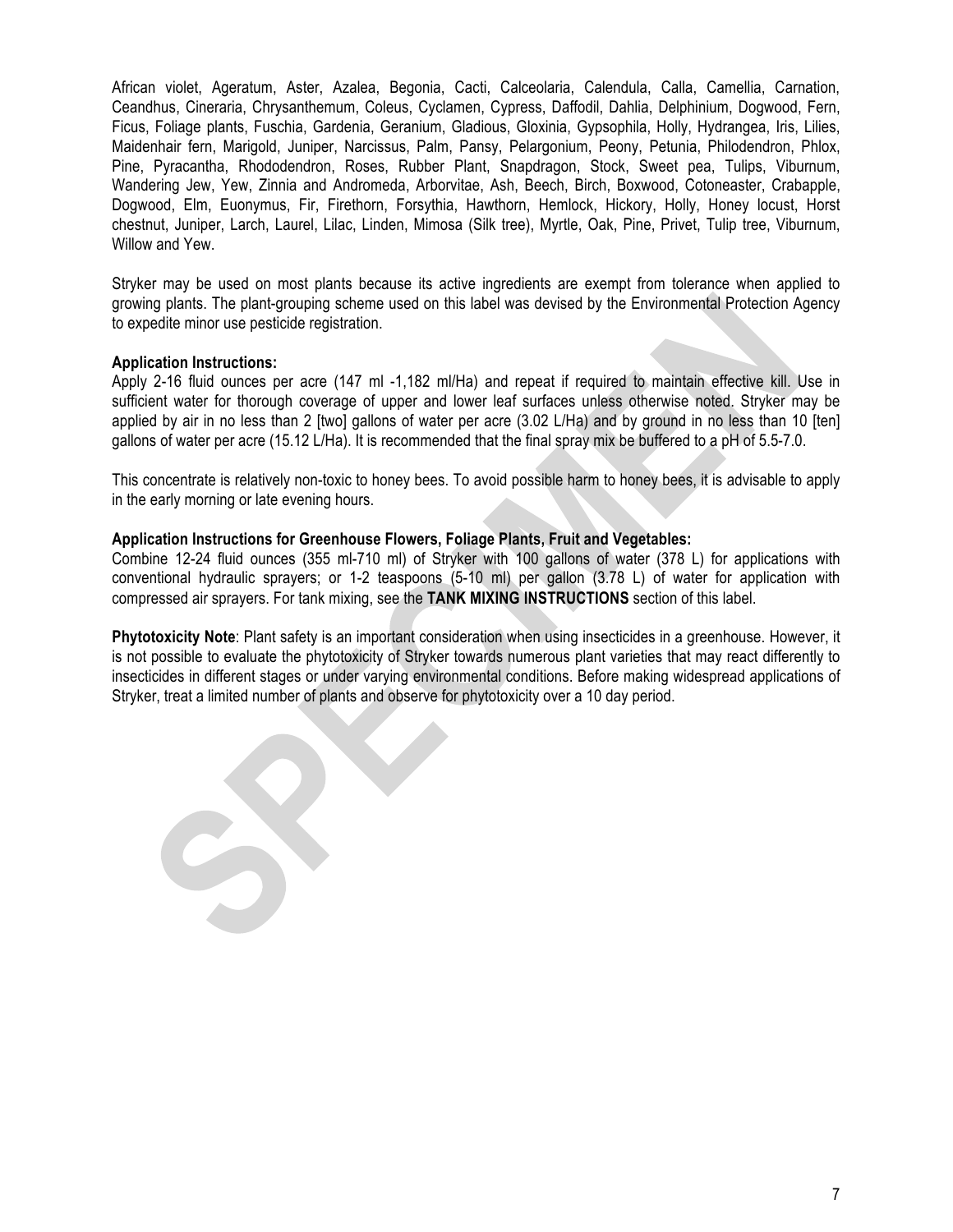*Optional Sprayer Instructions: How to Apply:*

| . <i>.</i><br><b>Pump Style Tank Sprayer</b>    | Best for spot spraying small areas.                                                                                                                                                                                                                                                                                                                                         |
|-------------------------------------------------|-----------------------------------------------------------------------------------------------------------------------------------------------------------------------------------------------------------------------------------------------------------------------------------------------------------------------------------------------------------------------------|
|                                                 | 1. Add appropriate amounts of water and concentrate to<br>sprayer tank.<br>2. Close sprayer, shake well and pressurize. Adjust<br>nozzle to a coarse spray.<br>3. Hold tip of wand about 12" from target and spray.<br>4. Occasionally re-pressurize sprayer as needed to<br>maintain a good spray pattern.                                                                 |
| <b>Dial-Style Hose-End Sprayers</b>             | Best for spraying target areas.                                                                                                                                                                                                                                                                                                                                             |
|                                                 | 1. Fill sprayer jar with enough concentrate for the area<br>to be treated. Do not add water.<br>2. Close sprayer, set dial to apply stated fluid ounces<br>per gallon, hook to garden hose and apply.<br>3. Pour any unused concentrate back into this original<br>container.                                                                                               |
| <b>Concentrate Plus Water Hose-End Sprayers</b> | Best for spraying larger areas.<br>1. Pour concentrate into sprayer jar to required "Fluid<br>Ounce" level.<br>2. Add the appropriate amount of water to the "Gallons"<br>level.<br>3. Close sprayer, hook to garden hose, shake well &<br>apply. To avoid contact with the treated area, begin<br>by spraying area farthest form faucet walking<br>backwards as you spray. |

## **TANK MIXING INSTRUCTIONS**

Tank mix applications must be made in accordance with the more restrictive of label limitations and precautions. No label dosage rates should be exceeded. Stryker cannot be mixed with any product containing a label prohibition against such mixing.

If product [product name] is to be tank mixed with other insecticide, compatibility should be tested prior to mixing. To test for compatibility, use a small container and mix a small amount (0.5 to 1 qt), combining all ingredients in the same ratio as the anticipated use. If any indications of physical incompatibility develop, do not use this mixture. Indications of incompatibility usually will appear within 5-15 minutes after mixing.

#### **For Use on Greenhouse Flowers and Foliage Plants, and Fruit and Vegetables:**

To kill accessible, exposed stages of listed insects when used with a residual insecticide, tank-mix 1-4 fluid ounces (30 ml-20 ml) of Stryker with the proper amount of companion insecticide in 100 gallons (378 L) of water and apply with a conventional hydraulic sprayer.

**Phytotoxicity Note**: Plant safety is an important consideration when using insecticides in a greenhouse. However, it is not possible to evaluate the phytotoxicity of Stryker towards numerous plant varieties that may react differently to insecticides in different stages or under varying environmental conditions. Before making widespread applications of Stryker, treat a limited number of plants and observe for phytotoxicity over a 10 day period.

#### **For Use Outdoors on Flowers, Foliage Plants, Shrubs and Trees:**

To kill accessible, exposed stages of listed insects when used with a residual insecticide, tank-mix 1-4 fluid ounces (30-120 ml) of Stryker with the proper amount of companion insecticide in 100 gallons of water (378 L) (10 gallons (37.8 L) for low volume application mist blowers) and apply with a conventional hydraulic sprayer.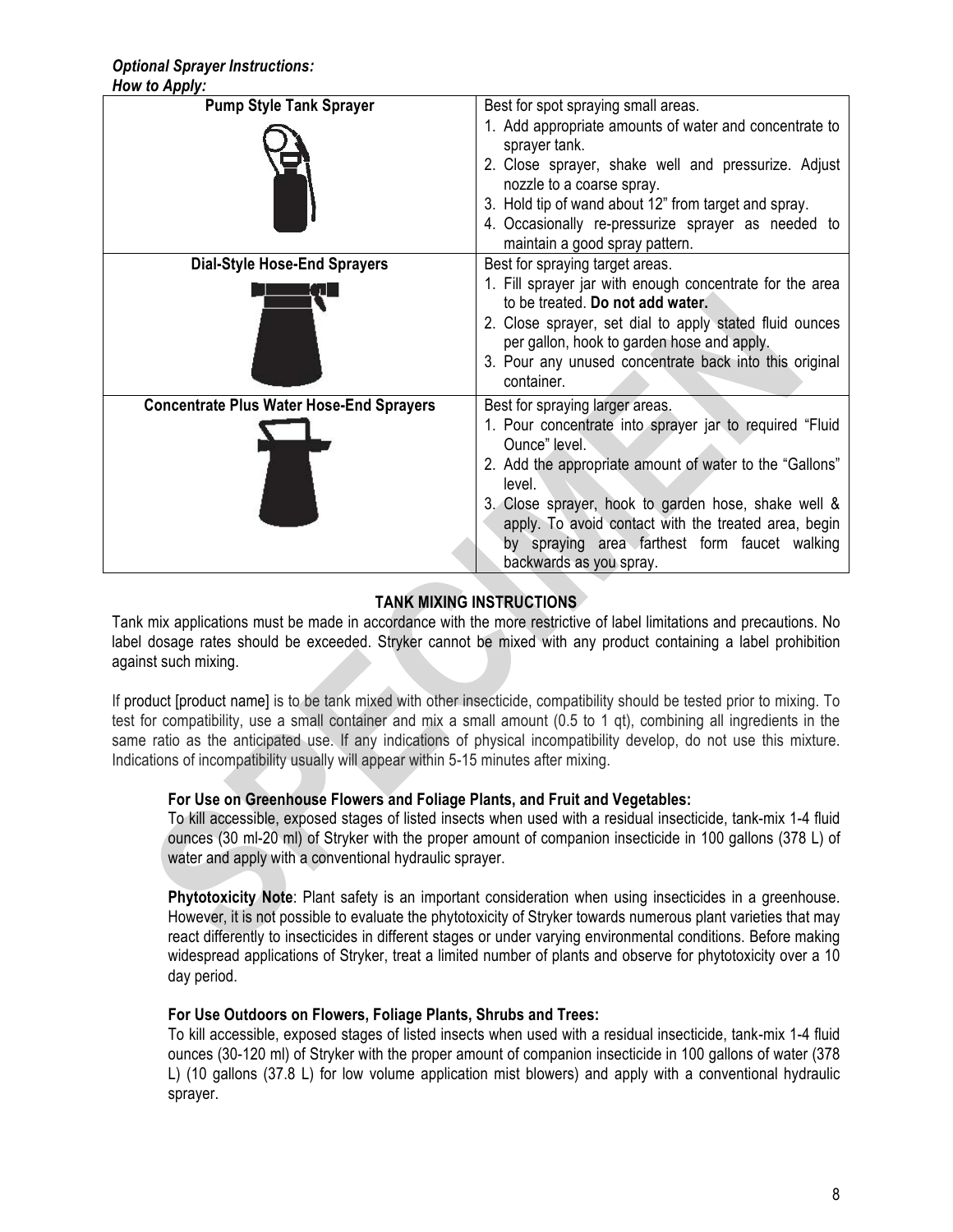#### **To Kill Gypsy Moth Caterpillars and Adults Outdoors:**

To provide quick knockdown of gypsy moth caterpillars when used with a residual insecticide, tank-mix 1-4 fluid ounces (30-120 ml) of Stryker with the proper amount of companion insecticide in 100 gallons of water (378 L (10 gallons (37.8 L) for air blast sprayers) and apply with a conventional hydraulic sprayer.

#### **For Use Indoors on Flowers, Foliage Plants, Shrubs and Trees**

To provide quick knockdown of insects when used with a residual insecticide, tank-mix 1-4 fluid ounces (30- 120 ml) of Stryker with the proper amount of companion insecticide in 100 gallons (378 L) of water and apply with a conventional hydraulic sprayer.

#### **Outdoor Perimeter Treatments:**

To kill Ants, Bees, Centipedes, Cockroaches, Crickets, Firebrats, Fleas, Ground beetles, Millipedes, Pillbugs, Silverfish, Sowbugs, Spiders, Ticks and Wasps: To provide quick knockdown of the outdoor pests listed when used with a residual insecticide, tank-mix 1.0-2.125 fluid ounces of Stryker with the proper amount of companion insecticide.

#### **Turf and Grass:**

[In combination with residual insecticides:] To provide quick knockdown of insects when used with a residual insecticide, tank-mix Stryker at the rate listed [above] [in **Turf and Grass Coverage and Application Table]** with the proper amount of companion insecticide.

*[Prior to mixing with a residual insecticide, conduct a compatibility test using the proper proportions of chemicals and water to ensure the physical compatibility of the mixture. Mix applications must be made in accordance with the more restrictive of label limitations and precautions. No label application rates may be exceeded. Stryker cannot be mixed with any product with label prohibitions against such mixing.]*

#### **Flea and Tick Kill in Buildings:**

**Used in Combination with Other Insecticides:** To provide quick knockdown of adult fleas, tank-mix 0.5- 1.0 fluid ounces of Stryker with the appropriate amount of companion insecticide per finished gallon.

*[Use in Combination with Residual Insecticides: To provide quick knockdown of adult fleas, mix 0.5-1.0 fluid ounces of Stryker with the appropriate amount of companion insecticide per finished gallon.]*

*[Prior to mixing with a residual insecticide, conduct a compatibility test using the proper proportions of chemicals and water to ensure the physical compatibility of the mixture. Mix applications must be made in accordance with the more restrictive of label limitations and precautions. No label application rates may be exceeded. Stryker cannot be mixed with any product with label prohibitions against such mixing.]*

**Used in Combination with Insect Growth Regulators:** To provide quick knockdown of adult fleas, tankmix 2.125- 4.25 fluid ounces of Stryker with the appropriate amount of companion insecticide per finished gallon.

#### **Use as a Surface Spray in Homes, Restaurants, Food Processing Plants, Industrial Installations and Warehouses**:

To provide flushing and quick knockdown of insects Stryker may be tank-mixed with other insecticides at the rate of 1/4-1/2 fluid ounce (equivalent to 1/2-1 tablespoon or 7.4 to 14.8 ml) per gallon of spray solution.

To provide increased control of resistant German cockroaches, tank-mix 2.125-4.25 fluid ounces of Stryker with the appropriate amount of companion insecticide per finished gallon.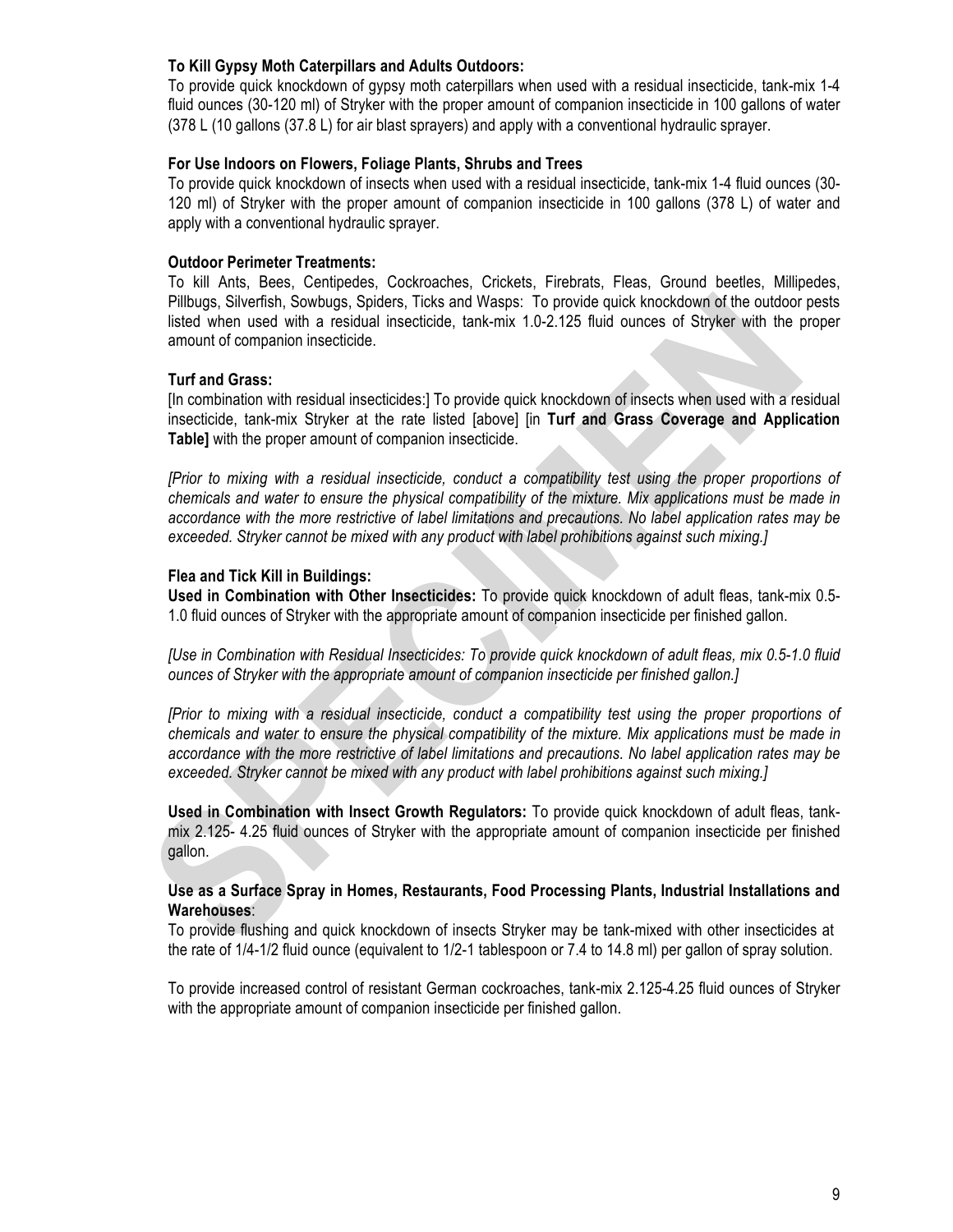#### **Use with Hydroponically Grown Vegetables**

**As a Water System Treatment:** To kill aquatic diptera larvae, apply Stryker to the water at the rates outlined in the following table:

| <b>Pyrethrins Concentrate</b><br>(ppm) | ml of<br><b>Stryker</b> | <b>Gallons of Water</b> |
|----------------------------------------|-------------------------|-------------------------|
|                                        | 64.6                    | 10,000 (3,780 L)        |
| 0.01                                   | 6.46                    | 10,000 (3,780 L)        |
| 0.001                                  | 0.646                   | 10,000 (3,780 L)        |

**For Use on Harvested Fruits and Vegetables:** Including Apples, Blackberries, Blueberries, Boysenberries, Cherries, Crabapples, Currants, Dewberries, Figs, Gooseberries, Grapes, Guavas, Loganberries, Mangoes, Muskmelons, Oranges, Peaches, Pears, Peas, Pineapples, Plums, Raspberries and Tomatoes.

**For Use on Almonds, Peanuts and Walnuts in Bulk or in Bags:** To kill stored product insects such as Almond moths, Angoumois grain moths, Ants, Cadelles, Cigarette beetles, Confused flour beetles, Drugstore beetles, Flat grain beetles, Granary weevils, Indian meal moths, Lesser grain borers, Maize weevils, Mediterranean flour moths, Merchant grain beetles, Red flour beetles, Rice weevils, Rusty grain beetles, Saw-toothed grain beetles and Squarenecked grain beetles, dilute 1.5 ounces of Stryker per gallon of water (11.7 ml/L) and apply as a coarse wet spray over the top of stored nuts or the outside surface of stacked bagged nuts at the rate of 4 gallons per 1,000 square feet (163 ml/m2). Apply at weekly intervals for about 6 weeks and then at 15-day intervals. Apply the first two applications at the rate of 4 gallons per 1,000 square feet (163 ml/m2); apply subsequent treatments at the rate of 2 gallons per 1,000 square feet (80 ml/m2).

# **OUTDOOR USES**

**For Use Around Homes and Other Buildings:** In grassy undeveloped areas use this concentrate at 1 part to 59 parts water to kill foraging fire ants. Also liberally spray grassy areas around yard borders to kill ticks that may carry Lyme Disease.

**Perimeter Treatments:** To kill Ants, Bees, Centipedes, Cockroaches, Crickets, Firebrats, Fleas, Ground beetles, Millipedes, Pillbugs, Silverfish, Sowbugs, Spiders, Ticks and Wasps, dilute 2.125-4.25 fluid ounces of Stryker per gallon of water and apply at the rate of 1 gallon per 750 square feet to a band of soil and vegetation 6-10 feet wide around and adjacent to buildings. Treat the building foundation to a height of 2-3 feet at the rate of 1 gallon per 750 square feet. For tank mixing, see the **TANK MIXING INSTRUCTIONS** section of this label.

**Brown Dog Ticks:** To kill Brown dog ticks around residential areas, rural fields, woods, lots, roadsides, pathways and coastal vegetation areas, dilute 4.25 fluid ounces of Stryker per gallon of water and apply with a mist blower (or other similar equipment) calibrated to deliver 3 gallons per acre. Apply during the peak of infestation and repeat as necessary to maintain control. Make thorough applications to the vegetation upon which the ticks rest.

**Fleas:** To kill fleas around residential areas, dog houses, kennels, paths, patios and under plants, shrubs, trees or other shaded, moist areas where pets may rest, dilute 4.25 fluid ounces of Stryker per gallon of water and apply at the rate of 1 gallon per 750 square feet.

**Turf[Lawn][and][Grass]:** Use alone as a contact spray to kill Ants, Armyworms, Billbugs, Chinch bugs, Chiggers, Crickets, Cutworms, Earwigs, Fleas, Grasshoppers, Hyperodes weevils (adults), Japanese beetles (adults), Mole crickets, Sod webworms and Ticks. Dilute with enough water to obtain thorough coverage and apply per the instructions in the following table: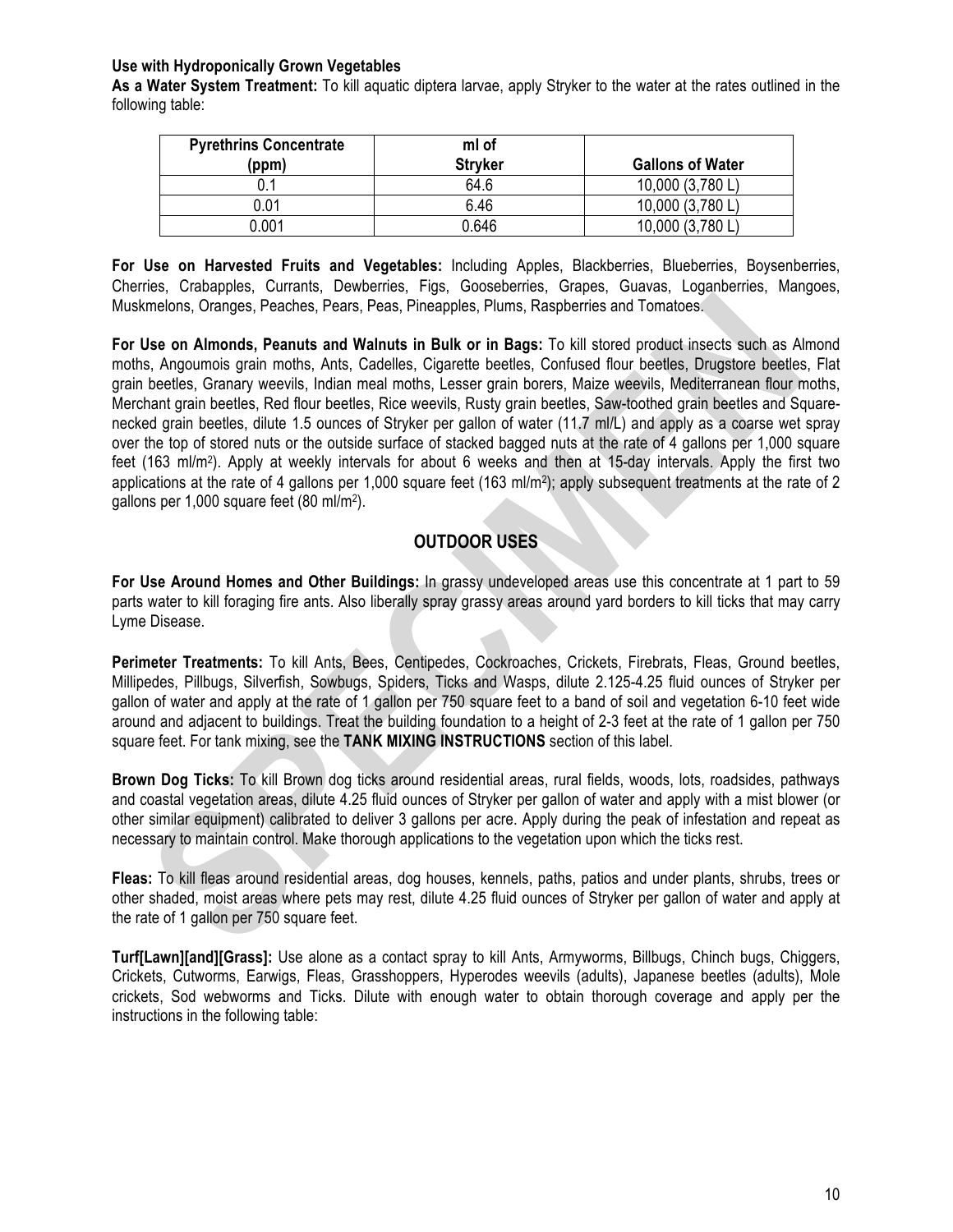#### **Turf Coverage and Application Table**

| Treatment Area<br>(Square feet) | <b>Fluid Ounces of</b><br>[Product name] | <b>Suggested Volume of Water</b><br>(Gallons) |
|---------------------------------|------------------------------------------|-----------------------------------------------|
| 1,000                           | $0.25$ to $0.5$                          | $2.5 \text{ to } 5.0$                         |
| 5,000                           | 1.25 to 2.5                              | 15.5 to 25.0                                  |
| 20,000                          | 5.0 to 10.0                              | 50.0 to 100.0                                 |
| 43,560                          | 12.0 to 24.0                             | 110.0 to 220.0                                |

Note:  $43,560$  square feet = 1 acre

For tank mixing, see the **TANK MIXING INSTRUCTIONS** section of this label.

As a turf pest diagnostic aid: To detect insects prior to making an insecticide application or to evaluate control from previous treatments, dilute 0.5 fluid ounces of Stryker per gallon of water and apply evenly with a sprinkling can over one square yard of turf. Record the species and number of insects present 10 minutes after application. Sample 3-5 sites per 5,000 square feet. Note: this procedure does not bring white grubs or billbug grubs to the surface. Use other methods to sample for these pests.

#### **For Use Outdoors on Flowers, Foliage Plants, Shrubs and Trees:**

Combine 12-24 fluid ounces (355-710 ml) of Stryker with 100 gallons of water (378 L) for applications with conventional hydraulic sprayers or 12-24 teaspoons (355-710 ml) per 10 gallons (37.8 L) of water for application with low volume mist blowers or 1-2 teaspoons (5-10 ml) per gallon (3.76 L) of water for application with compressed air sprayers. For tank mixing, see the **TANK MIXING INSTRUCTIONS** section of this label.

#### **To Kill Gypsy Moth Caterpillars and Adults:**

Combine 8-12 fluid ounces (237-355 ml) of Stryker with 100 gallons of water (378 L) for applications with conventional hydraulic sprayers or 8-12 teaspoons (237-355 ml) per 10 gallons (37.8 L) of water for application with air blast sprayers. For tank mixing, see the **TANK MIXING INSTRUCTIONS** section of this label.

# **INDOOR USES**

**Indoor Use Areas:** Apartment buildings, Bakeries, Beverage plants, Bottling facilities, Breweries, Cafeterias, Candy plants, Canneries, Cereal processing and manufacturing plants, Dairies and dairy product processing plants, Frozen food plants, Grain elevators, Grain mills, Granaries, Hospitals, Hotels, Houses, Industrial buildings, Kennels, Kitchens, Laboratories, Manufacturing facilities, Mausoleums, Meat processing and packaging plants, Meat and vegetable canneries, Motels, Nursing homes, Office buildings, Restaurants, Schools, Spice plants, Stores, Supermarkets, Warehouses, Wineries and similar structures.

**Crawling and Flying Insects:** To kill accessible, exposed stages of **Crawling Insects** including Ants, Cockroaches, Cadelles, Cigarette beetles, Confused flour beetles, Dark mealworms, Dried fruit beetles, Drugstore beetles, Grain mites, Red flour beetles, Rice weevils, Sawtoothed grain beetles, Spider beetles, Yellow mealworms and **Flying Insects** including, but not limited to, Angoumois grain moths, Cheese skippers, Fruit flies, Fungus gnats, Gnats, House flies, Indianmeal moths, Mosquitoes, Mediterranean flour moths, Small flying moths and Tobacco moths, dilute 1 part of Stryker with 11 parts of water or oil (10.67 ounces per gallon (83.5 ml/L) and apply at the rate of 1 ounce per 1,000 cubic feet (1.06 ml/m3) *[10.67 ounces concentrate per gallon of water and apply solution at the rate of 1 ounce per 1,000 cubic feet]* of space. Direct the spray toward the ceiling and upper corners of the area and behind obstructions. Vacate the treated area and keep the area closed for at least 30 minutes after treatment. Ventilate the area before reoccupying. Repeat treatment as necessary.

#### **Premise Pests:**

**Termite swarmers:** To kill swarming termites, dilute 2.125-4.25 fluid ounces of Stryker per gallon of water and apply as a surface spray at the rate of 1 gallon per 750 square feet. Apply as a crack and crevice treatment to the locations from which the termites are emerging. This application is not a substitute for mechanical alteration, soil treatment or foundation treatment for termites but is merely a supplement. For active termite infestations, get a professional inspection.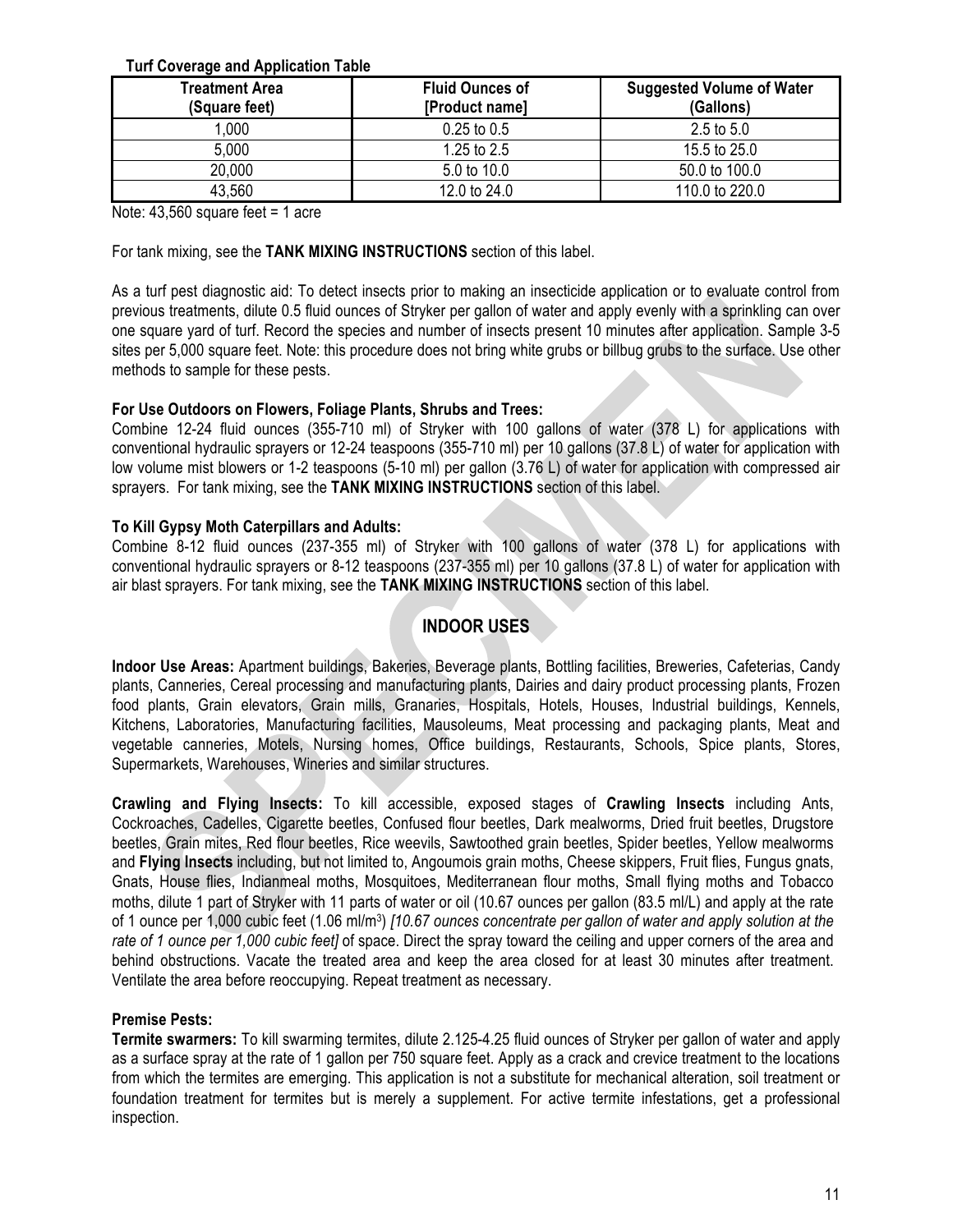**Carpet beetles:** To kill Carpet beetles (black, furniture and varied) dilute 4.25 fluid ounces of Stryker per gallon of water and apply to the entire carpet at the rate of 1 [gallon per 750 square feet. Make localized applications under the edge of carpets, floor coverings and furniture as well as along baseboards, in closets and to infested areas of shelving.

**Bed bugs:** To kill bed bugs, thoroughly inspect area of suspected bed bug infestation, and note potential harborage sites or actual infestations. Remove and /or pick up clothing and other obstacles that may prevent thorough inspection or treatment. Remove and sanitize infested bedding (pillows and linens), clothing, or other items. Dilute 2.125 fluid ounces of Stryker per gallon of water and apply on mattresses as a spot treatment to mattress seams, edges, and tufts of bed only. Do not use [product name] directly on pillows, bed linens or clothes. Do not saturate the mattress; and do not treat entire surface area of mattress. Allow mattress to dry thoroughly before replacing pillows and/or bed linens. Bed bugs may also harbor in areas of the room away from the bed. Apply [product name] as a crack & crevice or spot application where evidence of bed bugs occurs. This includes bed frames, box springs, inside empty drawers and clothes closets, night stands and other furniture in the room, carpet edges, high and low moldings (such as floor molding or window casings), wall voids, behind wall hangings and mirrors, wallpaper edges and popcorn ceilings. Remove all clothes and other articles from dressers or closets before application. Take bed apart. Treat joints and channels if hollow, such as square or round tubing, and see that interior framework is treated. Apply [product name] as a surface application to carpeting, drapes, and flooring. Allow all treated areas to dry thoroughly before use.

**Webbing clothes moths:** To kill Clothes moths, remove infested articles from storage, thoroughly brush them and air-dry them in sunlight for several hours. Dilute 2.125 fluid ounces of Stryker per gallon of water and apply as a crack and crevice treatment to empty chests, bureaus and storage sites. After airing, infested articles may be lightly treated with the spray solution (keep the nozzle at least three feet from the fabric to avoid staining).

**Flea and Tick Kill in Buildings [Structures]:** Dilute 2.125-4.25 fluid ounces of Stryker per gallon of water and thoroughly apply the spray to infested areas such as pet beds and resting quarters, nearby cracks and crevices, rugs and floor coverings (including under the edges), between and under the cushions of upholstered furniture and other areas where these pests may be present. Treat entire rugs and furniture at the rate of 1 gallon of dilute spray per 750 square feet of surface. For tank mixing, see the **TANK MIXING INSTRUCTIONS** section of this label.

Remove old pet bedding and replace with clean, fresh bedding after treatment. Prior to pets' reentry into treated areas, treat pets with a flea and tick control product registered for use on pets.

#### **For Use Indoors on Flowers, Foliage Plants, Shrubs and Trees**

Combine 12-24 fluid ounces (355-710 ml) of Stryker with 100 gallons (378 L) of water for applications with conventional hydraulic sprayers or 1-2 teaspoons (5-15 ml) of Stryker per gallon (3.78 L) of water for applications with compressed air sprayers. For tank mixing, see the **TANK MIXING INSTRUCTIONS** section of this label.

**Direct Spray to Fruits in Baskets, on Trucks or in Processing Plants:** To kill *Drosophila* sp., *Tephritid* sp. Fruit flies, Vinegar flies and other nuisance pests, dilute 1 part concentrate with 1,200 parts water (1 pint (0.47 L) per 150 gallons water (567 L) or 1 teaspoon (5 ml) per 12.5 pints (5.87 L) water). Thoroughly mix the emulsion in the spray tank and treat as follows:

- 1. Apply liberally to fruits and vegetables in baskets, on trucks and in plants. Use sprayers at a high pressure for applying at the rate of 5-6 pints of diluted spray to a 2-ton load of produce. Direct the spray for maximum coverage of the baskets or hampers. It is important to spray between and beneath the containers.
- 2. Spray the raw stock stacked in the yard.
- 3. Dip baskets in the diluted spray, after dumping the produce, to kill adhering larvae and pupae.

**For Use in Canneries:** Spray the entire space inside of the cannery after washing/cleaning up and just before bringing food stuffs into it. Prepare spray solution by diluting 1 part concentrate to 29 parts of water (1 quart (0.95 L) with 7.5 gallons (28.4 L) water) up to 1 part concentrate with 11 parts of water (1 quart (0.95 L) with 3 gallons water (11.3 L)). Use 1 gallon of the spray per 750 square feet (54 ml/m3), directing it on walls, ceiling and floors paying special attention to forcing the spray into all cracks and crevices for the kill of Ants, Cheese mites, Crickets, Roaches, Silverfish and Spiders. This same solution used as a space spray, will give excellent kill of fruit flies, houseflies, hornets, grain moths, gnats, mosquitoes, and skipper flies. Use 1 [one] fluid ounce of spray per 1,000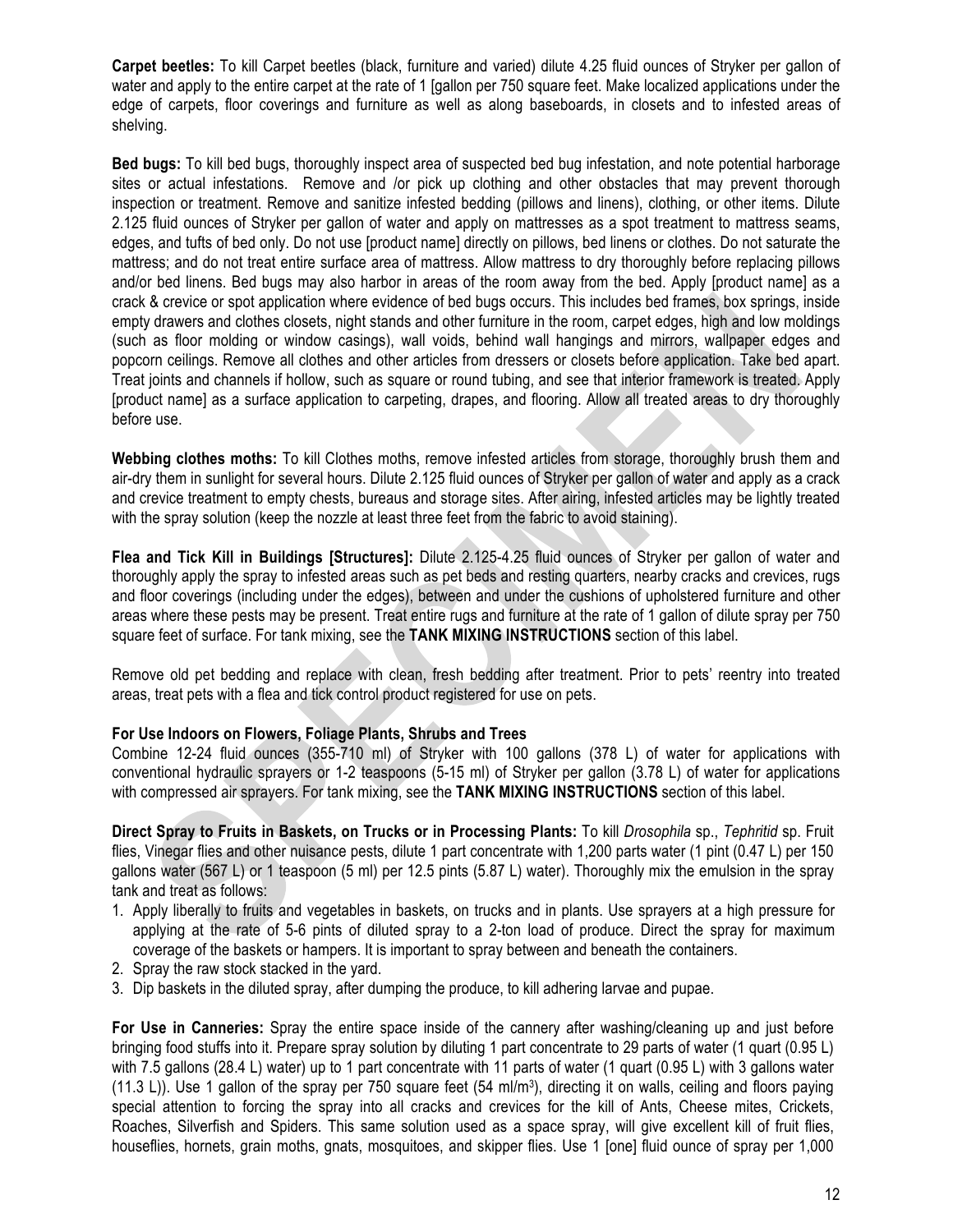cubic feet (1.06 ml/m3) of space. Do not spray while the plant is in operation as dead flies may fall into containers or the products being processed.

**Use as a Space Spray in Food and Nonfood Areas of Food Processing Plants, Industrial Installations, Bakeries, Rice and Wheat Mills, Restaurants, Tobacco Warehouses, Grain Elevators, Homes and Warehouses:** To kill flying insects such as Fruit flies, Grain moths, Gnats, Hornets, House flies, Mosquitoes, Skipper flies and Wasps, dilute at the rate of 1 part concentrate with 29 parts water (1 quart (0.95 L) with 7.5 gallons (28.3 L) water) up to 1 part with 11 parts water (1 quart (0.95 L) with 3 gallons (11.3 L) water). Use at the rate of 1/2- 1 ounce of spray per 1,000 cubic feet (0.53 ml to 1.06 ml/m2) of space. Direct the space treatment upward and whenever practical, keep doors and windows closed for at least 10 minutes after application. The use of Stryker in food processing or food handling establishments should be confined to time periods when the plant is not in operation. Food should be removed or covered during treatments. All food processing surfaces should be covered during treatment or thoroughly cleaned before reuse.

Where oil residues are not undesirable, Stryker can be diluted at the rate of 1 part concentrate with 29 parts deodorized base oil up to 1 part concentrate with 11 parts in deodorized base oil (oil instead of water) and applied as a space spray with any good applicator such as mechanical or ULV foggers capable of producing aerosol size particles.

**Use as a Surface Spray in Homes, Restaurants, Food Processing Plants, Industrial Installations and Warehouses**: To kill accessible, exposed stages of crawling insects including, Ants, Cadelles, Cigarette beetles, Cockroaches, Confused flour beetles, Dark mealworms, Dried fruit beetles, Drugstore beetles, Grain mites, Red flour beetles, Rice weevils, Saw-toothed grain beetles, Spider beetles and Yellow mealworms, dilute 1 part of Stryker with 59 parts water [4.25 fluid ounces of Stryker per gallon of water] and apply at the rate of 1 gallon per 750 square feet (54 ml/m2), paying special attention to forcing the spray into all cracks and crevices.

Except in meat and poultry plants, food processing operations may continue when Stryker is applied with care as a surface spray and in accordance with the directions and precautions given above.

To kill accessible, exposed stages of crawling insects including, Ants, Cadelles, Cigarette beetles, Cockroaches, Confused flour beetles, Dark mealworms, Dried fruit beetles, Drugstore beetles, Grain mites, Red flour beetles, Rice weevils, Saw-toothed grain beetles, Spider beetles and Yellow mealworms, dilute 1 part of Stryker with 19 parts of water [2.125 fluid ounces of Stryker per gallon of water] and apply at the rate of 1 gallon per 750 square feet (54 ml/m<sup>2</sup>), paying special attention to forcing the spray into all cracks and crevices.

**Void Treatment:** Undiluted ULV treatment: To treat inaccessible voids including, but not limited to, attics, false ceilings, wall and equipment voids, calculate the volume of the void and apply Stryker through ULV crack and crevice application equipment at the rate of 0.33 fluid ounces per 1,000 cubic feet of space.

**For Use in Storage Sites:** This concentrate can be used to treat grain and seed in warehouse bins and trucks, cargo ships, mills, bin hoppers, elevators and conveying equipment as a clean-up prior to using them for storage. In mills and elevators, remove all infested accumulations of grain from the bin hoppers. Thoroughly clean all storage areas and conveying equipment by sweeping out the waste grain, cobwebs and other debris from the walls and rafters as well as on the floor and door frames with special attention to material lodged in the cracks and crevices. Remove all and burn all of the debris to kill eggs and insects that might be present.

For farms, pay particular attention to cleaning up around the used feed and grain bags, grain residues from wagons, harvesting equipment and feed troughs. Do not place newly harvested grain in the same bin with carryover grain; fumigate all carry-over grain stocks that are not treated with grain protectant. Perform these cleaning operations within 2-3 weeks before harvest.

After above sanitation measures have been employed, spray all areas prior to use for storage with 1 part concentrate to 29 parts water (1 quart (0.95 L) with 7.5 gallons (28.3 L) water) up to 1 part concentrate to 11 parts water (1 quart (0.95 L) to 3 gallons (11.3 L) water). Apply at the rate of 1 [one] gallon per 750 square feet (54 ml/m2*)* on walls, floors, ceilings and partition boards of bins, paying particular attention to forcing the spray into all cracks and crevices.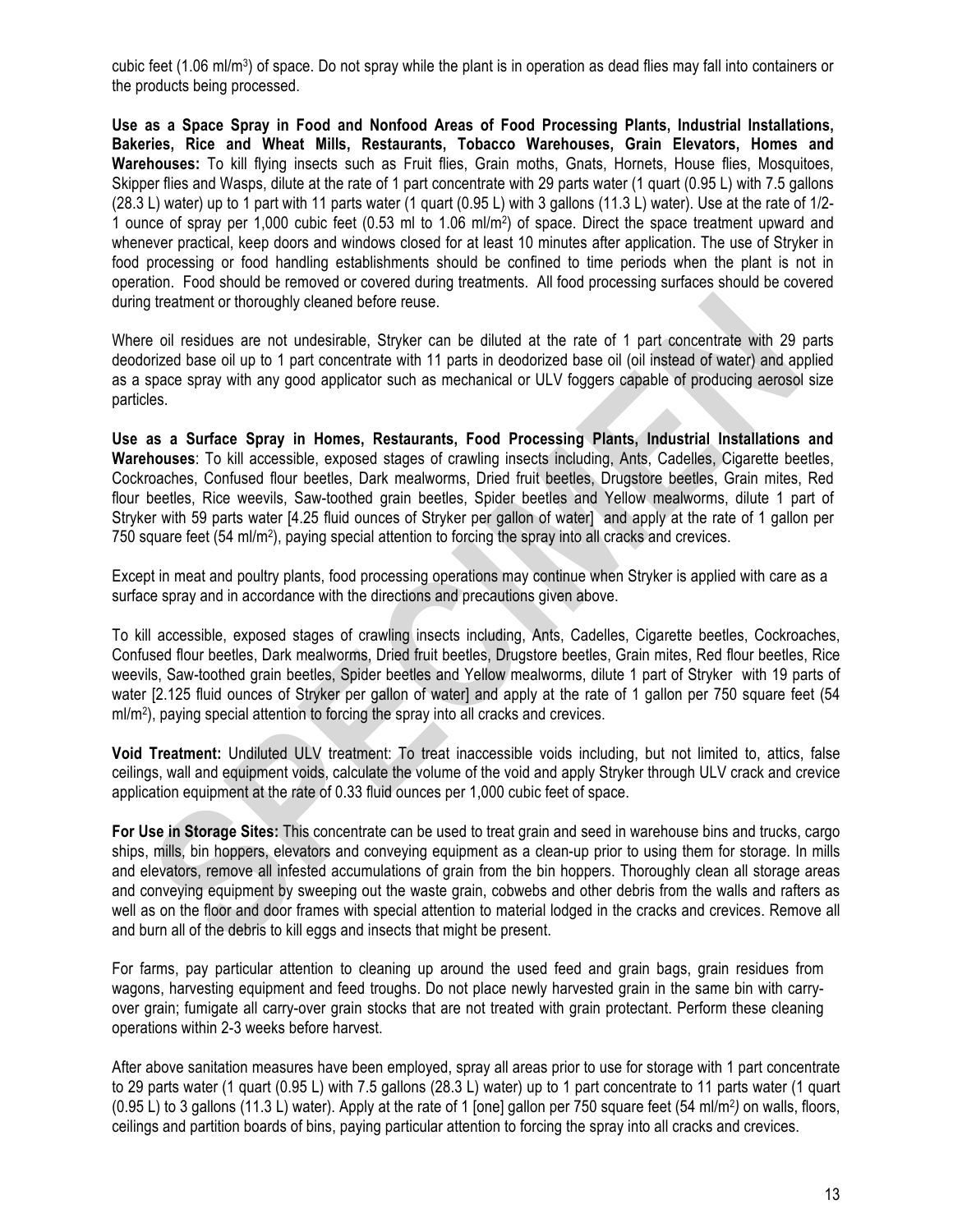Inspect monthly. If the top 2 or 3 inches (5.08 or 7.62 cm) are found to be infested, re-treat applying at the rate of 1-2 gallons (3.78 L-7.56 L) of spray solution per 1,000 bushels of stored product.

**For Use on Stored Products:** This concentrate can be used at the rate of 1 part concentrate to 29 parts or deodorized base oil up to 1 part to 11 parts water or deodorized base oil on Almond nutmeat and shells, Barley, Beans, Birdseed, Buckwheat, Cocoa beans, Corn, Cottonseed, Dried apricots, Dried fruit, Dried prunes, Figs, Flax, Grain, Nuts, Oats, Peanuts, Pistachio, Raisins, Rice, Rye, Sorghum, Tobacco, Walnut nutmeat and shells and Wheat, held in storage to kill accessible stages of Almond moths, Angoumois Grain moths, Cadelle beetles, Cigarette beetles, Confused flour beetles, Flat grain beetles, Granary weevils, Indian meal moths, Red flour beetles, Rice weevils, Rusty grain beetles, Saw-toothed grain beetles, Squarenecked grain beetles and Tobacco moths.

**Pantry Pests:** To kill exposed adult and immature stages of stored product insects including, but not limited to, Almond moths, Angoumois grain moths, Cadelles, Cigarette beetles, Confused flour beetles, Drugstore beetles, Flat grain beetles, Granary weevils, Indian meal moths. Lesser grain borers, Maize weevils, Mediterranean flour moths, Merchant grain beetles, Red flour beetles, Rice weevils, Rusty grain beetles, Saw-toothed grain beetles and Squarenecked grain beetles, dilute 2.125-4.25 fluid ounces of Stryker per gallon of water and apply to cupboards, shelves and storage areas. Remove all utensils, unprotected foodstuffs (or any with original packaging that has been opened), shelf paper and other objects before treatment. Allow treated surfaces to dry before covering shelves with clean paper and before replacing any utensils, foodstuffs or other items. Discard any foodstuff that was accidentally contaminated with the spray solution.

**For Use on Sweet Potatoes in Storage:** To kill Fruit flies and Vinegar flies dilute, this concentrate at the rate of 1 part to 19 parts water (6.4 fluid ounces per gallon (51 ml/L)). Apply as a space fog with a mechanical fogger capable of producing aerosol size particles at the rate of 1 gallon spray solution per 100,000 cubic feet (1.34 ml/m2) of space. Apply only when flying insects are present. Several applications may be necessary during periods of heavy infestation, but do not spray more than 10 applications.

**Surface Treatment of Stored Grain and Seed:** Kills Angoumois grain moths, Indian meal moths and Mediterranean flour moths, inspect grain and/or seed monthly after the grain and/or seed is placed in storage. If the top 2-3 inches are infested, dilute 1 part of Stryker with 19 parts of water and apply at the rate of 1-2 gallons per 1,000 square feet (40-80 ml/m2) of grain. Rake the mixture into the grain and/or seed to a depth of 4 inches (10.16 cm).

**For Use as a Grain Protectant:** This concentrate, when diluted with water and sprayed directly on grains, will effectively protect the grain against grain storage insects for a full season or approximately 8 months. Dilute at the rate of 1 part concentrate to 29 parts water (1 quart (0.95 L), concentrate to 7.5 gallons water (28.34 L)). Thoroughly mix the solution and apply at the rate of 4-5 gallons (15.12-18.9 L) per 1,000 bushels of grain as it is carried along a belt or as it enters the auger or elevator. This concentrate may be used in combination with an EPA-registered fumigant for use on heavily infested stored products.

#### **FOR USE AS A LIVESTOCK AND POULTRY SPRAY**

- 1. To kill **Gnats, Horn flies, Houseflies and Mosquitoes**, dilute at the rate of 1-2 fluid ounces concentrate per gallon (8-16 m/L) of water and apply to thoroughly wet the hair paying particular attention to topline, underline, flanks, withers and other infested areas. Repeat treatment at intervals of 5 to 12 days for small insect populations or as needed when flies are emerging in large numbers.
- 2. To kill **Deer, Horse and Stable flies**, dilute at the rate of 2-3 fluid ounces concentrate per gallon (16-24 ml/L) of water and apply a quart (0.95 L) per adult animal. Thoroughly wet the hair and pay particular attention to the legs, flanks, barrel, topline and other body areas commonly attacked by these flies. Repeat treatment each week as needed.
- 3. To kill **Face flies** dilute at the rate of 2 fluid ounces concentrate per gallon (16 ml/L) of water and apply by saturating a cloth and wiping animal's face, being careful to protect the animal's eyes from the solution. Apply to the animal's face in the morning before releasing to pasture. Apply sufficiently to wet the face but not more than 1- 1/2 fluid ounces (44 ml) per animal. Repeat daily as needed.
- 4. For effective kill of **biting and sucking lice** on Cattle, Goats, Hogs, Horses and Sheep, dilute at the rate of 1 quart concentrate (0.95 L) to 75 gallons of water (283.5 L) (1 fluid ounce concentrate to 2 gallons (4ml/L) of water) and thoroughly spray to wet the hair of the animal including the head and brush of the tail. Repeat treatment in 10 days to kill newly hatched lice.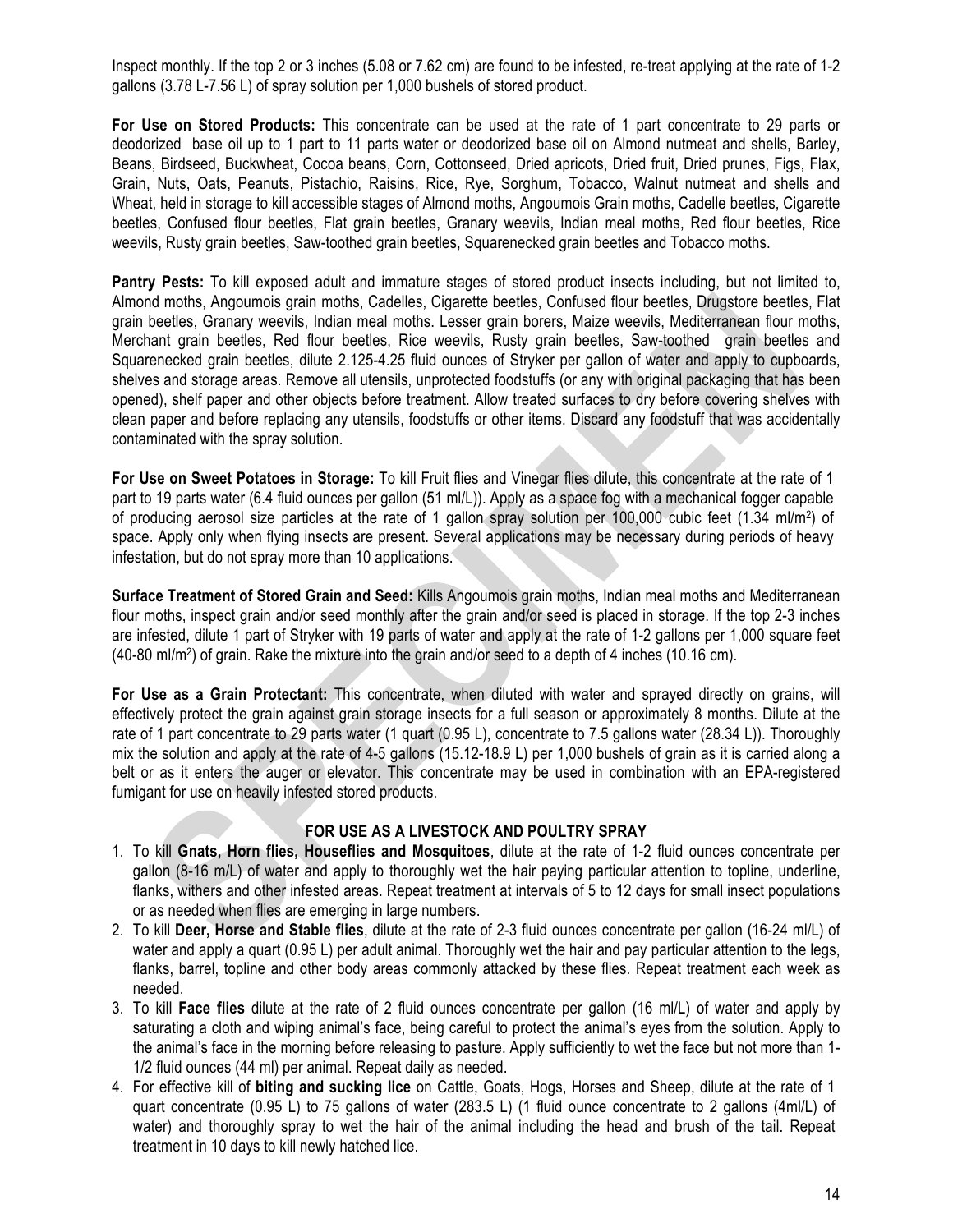- 5. To kill **Poultry lice,** use a dilution of 2-3 ounces of concentrate per gallon (16 to 24 ml/L) of water and thoroughly spray roosts, wall, nests and cages. It is not necessary to remove poultry from the housing unit during treatment. Follow by spraying a fine mist over the birds.
- 6. To kill **Bed bugs and Mites** on poultry and in poultry houses, dilute at the rate of 2-3 fluid ounces concentrate per gallon (16-24 ml/L) of water and spray crevices of roost poles, cracks in walls and cracks in nests where the bed bugs and mites hide. Follow by spraying a fine mist over the birds.
- 7. To kill **Sheep "tick" or ked**, dilute at the rate of 1-2 fluid ounces concentrate per 4 gallons (2-4 ml/L) of water and thoroughly wet all portions of the body by dipping or by spraying with sufficient pressure with a nozzle adjustment to penetrate the wool. Treat at a rate sufficient to wet the animal.
- 8. To kill **Fleas and Ticks** on livestock and to obtain protection against reinfestation, dilute at the rate of 2 fluid ounces concentrate per gallon (16 ml/L) of water and wet the animal by dipping or spraying.

**For Use in Barns, Dairies, Milking Parlors, Milking Rooms and Poultry Houses:** To kill flying insects including, Flies, Fruit flies, Gnats, Hornets Mosquitoes, Small flying moths and Wasps, dilute at the rate of 2 fluid ounces concentrate per gallon (16 ml/L) of water. Apply as a fog or fine mist (at approximately 2 fluid ounces per 1,000 cubic feet of space  $(2 \text{ ml/m}^3)$ , directing the nozzle toward the ceiling and upper corners of the area being treated for maximum coverage above livestock and poultry. For best results, close doors and windows before spraying, and keep them closed for 10-15 minutes. Vacate the treated area for 30 minutes and ventilate it prior to returning. Repeat application as necessary.

#### **FOR USE AS A WIDE AREA MOSQUITO ADULTICIDE**

**How to Apply:** Before making the first application in a season, it is advisable to consult with the state or tribal agency with primary responsibility for pesticide regulation to determine if other regulatory requirements exist.

Stryker may be used for mosquito control programs involving agricultural areas, industrial, recreational and residential as well as marshes, pastures, overgrown waste areas, roadsides and swamps, where adult mosquitoes occur. Stryker may be used over agricultural crops prior to harvest for the control of adult mosquitoes within or adjacent to these areas. For best results, apply when meteorological conditions create a temperature inversion and wind speed does not exceed 5 miles per hour. Make the application so the wind will carry the insecticidal fog into the area being treated.

Do not apply more than 0.2 pounds [lbs.] pyrethrin per acre per year (226.75 g/Ha/year) and 2 pounds [lbs.] piperonyl butoxide per acre per year (2,267.5 g/HA/year) in any treated area. More frequent treatments may be made to prevent or control a threat to public and/or animal health determined by a state, tribal or local health or vector control agency on the basis of documented evidence of disease causing agents in vector mosquitoes or the occurrence of mosquito-borne disease in animal or human populations, or specifically approved by the state or tribe during a natural disaster recovery effort.

**Spray Droplet Size Determination:** Contact manufacturer of Stryker for spread factor of various diluting oils with Stryker.

**Ground-Based Application:** Spray equipment must be adjusted so that the volume median diameter (VMD) is 5 to 30 microns (5µm ≤ Dv 0.5 ≤ 30 µm) and that 90% of the spray is contained in droplets smaller than 40 microns (Dv  $0.9 \le 40$  µm). Directions from the equipment manufacturer or vendor, pesticide registrant or a test facility using a laser-based measurement instrument must be used to adjust equipment to produce acceptable droplet size spectra. Application equipment must be tested annually to confirm that pressure at the nozzle and nozzle flow rate(s) are property calibrated.

When used in cold aerosol generators that product a fog with the majority of droplets in the 5-30 micron range. Dilute Stryker with light mineral oil (specific gravity of approximately 0.6 at 60°F (15.5°C); boiling point: 500-840°F (260- 448.8°C). An N.F. grade oil is preferred.

**Aerial application:** Spray equipment must be adjusted so that the volume mean diameter produced is less than 60 (Dv  $0.5 < 60$  µm) and that 90% of the spray is contained in droplets smaller than 100 microns (Dv  $0.9 < 100$  µm). The effects of flight speed and for non-rotary nozzles, nozzle angle on the droplet size spectrum must be considered. Directions from the equipment manufacturer or vendor, pesticide registrant or test facility using a wind tunnel and laser-based measurement instruments must be used to adjust equipment to product acceptable droplet size spectra.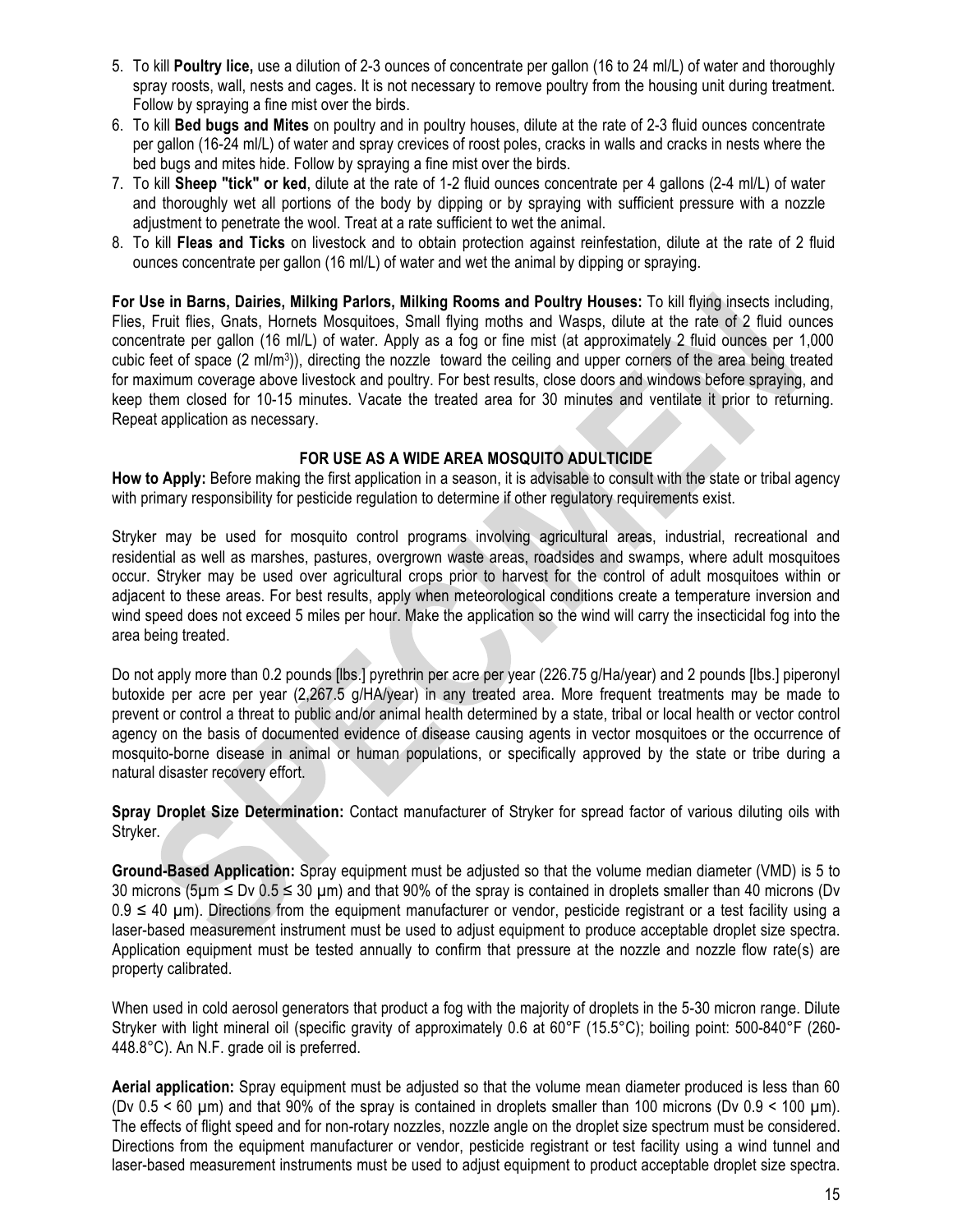Application equipment must be tested at least annually to confirm that pressure at the nozzle and nozzle flow rate(s) are properly calibrated. Apply using a nozzle height of no less than 100 feet (30.5 m) above ground or canopy in a fixed wing aircraft or a height of no less than 75 feet (22.9 m) above the ground or canopy for a rotary wing aircraft.

**Ground Application:** To kill adult mosquitoes and biting flies, apply up to 0.0025 pounds of pyrethrins and up to 0.025 pounds of piperonyl butoxide per acre (27.5 g of pyrethroids/Ha and up to 27.5 g of piperonyl butoxide/Ha) (use a 300 foot swath width for acreage calculations).

**Truck Mounted ULV Application:** Dilute 5 parts of Stryker with 1 part of oil and apply at the rate of 2-2.25 fluid ounces (59-66.5 ml) per minute while the machine is traveling 5 miles per hours (8 Km/hour). Position the nozzle approximately 30 degrees above the horizontal off the side of the truck bed. The delivery rate and truce speed may be varied as long as the application rate is 0.022-0.0025 pounds of pyrethrins (2.25-2.83 g/HA) and up to 0.025 pounds of piperonyl butoxide per acre (28.3 g/Ha) (use a 300 foot swath width for acreage calculations).

**Backpack Sprayer Application:** Apply 0.002-0.0025 pounds (2.25-2.83 g/Ha) and 0.025 pounds of piperonyl butoxide of pyrethrins (28.3 g/Ha) per acre. Dilute 1 part of Stryker with 12 parts of oil and apply at the rate of 7 ounces per acre (496 g/Ha) (based on 50 foot swath, 7 ounces (198 g) apply while walking 870 feet (265m)).

**Aerial Application (Fixed Wing and Helicopter):** To kill adult mosquitoes and biting flies, apply up to 0.0025 pounds of pyrethrins (2.83 g/Ha) and up to 0.025 pounds of piperonyl butoxide (28.3 g/Hs) per acre with equipment designed and operated to product a ULV spray application.

*{For product in rigid, non-refillable containers less than or equal to 5 gallons:}*

#### **Storage and Disposal**

Do not contaminate water, food or feed by storage or disposal.

**Pesticide Storage:** Keep Stryker in its tightly closed original container when not in use. Store Stryker away from food and pet food in a cool, dry (preferably locked) area that is inaccessible to children and animals. **Pesticide Disposal:** Wastes resulting from the use of Stryker must be disposed on site or at an approved waste disposal facility. **Container Disposal:** Non-refillable container. Do not reuse or refill this container. Triple rinse (or equivalent) promptly after emptying. Triple rinse as follows: Empty the remaining contents into application equipment or a mix tank and drain for 10 seconds after the flow begins to drip. Fill the container 1/4 full with water and recap. Shake for 10 seconds. Pour rinsate into application equipment or a mix tank or store rinsate for later use or disposal. Drain for 10 seconds after the flow begins to drip. Repeat this procedure two more times. Then offer for recycling if available, or reconditioning if appropriate, or dispose of in a sanitary landfill, or by other procedures approved by State and local authorities.

*{For product in rigid, non-refillable containers greater than 5 gallons :}*

#### **Storage and Disposal**

Do not contaminate water, food or feed by storage or disposal.

**Pesticide Storage:** Keep Stryker in its tightly closed original container when not in use. Store Stryker away from food and pet food in a cool, dry (preferably locked) area that is inaccessible to children and animals. **Pesticide Disposal:** Wastes resulting from the use of Stryker must be disposed on site or at an approved waste disposal facility. **Container Disposal:** Non-refillable container; do not reuse or refill this container. Triple rinse (or equivalent) container promptly after emptying. Triple rinse as follows: Empty the remaining contents into application equipment or a mix tank. Fill the container 1/4 full with water. Replace and tighten closures. Tip container on its side and roll it back and forth, ensuring at least one complete revolution, for 30 seconds. Stand the container on its end and tip it back and forth several times. Turn the container over onto its other end and tip it back and forth several times. Empty the rinsate into application equipment or a mix tank or store rinsate for later use or disposal. Repeat this procedure two more times. Then offer for recycling if available, or reconditioning if appropriate, or dispose of in a sanitary landfill, or by other procedures approved by State and local authorities.

*{For product in rigid, refillable containers :}*

## **Storage and Disposal**

Do not contaminate water, food or feed by storage or disposal.

**Pesticide Storage:** Keep Stryker in its tightly closed original container when not in use. Store Stryker away from food and pet food in a cool, dry (preferably locked) area that is inaccessible to children and animals. Store in original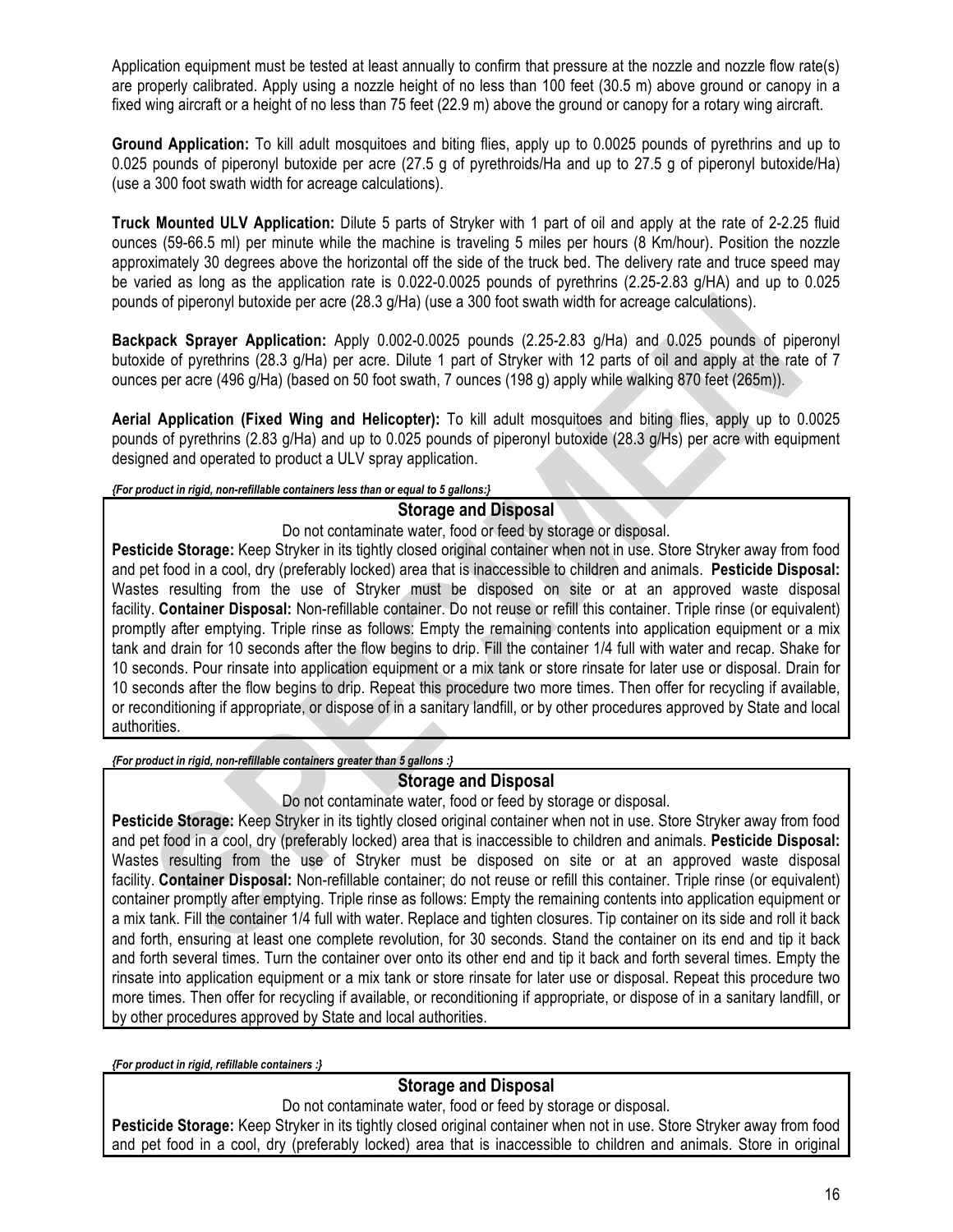container in a cool, dry place inaccessible to children and pets. Store away from food and pet food. **Pesticide Disposal:** Wastes resulting from the use of Stryker must be disposed on site or at an approved waste disposal facility. **Container Disposal:** Refillable container; refill this container only with pesticide only. Do not reuse this container for any other purpose. Cleaning the container before refilling is the responsibility of the refiller; cleaning before final disposal is the responsibility of the person disposing of the container. To clean the container before final disposal, empty the remaining contents from this container into application equipment or mix tank. Fill the container about 10% full with water, then vigorously agitate or recirculate water with the pump for 2 minutes. Pour or pump rinsate into application equipment or rinsate collection system. Repeat this procedure 2 more times, then offer for recycling if available, or reconditioning if appropriate; or dispose of in a sanitary landfill; or by other procedures approved by State and local authorities.

*{For Consumer/Residential Use:}*

#### **Storage and Disposal**

Do not contaminate water, food or feed by storage or disposal.

**Pesticide Storage:** Store in original container in a cool, dry (preferably locked) storage area away from children and pets. **Pesticide/Container Disposal:** Non-refillable container; do not reuse or refill this container. **If empty:** Place in trash or offer for recycling if available. **If partly filled:** Call your local solid waste agency for disposal instructions.

*{Per PR Notice 2007-4 the batch code/lot number will appear on the label or container.}*

#### **WARRANTY STATEMENT**

Control Solutions, Inc. warrants that Stryker conforms to the chemical description on the label thereof and is reasonably fit for purposes stated on such label when used only in accordance with directions under normal use conditions. It is impossible to eliminate all risks inherently associated with use of Stryker. Crop injury, ineffectiveness, or other unintended consequences may result because of such factors as weather conditions, presence of other materials, or the manner of use or application, all of which are beyond the control of Control Solutions, Inc. To the extent consistent with applicable law, Control Solutions, Inc. shall in no event be liable for consequential, special, or indirect damages resulting from the use or handling of Stryker; all such risks shall be assumed by the Buyer. In addition to the foregoing, no purchaser of Stryker (other than an end user) shall be entitled to any reimbursement for any loss suffered as a result of any suspension or cancellation of the registration for Stryker by the U.S. Environmental Protection Agency. Except as expressly provided herein and to the extent consistent with applicable law, Control Solutions, Inc. makes no warranties, guarantees, or representations of any kind, either express or implied, or by usage of trade, statutory or otherwise, with regard to the product sold, including, but not limited to merchantability, fitness for a particular purpose and/or use or eligibility of the product for any particular trade usage. The exclusive remedy of any buyer or user of Stryker for any and all losses, injuries, or damage resulting from or in any way arising from the use, handling, or application of Stryker, whether in contract, warranty, tort, negligence, strict liability, or otherwise, shall be damages not exceeding the purchase price paid for Stryker or, at Control Solutions, Inc. election, the replacement of Stryker.

> Manufactured for: **Control Solutions, Inc.** 5903 Genoa-Red Bluff Pasadena, TX 77507-1041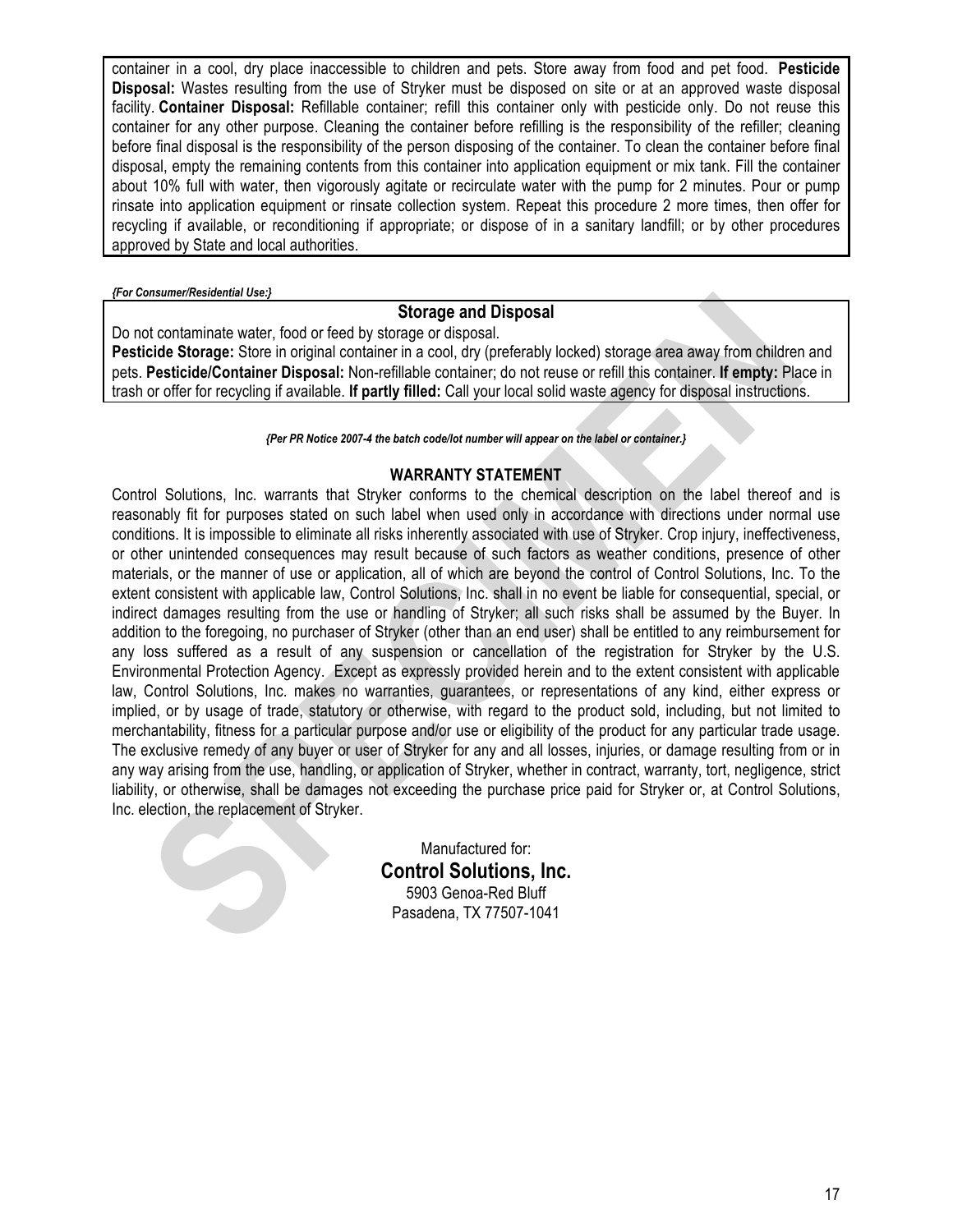



# **Insecticide Concentrate**

# **Subpart A: Occupational Use Label**

- Can be mixed with residual insecticides and IGR's for quick knockdown of adult fleas
- Can be sprayed on poultry to kill lice, bed bugs and mites
- Except in meat and poultry plants, food processing operations do not have to be stopped while applying a wet surface spray with care and in accordance with the directions and precautions
- For use on ornamentals, stored products, on livestock, in and around buildings and structures
- For use on plants grown outdoors and in greenhouses
- Kills cockroaches, flies, fleas, ticks, beetles, moths, bed bugs and other listed insects.
- Kills files, mosquitoes and biting and sucking lice on cattle, goats, hogs, horses and sheep
- Mattress treatment for bed bugs
- May be combined with other insecticides and acaricides to provide a flushing of insects
- Multipurpose insecticide

#### **Active Ingredients:**

|                                                                  | 6% |
|------------------------------------------------------------------|----|
|                                                                  |    |
|                                                                  |    |
|                                                                  |    |
| *(butyl carbityl)(6-propylpineropyl) ether and related compounds |    |

## ityl carbityl)(6-propylpiperonyl) ether and relate

#### **Keep Out of Reach of Children CAUTION See [back] [side] panel for additional Precautionary Statements.**

**EPA Reg. No. 53883-308 EPA Est. \_\_\_\_\_\_\_\_\_\_**

#### **Net Contents:**

{1 fluid ounce to 250 gallons}

#### **First Aid**

| If<br>Swallowed:           | Immediately call a poison control center or doctor for treatment advice.<br>Have person sip a glass of water if able to swallow.                                                                                                                                                                                                                                                                                                                                                                      |
|----------------------------|-------------------------------------------------------------------------------------------------------------------------------------------------------------------------------------------------------------------------------------------------------------------------------------------------------------------------------------------------------------------------------------------------------------------------------------------------------------------------------------------------------|
|                            | Do not induce vomiting unless told to do so by a poison control center or a<br>doctor.<br>• Do not give anything by mouth to an unconscious person                                                                                                                                                                                                                                                                                                                                                    |
| If on Skin<br>or Clothing: | • Take off contaminated clothing.<br>• Immediately rinse skin with plenty of water for 15-20 minutes.<br>• Call a poison control center or doctor for treatment advice.                                                                                                                                                                                                                                                                                                                               |
|                            | Have the product container or label with you when calling the poison control center or doctor<br>or going for treatment. For additional information on Stryker (including health concerns, medical<br>emergencies or pesticide incidents), you may call the National Pesticide Information Center at 1-800-<br>858-7378, Monday through Friday from 7:30 AM to 3:30 PM Pacific Standard Time (PST). After 3:30<br>PM PST and on weekends, call your National Poison Control Center at 1-800-222-1222. |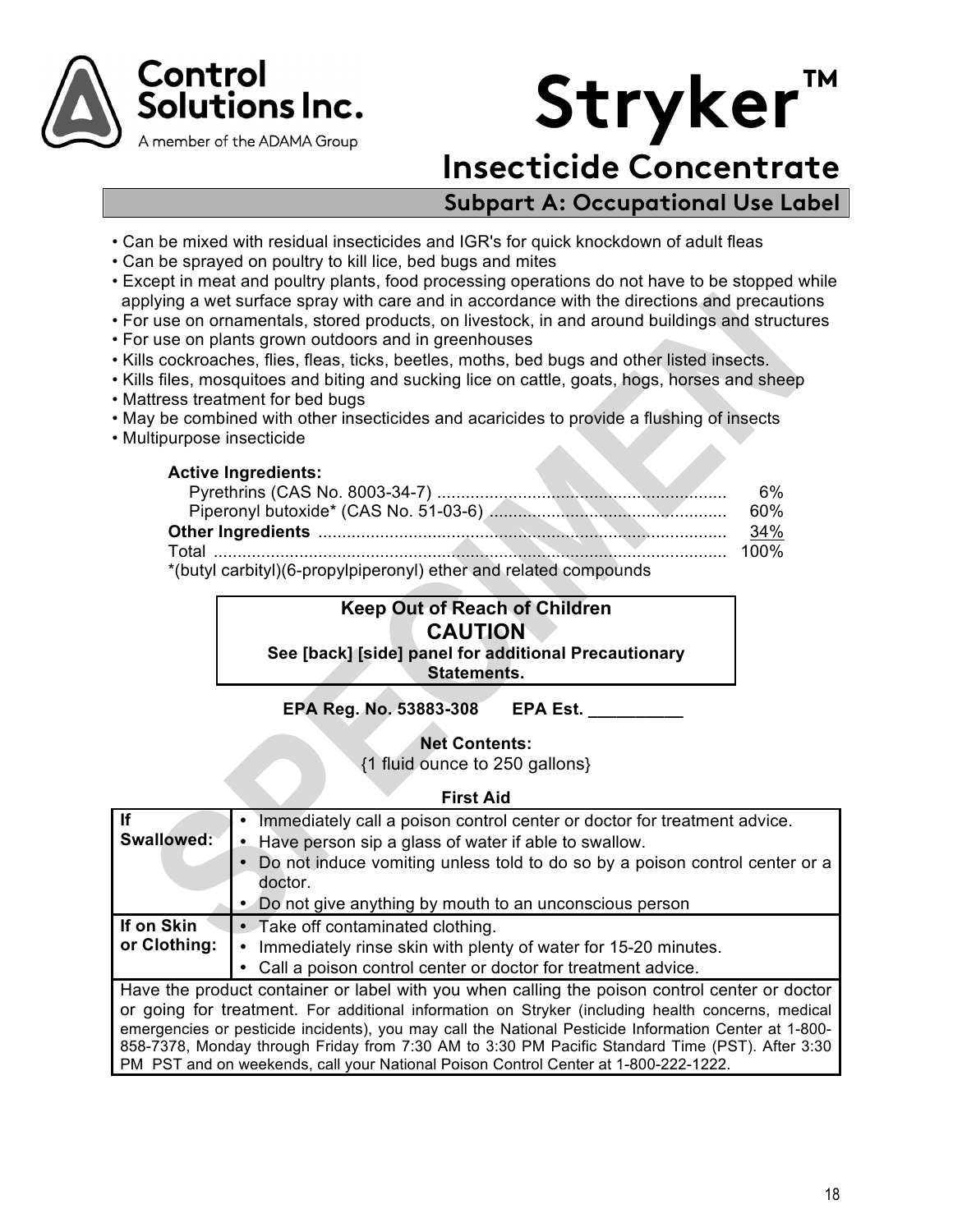#### **PRECAUTIONARY STATEMENTS**

#### **Hazards to Humans & Domestic Animals**

**CAUTION:** Harmful if swallowed. Prolonged or frequently repeated skin contact may cause allergic reactions in some individuals. Avoid contact with skin or clothing. Wash hands thoroughly with soap and water after handling and before eating, drinking, chewing gum, using tobacco or using the toilet.

#### **Personal Protective Equipment (PPE)**

Some materials that are chemical resistant to Stryker are made of barrier laminate, butyl rubber, nitrile rubber or viton. If you want more options, follow the instructions for category E on an EPA Chemical resistance chart.

#### **Applicators and other handlers must wear:**

- Long-sleeved shirt,
- Long pants,
- Chemical resistant gloves,
- Shoes plus socks, and
- Protective eyewear

In addition to the above PPE, applicators using a high pressure handwand in an enclosed area must wear at least a NIOSH-approved respirator with a dust/mist filter with a MSHA/NIOSH-approval number prefix TC-21C or any N, R, P or HE filter.

In addition to the above PPE, applicators using hand held foggers in an enclosed area must wear a half-face, fullface or hood-style NIOSH-approved respirator with:

- a dust/mist filtering cartridge (MSHA/NIOSH-approval number prefix TX-21C) or
- a canister approved for pesticides (MSHA/NIOSH-approval number prefix TX-14G) or
- a cartridge or canister with any N, R, P or HE filter.

See engineering controls for additional requirements.

#### **User Safety Requirements**

Follow manufacturer's instructions for cleaning/maintaining PPE. If no such instructions for washables exist, use detergent and hot water. Keep and wash PPE separately from other laundry.

Discard clothing and other absorbent materials that have been drenched or heavily contaminated with the product's concentrate. Do not reuse them.

#### **Engineering Controls**

Pilots must use an enclosed cockpit that meets the requirements listed in the Worker Protection Standard (WPS) for agricultural pesticides (40 CFR 170.240(d)(6)). Human flagging is prohibited. Flagging to support aerial application is limited to use of the Global Positioning System (GPS) or mechanical flaggers.

**Users should:**

#### **User Safety Recommendations**

- Wash hands before eating, drinking, chewing gum, using tobacco or using the toilet.
- Remove clothing/PPE immediately if pesticide gets inside. Then wash thoroughly and put on clean clothing.
- Remove PPE immediately after handling Stryker. Wash the outside of gloves before removing.
- As soon as possible, wash thoroughly and change into clean clothing.

#### **Environmental Hazards**

Stryker is toxic to aquatic organisms, including fish and invertebrates. Drift and runoff may be hazardous to aquatic organisms in water adjacent to treated areas. Stryker may contaminate water through runoff. Stryker has a potential for runoff for several weeks after application. Poorly draining soils and soils with shallow water tables are more prone to produce runoff that contains Stryker.

Stryker is highly toxic to bees exposed to direct treatment on blooming crops or weeds. Do not apply Stryker or allow it to drift to blooming crops or weeds while bees are actively visiting the treatment area.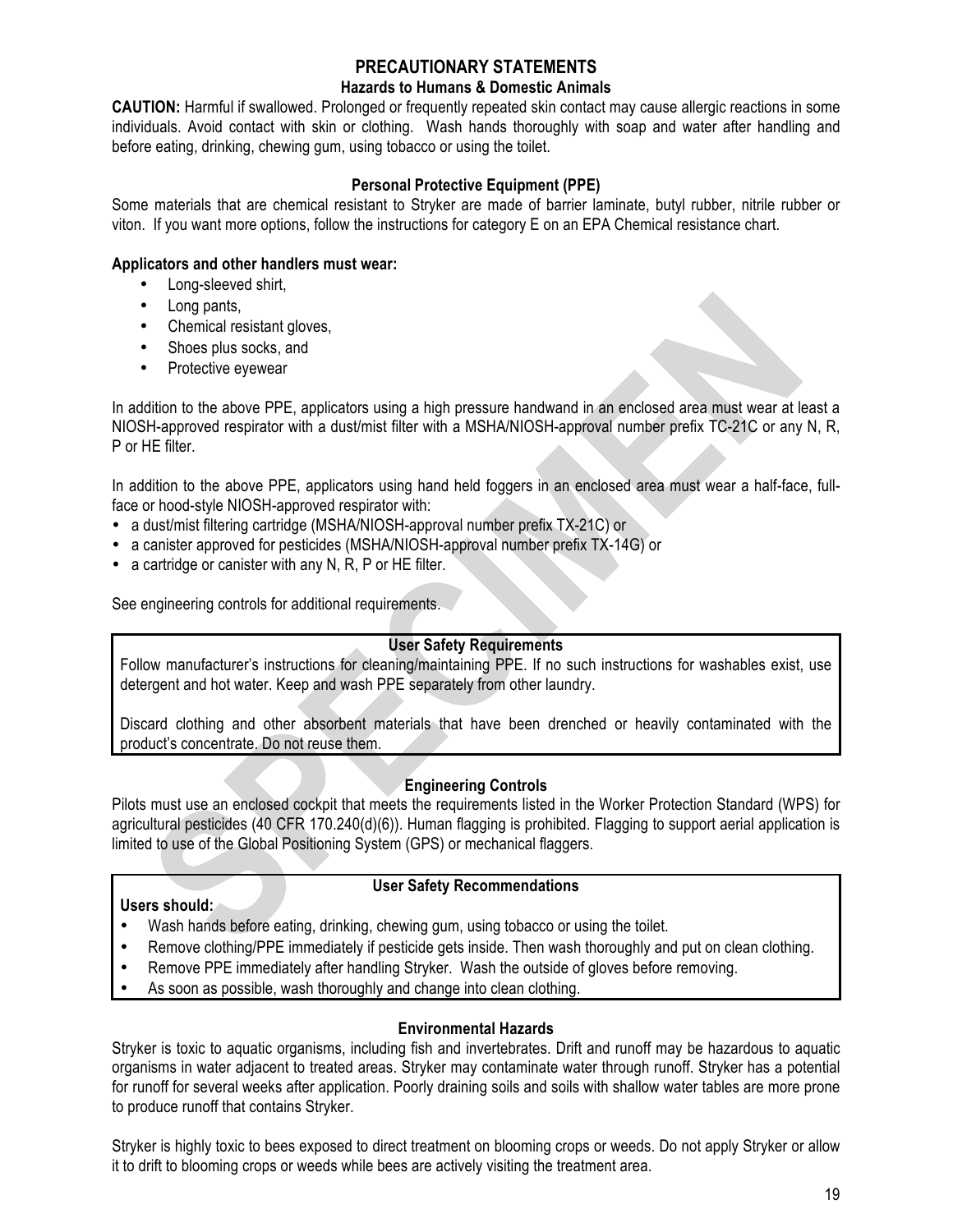Do not apply directly to water to areas where surface water is present or to intertidal areas below the mean high water mark. Do not contaminate water when disposing of equipment wash waters or rinsate.

#### **DIRECTIONS FOR USE**

It is a violation of Federal law to use Stryker in a manner of inconsistent with its labeling.

#### **Agricultural Use Requirements**

Use Stryker only in accordance with its labeling and with the Worker Protection Standard, 40 CFR Part 170. This Standard contains requirements for the protection of agricultural workers on farms, forests, nurseries and greenhouses, and handlers of agricultural pesticides. It contains requirements for training, decontamination, notification and emergency assistance. It also contains specific instructions and exceptions pertaining to the statements on this label about personal protective equipment (PPE) and restricted-entry interval. The requirements in this box apply only to uses of Stryker that are covered by the Worker Protection Standard.

Do not enter or allow worker entry into treated areas during the restricted-entry interval (REI) of 12 hours.

PPE required for early entry to treated areas that is permitted under the Worker Protection Standard and that involves contact with anything that has been treated, such as soil or water, is:

- coveralls,
- chemical-resistant gloves such as barrier laminate, nitrile rubber, neoprene rubber, or viton.
- shoes plus socks, and
- protective eyewear

#### **Non-Agricultural Use Requirements**

The requirements in this box apply to uses of Stryker that are NOT within the scope of the Worker Protection Standard for agricultural pesticides (40 CFR Part 170). The WPS applies when Stryker is used to produce agricultural plants on farms, forests, nurseries and greenhouses.

Do not enter treated area without protective clothing until sprays have dried.

#### **USE RESTRICTIONS**

#### **When Used Outdoors:**

- Apply Stryker only as specified on the label.
- Do not contaminate food or feedstuffs.
- Do not enter or allow others to enter until vapors, mists and aerosols have dispersed, and the treated area has been thoroughly ventilated.
- Do not apply Stryker in a way that will contact workers or other persons, either directly or through drift.
- Except when applying to livestock and pets, only protected handlers may be in the area during application.
- Do not make applications during rain.
- Do not water treated area to the point of runoff or drip.
- Do not apply Stryker with a sponge.
- Not for use in outdoor metered release devices or outdoor residential misting systems (indoor or outdoor).
- Application is prohibited directly into sewers or drains or to any area like a gutter where drainage to sewers, storm drains, water bodies or aquatic habitat can occur.
- Do not allow the product to enter any drain during or after application.

#### **When Used Indoors:**

- Apply Stryker only as specified on the label.
- Do not contaminate food or feedstuffs.
- Remove pets, birds and cover fish aquariums before application.
- Remove or cover exposed food and drinking water before application.
- Except when applying directly to pets, do not allow adults, children or pets to enter treated area until sprays have dried.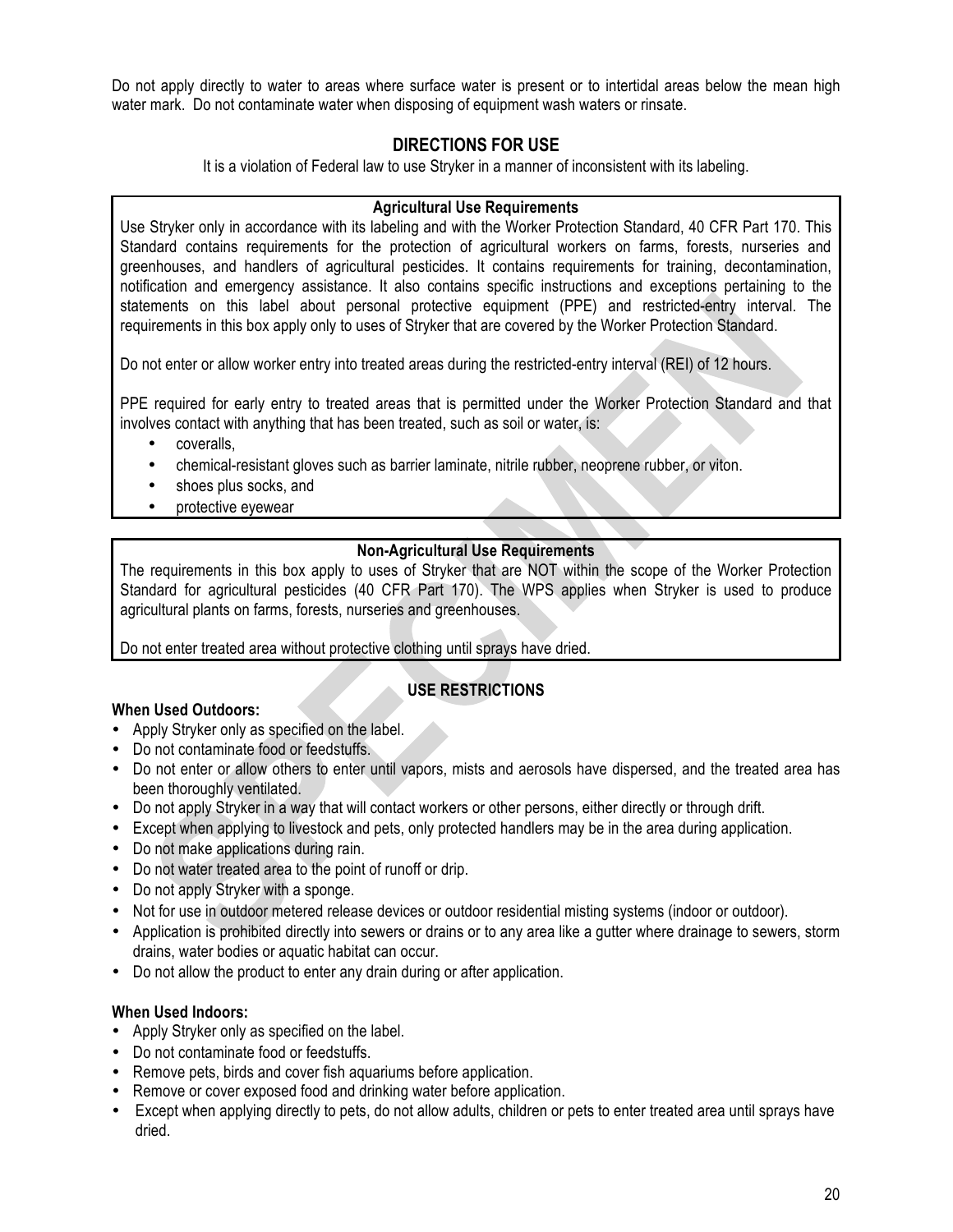- Except when applying directly to pets or livestock, do not apply Stryker in a way that will contact adults, children or pets, either directly or through drift.
- Do not wet plants to the point of runoff or drip.
- Remove or cover dishes, utensils, food processing equipment and food preparation surfaces, or wash them before use.
- Except when applying to pets or livestock, do not remain in treated area; immediately exit area and remain outside the treatment area until aerosols, vapors and/or mists have dispersed.
- Do not apply as a broadcast or spot treatment to indoor surfaces in certain sites including nurseries, day care centers, schools, and sickrooms.
- Do not use in commercial food/feed handling establishments, restaurants or other areas where food is commercially prepared or processed.
- Do not wet articles to point of runoff or drip.
- Do not use treated article until spray has dried.
- Do not remain in treated area. Exit area immediately and remain outside the treated area until aerosols, vapors and/or mists have dispersed.
- In hospitals, patients must be removed prior to treatment. The room must be ventilated for two hours after spraying. Do not return patient to room until after ventilation.
- When used in dairy barns or facilities: Close milk tank lids to prevent contamination from spray and from dead or falling insects. Remove or cover milking utensils before application. Wash teats of animals before milking.
- When used indoors in food handling/processing facilities: Do not make space spray applications when facility is in operation. Prior to space spray applications, cover or remove exposed food; cover food processing surfaces or clean after treatment and before use. Do not apply more than 1 time per day.
- For greenhouse grown ornamentals and flower/foliage plants: Do not apply more than 1 time per day.
- For post-harvest applications to stored grains and seed: Do not re-apply within 30 days.
- Not for use in indoor metered release devices or indoor commercial animal premise automatic systems.
- Do not use in aircraft cabins.

# **Product Information**

Stryker is intended for use on ornamentals, greenhouse plants, stored products, livestock, in and around buildings and structures as well as modes of transport.

When used alone, this concentrate can also be used as a clean-up or pre-harvest spray where other materials cannot be used because of residue restrictions. Contains pyrethrins, a botanical insecticide.

When used in combination with other insecticides, Stryker may be combined with other insecticides and acaricides where resistance may be a problem and to provide a flushing of insects from hiding and into contact with other spray residues for quicker and more complete kill. The application must conform to the accepted use precautions and directions of both products.

Stryker may be applied through mechanical, aerosol or ULV generators as well as thermal fogging equipment, conventional fogging or spraying equipment and chemigation. Stryker may also be applied as a surface, spray, spot or crack and crevice treatment in both food and non-food areas of food handling establishments.

#### **Chemigation**

Apply Stryker only through sprinkler (including center pivot, lateral move, end tow, side (wheel) roll, traveler, big gun, solid set or hand move) or drip (trickle) irrigation systems. Do not apply Stryker through any other type of irrigation system. Crop injury, lack of effectiveness or illegal pesticide residues in the crop can result from non-uniform distribution of treated water. If you have questions about calibration, contact State Extension Service specialists, equipment manufacturers or other experts.

Do not connect an irrigation system (including greenhouse systems) used for pesticide application to a public water system. A person knowledgeable of the chemigation system and responsible for its operation or under the supervision of the responsible person, shall shut the system down and make necessary adjustments should the need arise.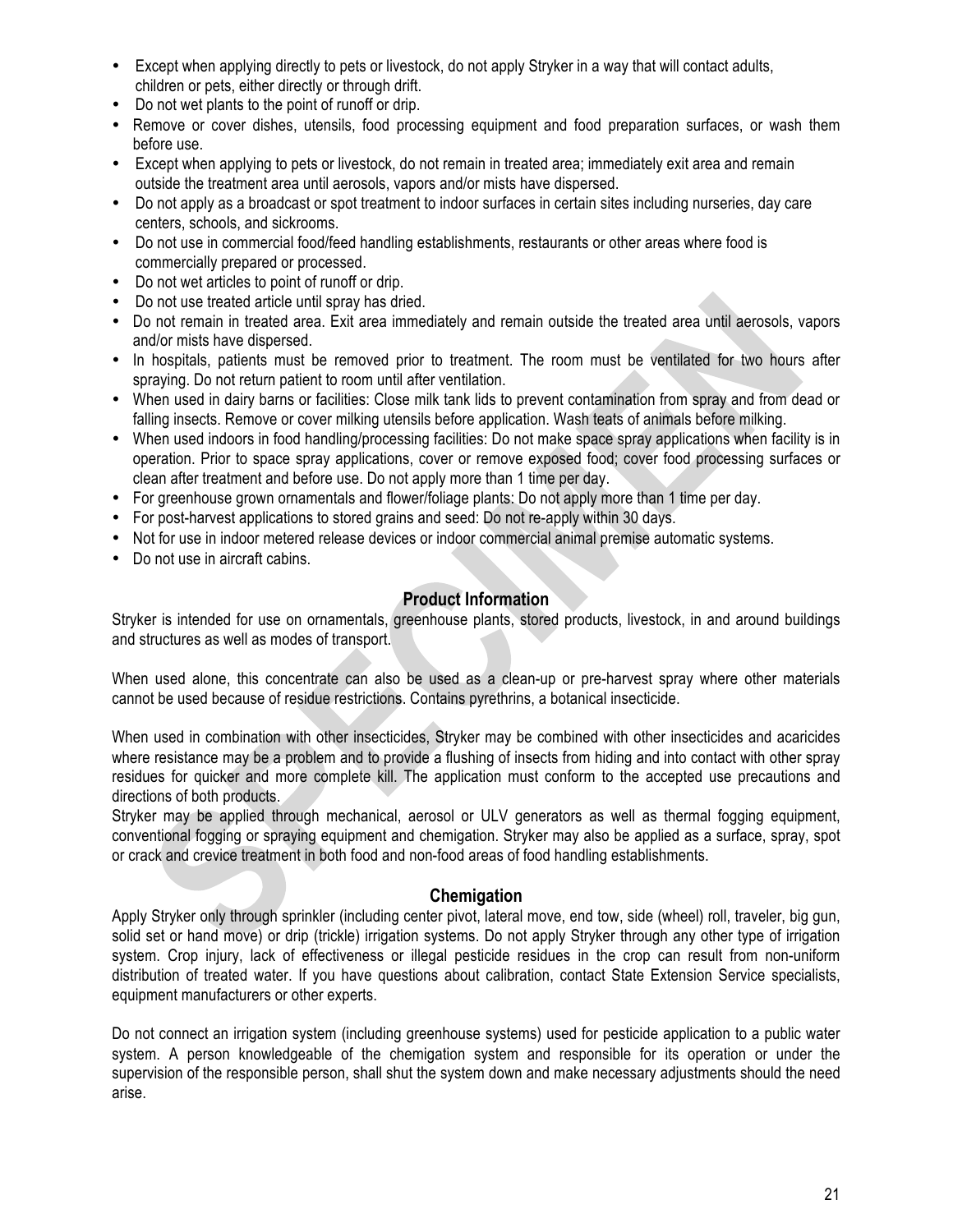#### **For Sprinkler Chemigation:**

- The system must contain a functional check valve, vacuum relief valve and low pressure drain appropriately located on the irrigation pipeline to prevent water source contamination from backflow.
- The pesticide injection pipeline must contain a functional, automatic, quick-closing check valve to prevent the flow of fluid back toward the injection pump.
- The pesticide injection pipeline must also contain a functional, normally closed, solenoid-operated valve located on the intake side of the injection pump and connected to the system interlock to prevent fluid from being withdrawn from the supply tank when the irrigation system is either automatically or manually shut down.
- The system must contain functional interlocking controls to automatically shut off the pesticide injection pump when the water pump motor stops.
- The irrigation line or water pump must include a functional pressure switch that will stop the water pump motor when the water pressure decreases to the point where pesticide distribution is adversely affected.
- Systems must use a metering pump, such as a positive displacement injection pump (e.g., diaphragm pump) effectively designed and constructed of materials that are compatible with pesticides and capable of being fitted with a system interlock.
- Do not apply when wind speed favors drift beyond the area intended for treatment.

#### **For Drip (Trickle) Chemigation:**

- The system must contain a functional check valve, vacuum relief valve and low pressure drain appropriately located on the irrigation pipeline to prevent water source contamination from backflow.
- The pesticide injection pipeline must contain a functional, automatic, quick-closing check valve to prevent the flow of fluid back toward the injection pump.
- The pesticide injection pipeline must also contain a functional, normally closed, solenoid-operated valve located on the intake side of the injection pump and connected to the system interlock to prevent fluid from being withdrawn from the supply tank when the irrigation system is either automatically or manually shut down.
- The system must contain functional interlocking controls to automatically shut off the pesticide injection pump when the water pump motor stops.
- The irrigation line or water pump must include a functional pressure switch which will stop the water pump motor when the water pressure decreases to the point where pesticide distribution is adversely affected.
- Systems must use a metering pump such as a positive displacement injection pump (e.g., diaphragm pump) effectively designed and constructed of materials that are compatible with pesticides and capable of being fitted with a system interlock.

## **INSECTS KILLED**

**Use Stryker to kill the following listed insects:** Ants, Aphids, Apple maggots, Armyworms, Artichoke plume moths, Asparagus beetles, Beet armyworms, Bagworms, Bean beetles, Blister beetles, Blow flies, Biting flies, Boll weevils, Cabbage loopers, Cankerworms, Carrot weevils, Caterpillars, Clover mites, Clover weevils, Cockroaches, 12-Spotted cucumber beetles, Codling moths, Colorado potato beetles, Corn earworms, Crickets, Crane flies, Cross-striped cabbageworms, Cucumber beetles, Deer flies, Deer ticks, Earwigs, Diamondback month larvae, Eastern tent caterpillars, Elm leaf beetles, European corn borers, European pine tip moths, Face flies, Fall webworms, Fire ants, Firebrats, Fireworms, Flea beetles, Flies, Forest tent caterpillars, Fungus gnats, Fruit flies, Fruittree leafrollers, Grape leafhoppers, Grape leaf skeletonizers, Grasshoppers, Green fruit worms, Green peach aphids, Greenhouse thrips, Gypsy moths (adult and larvae), Harlequin bugs, *Heliothis* sp., Hornets, Horn flies, Hornworms, Horse flies, House flies, Important cabbageworms, Indian meal moths, Imported cabbageworms, Japanese beetles, Katydids, Lace bugs, Leafhoppers, Leafrollers, Leafminers, Lice, Loopers, Lygus, Mealy bugs, Mediterranean flour moths, Mexican bean beetles, Midges, Milipedes, Mosquitoes, Mushroom flies, Navel orangeworms, Onion maggots, Pear psylla, Potato leafhopper, Psyllids, Rice weevils, Saw-toothed grain beetles, Silverfish, Skippers, Sowbugs, Stable flies, Stink bugs, Spiders, Tabanidae, Tarnished plant bugs, Thrips, Tomato hornworms, Vinegar flies, Wasps, Webworms, Whiteflies and Yellow jackets.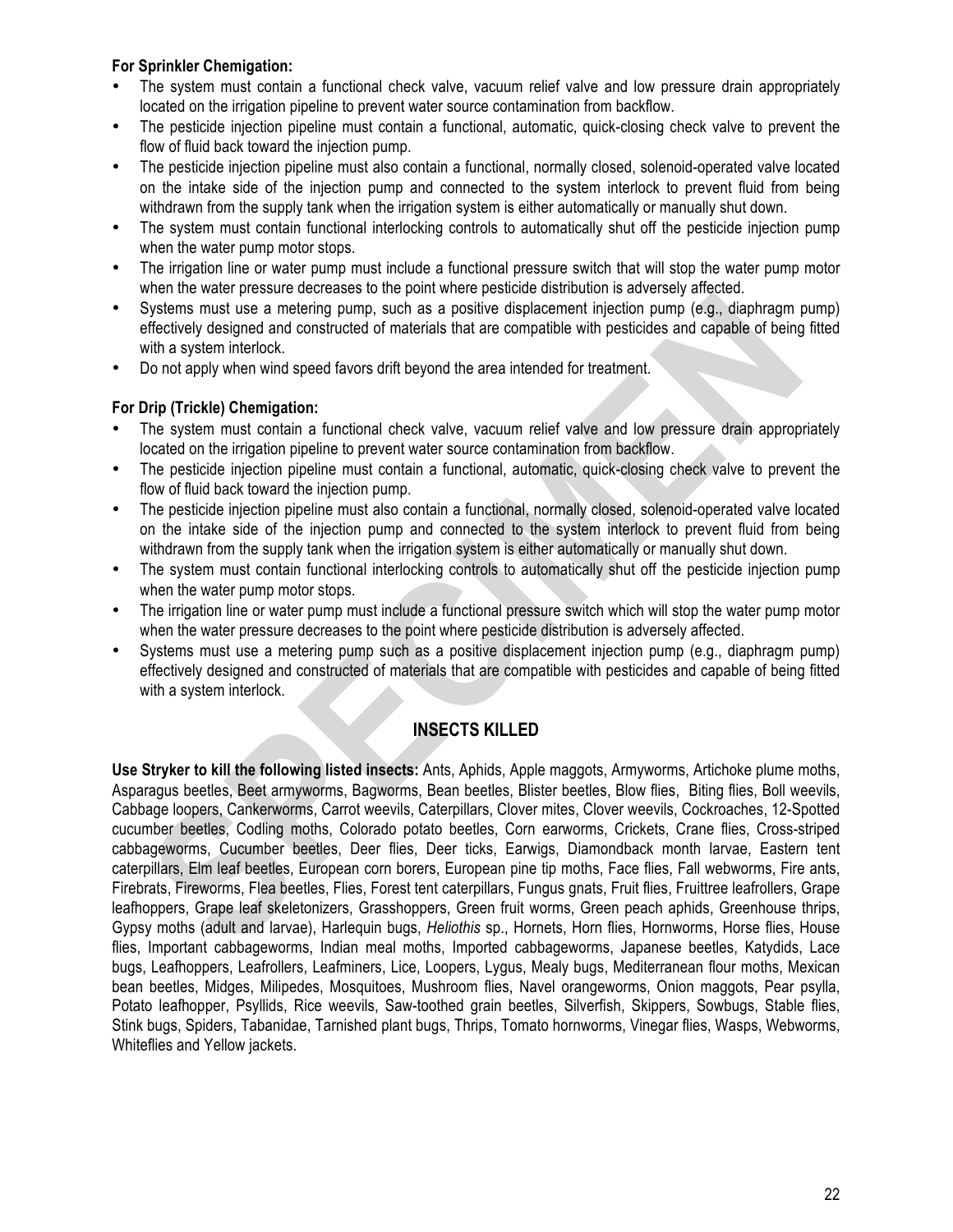#### **PLANTS GROWN OUTDOORS AND IN GREENHOUSES**

African violet, Ageratum, Aster, Azalea, Begonia, Cacti, Calceolaria, Calendula, Calla, Camellia, Carnation, Ceandhus, Cineraria, Chrysanthemum, Coleus, Cyclamen, Cypress, Daffodil, Denia, Delphinium, Dogwood, Fern, Ficus, Foliage plants, Fuschia, Gardenia, Geranium, Gladious, Gloxinia, Gypsophila, Holly, Hydrangea, Iris, Lilies, Maidenhair fern, Marigold, Juniper, Narcissus, Palm, Pansy, Petergonium, Peony, Petunia, Philodendron, Phlox, Pine, Pyracentha, Rhododendron, Roses, Rubber Plant, Snapdragon, Stock, Sweet pea, Tulips, Viburnum, Wandering Jew, Yew, Zinnia and Andromeda, Arborvitae, Ash, Beech, Birch, Boxwood, Cotoneaster, Crabapple, Dogwood, Elm, Euonymus, Fir, Firethorn, Forsythia, Hawthorn, Hemlock, Hickory, Holly, Honey locust, Horst chestnut, Juniper, Larch, Laurel, Lilac, Linden, Mimosa (Silk tree), Myrtle, Oak, Pine, Privet, Tulip tree, Viburnum, Willow and Yew.

Stryker may be used on most plants because its active ingredients are exempt from tolerance when applied to growing plants. The plant-grouping scheme used on this label was devised by the Environmental Protection Agency to expedite minor use pesticide registration.

#### **Application Instructions:**

Apply 2-16 fluid ounces per acre (147 ml -1,182 ml/Ha) and repeat if required to maintain effective kill. Use in sufficient water for thorough coverage of upper and lower leaf surfaces unless otherwise noted. Stryker may be applied by air in no less than 2 [two] gallons of water per acre (3.02 L/Ha) and by ground in no less than 10 [ten] gallons of water per acre (15.12 L/Ha). It is recommended that the final spray mix be buffered to a pH of 5.5-7.0.

This concentrate is relatively non-toxic to honey bees. To avoid possible harm to honey bees, it is advisable to apply in the early morning or late evening hours.

#### **Application Instructions for Greenhouse Flowers, Foliage Plants, Fruit and Vegetables:**

Combine 12-24 fluid ounces (355 ml-710 ml) of Stryker with 100 gallons of water (378 L) for applications with conventional hydraulic sprayers; or 1-2 teaspoons (5-10 ml) per gallon (3.78 L) of water for application with compressed air sprayers.

**Phytotoxicity Note**: Plant safety is an important consideration when using insecticides in a greenhouse. However, it is not possible to evaluate the phytotoxicity of Stryker towards numerous plant varieties that may react differently to insecticides in different stages or under varying environmental conditions. Before making widespread applications of Stryker, treat a limited number of plants and observe for phytotoxicity over a 10 day period.

#### **TANK MIXING INSTRUCTIONS**

Tank mix applications must be made in accordance with the more restrictive of label limitations and precautions. No label dosage rates should be exceeded. Stryker cannot be mixed with any product containing a label prohibition against such mixing.

If product [product name] is to be tank mixed with other insecticide, compatibility should be tested prior to mixing. To test for compatibility, use a small container and mix a small amount (0.5 to 1 qt), combining all ingredients in the same ratio as the anticipated use. If any indications of physical incompatibility develop, do not use this mixture. Indications of incompatibility usually will appear within 5-15 minutes after mixing.

#### **For Use on Greenhouse Flowers and Foliage Plants:**

To kill accessible, exposed stages of listed insects when used with a residual insecticide, tank-mix 1-4 fluid ounces (30 ml-20 ml) of Stryker with the proper amount of companion insecticide in 100 gallons (378 L) of water and apply with a conventional hydraulic sprayer.

**Phytotoxicity Note**: Plant safety is an important consideration when using insecticides in a greenhouse. However, it is not possible to evaluate the phytotoxicity of Stryker towards numerous plant varieties that may react differently to insecticides in different stages or under varying environmental conditions. Before making widespread applications of Stryker, treat a limited number of plants and observe for phytotoxicity over a 10 day period.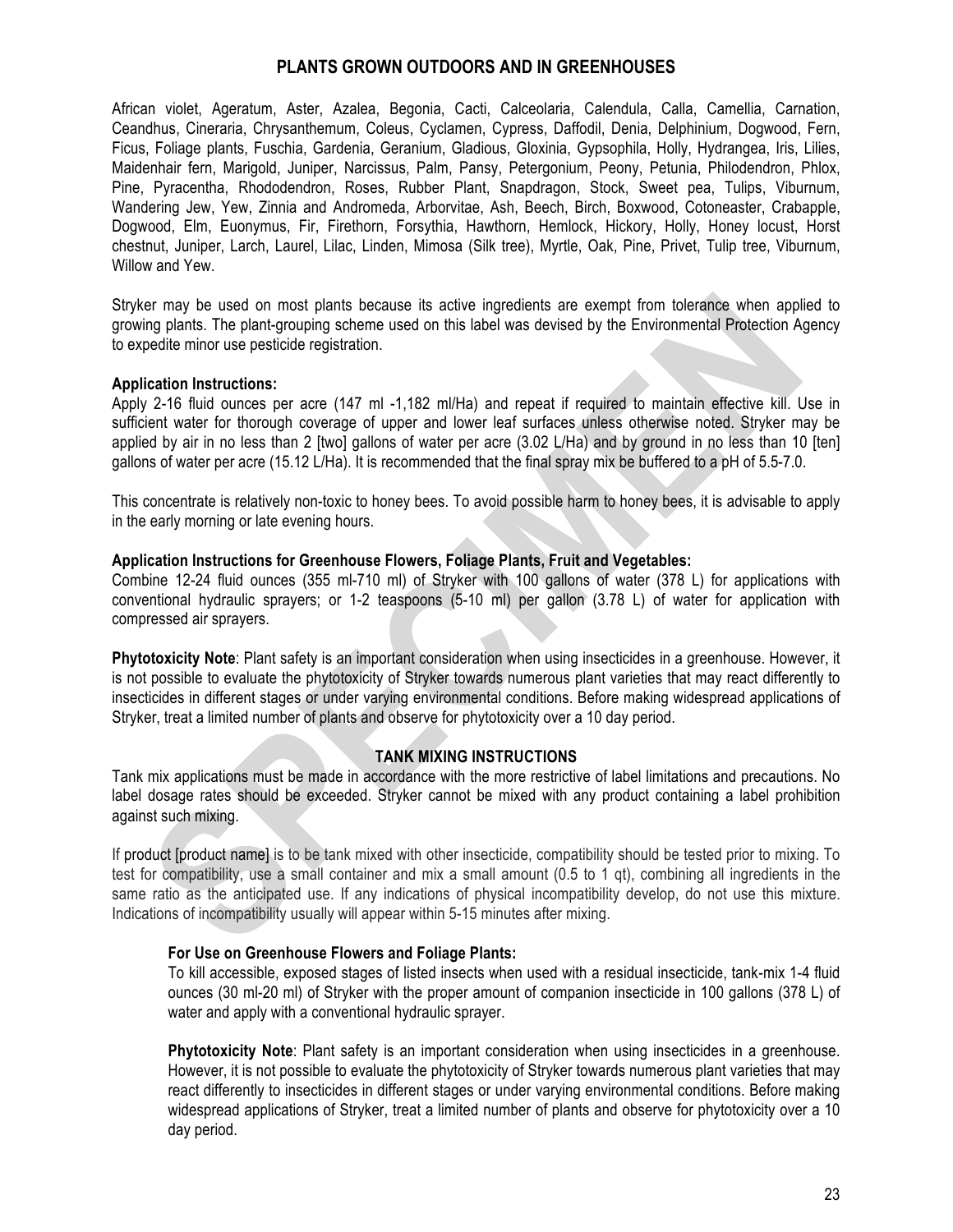#### **For Use Outdoors on Flowers, Foliage Plants, Shrubs and Trees:**

To kill accessible, exposed stages of listed insects when used with a residual insecticide, tank-mix 1-4 fluid ounces (30-120 ml) of Stryker with the proper amount of companion insecticide in 100 gallons of water (378 L) (10 gallons (37.8 L) for low volume application mist blowers) and apply with a conventional hydraulic sprayer.

#### **To Kill Gypsy Moth Caterpillars and Adults Outdoors:**

To provide quick knockdown of gypsy moth caterpillars when used with a residual insecticide, tank-mix 1-4 fluid ounces (30-120 ml) of Stryker with the proper amount of companion insecticide in 100 gallons of water (378 L (10 gallons (37.8 L) for air blast sprayers) and apply with a conventional hydraulic sprayer.

#### **For Use Indoors on Flowers, Foliage Plants, Shrubs and Trees**

To provide quick knockdown of insects when used with a residual insecticide, tank-mix 1-4 fluid ounces (30- 120 ml) of Stryker with the proper amount of companion insecticide in 100 gallons (378 L) of water and apply with a conventional hydraulic sprayer.

#### **Outdoor Perimeter Treatments:**

To kill Ants, Bees, Centipedes, Cockroaches, Crickets, Firebrats, Fleas, Ground beetles, Millipedes, Pillbugs, Silverfish, Sowbugs, Spiders, Ticks and Wasps: To provide quick knockdown of the outdoor pests listed when used with a residual insecticide, tank-mix 1.0-2.125 fluid ounces of Stryker with the proper amount of companion insecticide.

#### **Turf and Grass:**

[In combination with residual insecticides:] To provide quick knockdown of insects when used with a residual insecticide, tank-mix Stryker at the rate listed [above] [in **Turf and Grass Coverage and Application Table]** with the proper amount of companion insecticide.

[Prior to mixing with a residual insecticide, conduct a compatibility test using the proper proportions of chemicals and water to ensure the physical compatibility of the mixture. Mix applications must be made in accordance with the more restrictive of label limitations and precautions. No label application rates may be exceeded. Stryker cannot be mixed with any product with label prohibitions against such mixing.]

#### **Flea and Tick Kill in Buildings:**

**Used in Combination with Other Insecticides:** To provide quick knockdown of adult fleas, tank-mix 0.5- 1.0 fluid ounces of Stryker with the appropriate amount of companion insecticide per finished gallon.

**Used in Combination with Insect Growth Regulators:** To provide quick knockdown of adult fleas, tankmix 2.125- 4.25 fluid ounces of Stryker with the appropriate amount of companion insecticide per finished gallon.

#### **Use as a Surface Spray in Homes, Restaurants, Food Processing Plants, Industrial Installations and Warehouses**:

To provide flushing and quick knockdown of insects Stryker may be tank-mixed with other insecticides at the rate of 1/4-1/2 fluid ounce (equivalent to 1/2-1 tablespoon or 7.4 to 14.8 ml) per gallon of spray solution.

To provide increased control of resistant German cockroaches, tank-mix 2.125 to 4.25 fluid ounces of Stryker with the appropriate amount of companion insecticide per finished gallon.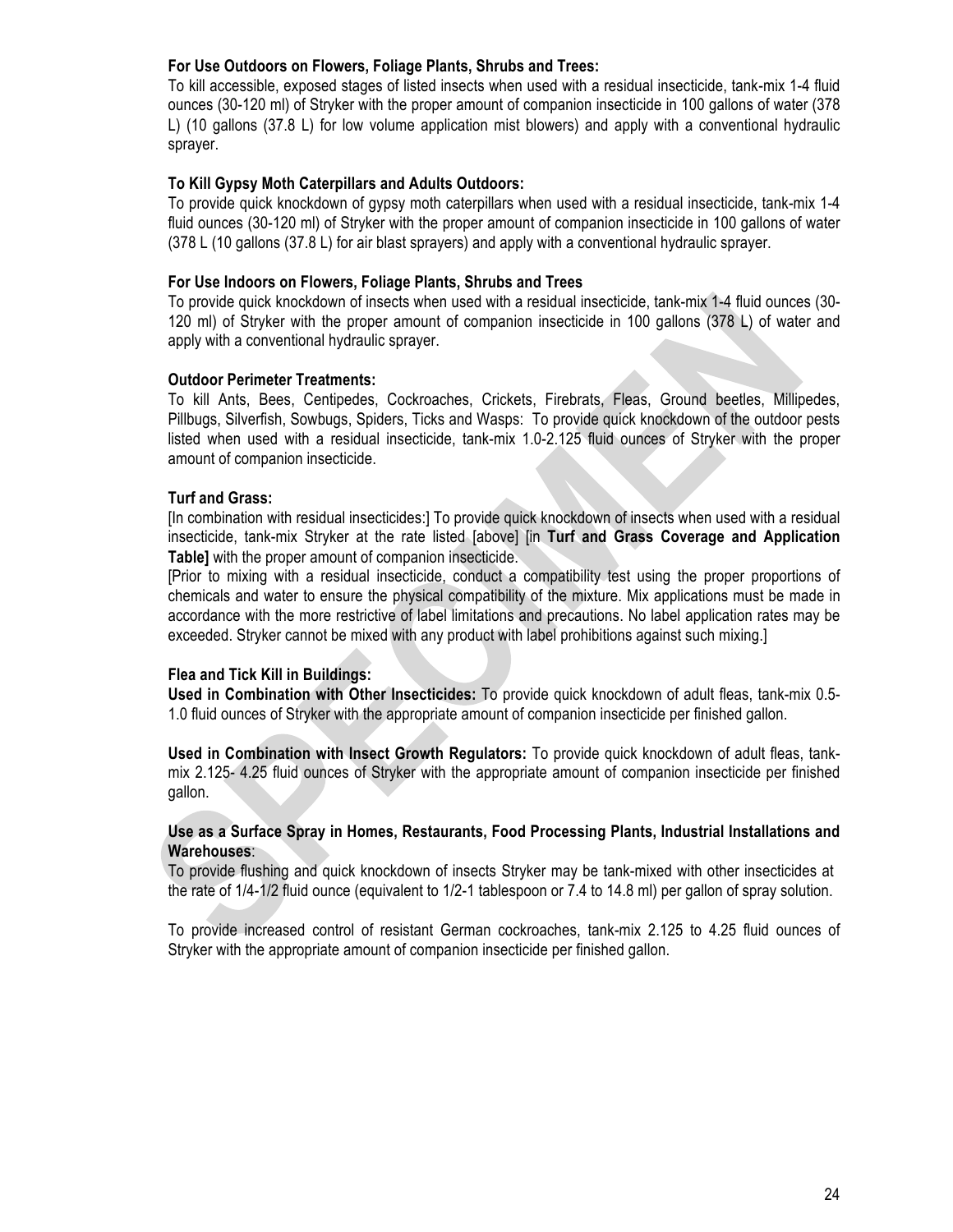#### **Use with Hydroponically Grown Vegetables:**

**As a Water System Treatment:** To kill aquatic diptera larvae, apply Stryker to the water at the rates outlined in the following table:

| <b>Pyrethrins Concentrate</b><br>(ppm) | ml of<br><b>Stryker</b> | <b>Gallons of Water</b> |
|----------------------------------------|-------------------------|-------------------------|
|                                        | 64.6                    | 10,000 (3,780 L)        |
| 0.01                                   | 6.46                    | 10,000 (3,780 L)        |
| 0.001                                  | 0.646                   | 10,000 (3,780 L)        |

**For Use on Harvested Fruits and Vegetables:** Including Apples, Blackberries, Blueberries, Boysenberries, Cherries, Crabapples, Currants, Dewberries, Figs, Gooseberries, Grapes, Guavas, Loganberries, Mangoes, Muskmelons, Oranges, Peaches, Pears, Peas, Pineapples, Plums, Raspberries and Tomatoes.

**For Use on Almonds, Peanuts and Walnuts in Bulk or in Bags:** To kill stored product insects such as Almond moths, Angoumois grain moths, Ants, Cadelles, Cigarette beetles, Confused flour beetles, Drugstore beetles, Flat grain beetles, Granary weevils, Indian meal moths, Lesser grain borers, Maize weevils, Mediterranean flour moths, Merchant grain beetles, Red flour beetles, Rice weevils, Rusty grain beetles, Saw-toothed grain beetles and Squarenecked grain beetles, dilute 1.5 ounces of Stryker per gallon of water (11.7 ml/L) and apply as a coarse wet spray over the top of stored nuts or the outside surface of stacked bagged nuts at the rate of 4 gallons per 1,000 square feet (163 ml/m2). Apply at weekly intervals for about 6 weeks and then at 15-day intervals. Apply the first two applications at the rate of 4 gallons per 1,000 square feet (163 ml/m<sup>2</sup>); apply subsequent treatments at the rate of 2 gallons per 1,000 square feet (80 ml/m2).

#### **OUTDOOR USES**

**For Use Around Homes and Other Buildings:** In grassy undeveloped areas use this concentrate at 1 part to 59 parts water to kill foraging fire ants. Also liberally spray grassy areas around yard borders to kill ticks that may carry Lyme Disease.

**Perimeter Treatments:** To kill Ants, Bees, Centipedes, Cockroaches, Crickets, Firebrats, Fleas, Ground beetles, Millipedes, Pillbugs, Silverfish, Sowbugs, Spiders, Ticks and Wasps, dilute 2.125-4.25 fluid ounces of Stryker per gallon of water and apply at the rate of 1 gallon per 750 square feet to a band of soil and vegetation 6-10 feet wide around and adjacent to buildings. Treat the building foundation to a height of 2-3 feet at the rate of 1 gallon per 750 square feet. For tank mixing, see the **TANK MIXING INSTRUCTIONS** section of this label.

**Brown dog ticks:** To kill Brown dog ticks around residential areas, rural fields, woods, lots, roadsides, pathways and coastal vegetation areas, dilute 4.25 fluid ounces of Stryker per gallon of water and apply with a mist blower (or other similar equipment) calibrated to deliver 3 gallons per acre. Apply during the peak of infestation and repeat as necessary to maintain control. Make thorough applications to the vegetation upon which the ticks rest.

**Fleas:** To kill fleas around residential areas, dog houses, kennels, paths, patios and under plants, shrubs, trees or other shaded, moist areas where pets may rest, dilute 4.25 fluid ounces of Stryker per gallon of water and apply at the rate of 1 gallon per 750 square feet.

**Turf and Grass:** Use alone as a contact spray to kill Ants, Armyworms, Billbugs, Chinch bugs, Chiggers, Crickets, Cutworms, Earwigs, Fleas, Grasshoppers, Hyperodes weevils (adults), Japanese beetles (adults), Mole crickets, Sod webworms and Ticks. Dilute with enough water to obtain thorough coverage and apply per the instructions in the following table:

| <b>Treatment Area</b><br>(Square feet) | <b>Fluid Ounces of</b><br>[Product name] | <b>Suggested Volume of Water</b><br>(Gallons) |
|----------------------------------------|------------------------------------------|-----------------------------------------------|
| 1.000                                  | $0.25$ to $0.5$                          | $2.5 \text{ to } 5.0$                         |
| 5,000                                  | $0.25$ to $2.5$                          | 15.5 to 25.0                                  |
| 20,000                                 | 5.0 to 10.0                              | 50.0 to 100.0                                 |
| 43,560                                 | 12.0 to 24.0                             | 110.0 to 220.0                                |

#### **Turf and Grass Coverage and Application Table**

Note: 43,560 square feet = 1 acre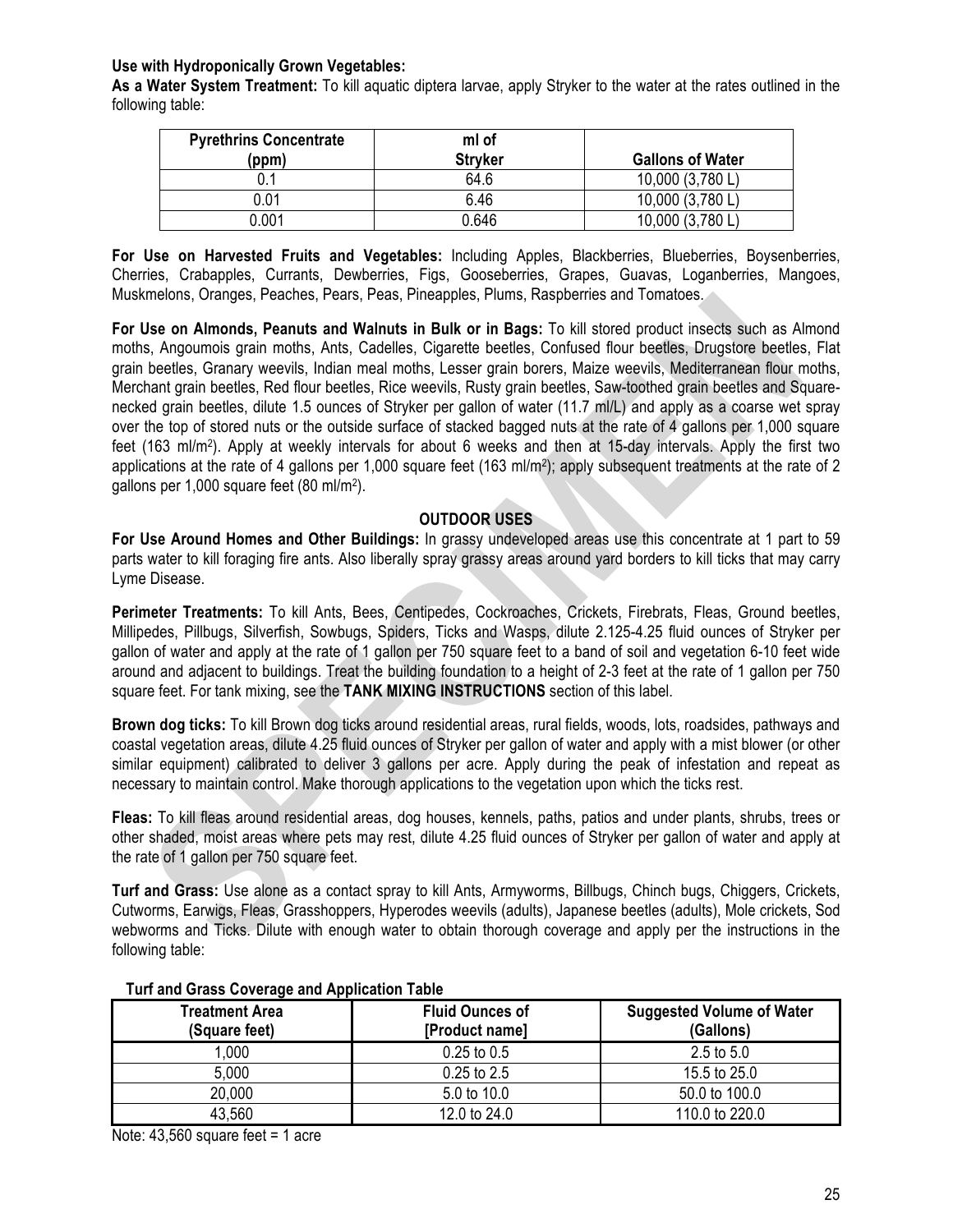For tank mixing, see the **TANK MIXING INSTRUCTIONS** section of this label.

As a turf pest diagnostic aid: To detect insects prior to making an insecticide application or to evaluate control from previous treatments, dilute 0.5 fluid ounces of Stryker per gallon of water and apply evenly with a sprinkling can over one square yard of turf. Record the species and number of insects present 10 minutes after application. Sample 3-5 sites per 5,000 square feet. Note: this procedure does not bring white grubs or billbug grubs to the surface. Use other methods to sample for these pests.

#### **For Use Outdoors on Flowers, Foliage Plants, Shrubs and Trees:**

Combine 12-24 fluid ounces (355-710 ml) of Stryker with 100 gallons of water (378 L) for applications with conventional hydraulic sprayers or 12-24 teaspoons (355-710 ml) per 10 gallons (37.8 L) of water for application with low volume mist blowers or 1-2 teaspoons (5-10 ml) per gallon (3.76 L) of water for application with compressed air sprayers. For tank mixing, see the **TANK MIXING INSTRUCTIONS** section of this label.

#### **To Kill Gypsy Moth Caterpillars and Adults:**

Combine 8-12 fluid ounces (237-355 ml) of Stryker with 100 gallons of water (378 L) for applications with conventional hydraulic sprayers or 8-12 teaspoons (237-355 ml) per 10 gallons (37.8 L) of water for application with all blast sprayers. For tank mixing, see the **TANK MIXING INSTRUCTIONS** section of this label.

#### **INDOOR USES**

**Indoor Use Areas:** Apartment buildings, Bakeries, Beverage plants, Bottling facilities, Breweries, Cafeterias, Candy plants, Canneries, Cereal processing and manufacturing plants, Dairies and dairy product processing plants, Frozen food plants, Grain elevators, Grain mills, Granaries, Hospitals, Hotels, Houses, Industrial buildings, Kennels, Kitchens, Laboratories, Manufacturing facilities, Mausoleums, Meat processing and packaging plants, Meat and vegetable canneries, Motels, Nursing homes, Office buildings, Restaurants, Schools, Spice plants, Stores, Supermarkets, Warehouses, Wineries and similar structures.

**Crawling and Flying Insects:** To kill accessible, exposed stages of **Crawling Insects** including Ants, Cockroaches, Cadelles, Cigarette beetles, Confused flour beetles, Dark mealworms, Dried fruit beetles, Drugstore beetles, Grain mites, Red flour beetles, Rice weevils, Sawtoothed grain beetles, Spider beetles, Yellow mealworms and **Flying Insects** including, but not limited to, Angoumois grain moths, Cheese skippers, Fruit flies, Fungus gnats, Gnats, House flies, Indianmeal moths, Mosquitoes, Mediterranean flour moths, Small flying moths and Tobacco moths, dilute 1 part of Stryker with 11 parts of water or oil (10.67 ounces per gallon (83.5 ml/L) and apply at the rate of 1 ounce per 1,000 cubic feet (1.06 ml/m<sup>3</sup>) of space. Direct the spray toward the ceiling and upper corners of the area and behind obstructions. Vacate the treated area and keep the area closed for at least 30 minutes after treatment. Ventilate the area before reoccupying. Repeat treatment as necessary.

#### **Premise Pests:**

**Termite swarmers:** To kill swarming termites, dilute 2.125-4.25 fluid ounces of Stryker per gallon of water and apply as a surface spray at the rate of 1 gallon per 750 square feet. Apply as a crack and crevice treatment to the locations from which the termites are emerging. This application is not a substitute for mechanical alteration, soil treatment or foundation treatment for termites but is merely a supplement. For active termite infestations, get a professional inspection.

**Carpet beetles:** To kill Carpet beetles (black, furniture and varied) dilute 4.25 fluid ounces of Stryker per gallon of water and apply to the entire carpet at the rate of 1 [gallon per 750 square feet. Make localized applications under the edge of carpets, floor coverings and furniture as well as along baseboards, in closets and to infested areas of shelving.

**Bed bugs:** To kill bed bugs, thoroughly inspect are of suspected bed bug infestation, and note potential harborage sites or actual infestations. Remove and/or pick up clothing and other obstacles that may prevent thorough inspection or treatment. Remove and sanitize infested bedding (pillows and linens), clothing, or other items. Dilute 2.125 fluid ounces of Stryker per gallon of water and apply on mattresses as a spot treatment to mattress seams, edges, and tufts of bed only. Do not use [product name] directly on pillows, bed linens or clothes. Do not saturate the mattress; and do not treat entire surface area of mattress. Allow mattress to dry thoroughly before replacing pillows and/or bed linens. Bed bugs may also harbor in areas of the room away from the bed. Apply [product name] as a crack & crevice or spot application where evidence of bed bugs occurs. This includes bed frames, box springs, inside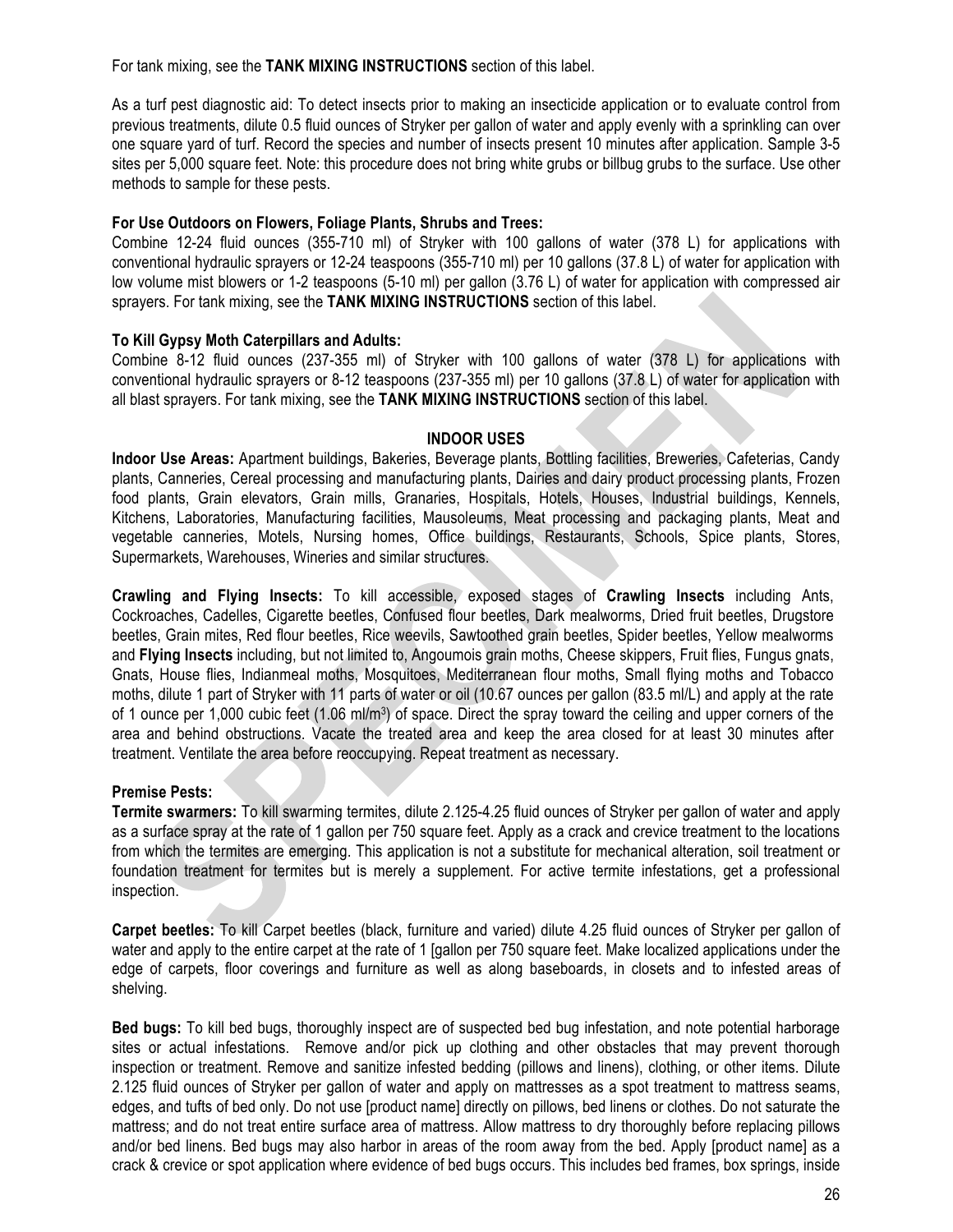empty drawers and clothes closets, night stands and other furniture in the room, carpet edges, high and low moldings (such as floor molding or window casings), wall voids, behind wall hangings and mirrors, wallpaper edges and popcorn ceilings. Remove all clothes and other articles from dressers or closets before application. Take bed apart. Treat joints and channels if hollow, such as square or round tubing, and see that interior framework is treated. Apply [product name] as a surface application to carpeting, drapes, and flooring. Allow all treated areas to dry thoroughly before use.

**Webbing clothes moths:** To kill Clothes moths, remove infested articles from storage, thoroughly brush them and air-dry them in sunlight for several hours. Dilute 2.125 fluid ounces of Stryker per gallon of water and apply as a crack and crevice treatment to empty chests, bureaus and storage sites. After airing, infested articles may be lightly treated with the spray solution (keep the nozzle at least three feet from the fabric to avoid staining).

**Flea and Tick Kill in Buildings:** Dilute 2.125-4.25 fluid ounces of Stryker per gallon of water and thoroughly apply the spray to infested areas such as pet beds and resting quarters, nearby cracks and crevices, rugs and floor coverings (including under the edges), between and under the cushions of upholstered furniture and other areas where these pests may be present. Treat entire rugs and furniture at the rate of 1 gallon of dilute spray per 750 square feet of surface. For tank mixing, see the **TANK MIXING INSTRUCTIONS** section of this label.

Remove old pet bedding and replace with clean, fresh bedding after treatment. Prior to pets' reentry into treated areas, treat pets with a flea and tick control product registered for use on pets.

#### **For Use Indoors on Flowers, Foliage Plants, Shrubs and Trees**

Combine 12-24 fluid ounces (355-710 ml) of Stryker with 100 gallons (378 L) of water for applications with conventional hydraulic sprayers or 1-2 teaspoons (5-15 ml) of Stryker per gallon (3.78 L) of water for applications with compressed air sprayers. For tank mixing, see the **TANK MIXING INSTRUCTIONS** section of this label.

**Direct Spray to Fruits in Baskets, on Trucks or in Processing Plants:** To kill *Drosophila* sp., *Tephritid* sp. Fruit flies, Vinegar flies and other nuisance pests, dilute 1 part concentrate with 1,200 parts water (1 pint (0.47 L) per 150 gallons water (567 L) or 1 teaspoon (5 ml) per 12.5 pints (5.87 L) water). Thoroughly mix the emulsion in the spray tank and treat as follows:

- 1. Apply liberally to fruits and vegetables in baskets, on trucks and in plants. Use sprayers at a high pressure for applying at the rate of 5-6 pints of diluted spray to a 2-ton load of produce. Direct the spray for maximum coverage of the baskets or hampers. It is important to spray between and beneath the containers.
- 2. Spray the raw stock stacked in the yard.
- 3. Dip baskets in the diluted spray, after dumping the produce, to kill adhering larvae and pupae.

**For Use in Canneries:** Spray the entire space inside of the cannery after washing/cleaning up and just before bringing food stuffs into it. Prepare spray solution by diluting 1 part concentrate to 29 parts of water (1 quart (0.95 L) with 7.5 gallons (28.4 L) water) up to 1 part concentrate with 11 parts of water (1 quart (0.95 L) with 3 gallons water (11.3 L)). Use 1 gallon of the spray per 750 square feet (54 ml/m<sup>3</sup>), directing it on walls, ceiling and floors paying special attention to forcing the spray into all cracks and crevices for the kill of Ants, Cheese mites, Crickets, Roaches, Silverfish and Spiders. This same solution used as a space spray, will give excellent kill of fruit flies, houseflies, hornets, grain moths, gnats, mosquitoes, and skipper flies. Use 1 [one] fluid ounce of spray per 1,000 cubic feet (1.06 ml/m3) of space. Do not spray while the plant is in operation as dead flies may fall into containers or the products being processed.

**Use as a Space Spray in Food and Nonfood Areas of Food Processing Plants, Industrial Installations, Bakeries, Rice and Wheat Mills, Restaurants, Tobacco Warehouses, Grain Elevators, Homes and Warehouses:** To kill flying insects such as Fruit flies, Grain moths, Gnats, Hornets, House flies, Mosquitoes, Skipper flies and Wasps, dilute at the rate of 1 part concentrate with 29 parts water (1 quart (0.95 L) with 7.5 gallons (28.3 L) water) up to 1 part with 11 parts water (1 quart (0.95 L) with 3 gallons (11.3 L) water). Use at the rate of 1/2- 1 ounce of spray per 1,000 cubic feet (0.53 ml to 1.06 ml/m2) of space. Direct the space treatment upward and whenever practical, keep doors and windows closed for at least 10 minutes after application. The use of Stryker in food processing or food handling establishments should be confined to time periods when the plant is not in operation. Food should be removed or covered during treatments. All food processing surfaces should be covered during treatment or thoroughly cleaned before reuse.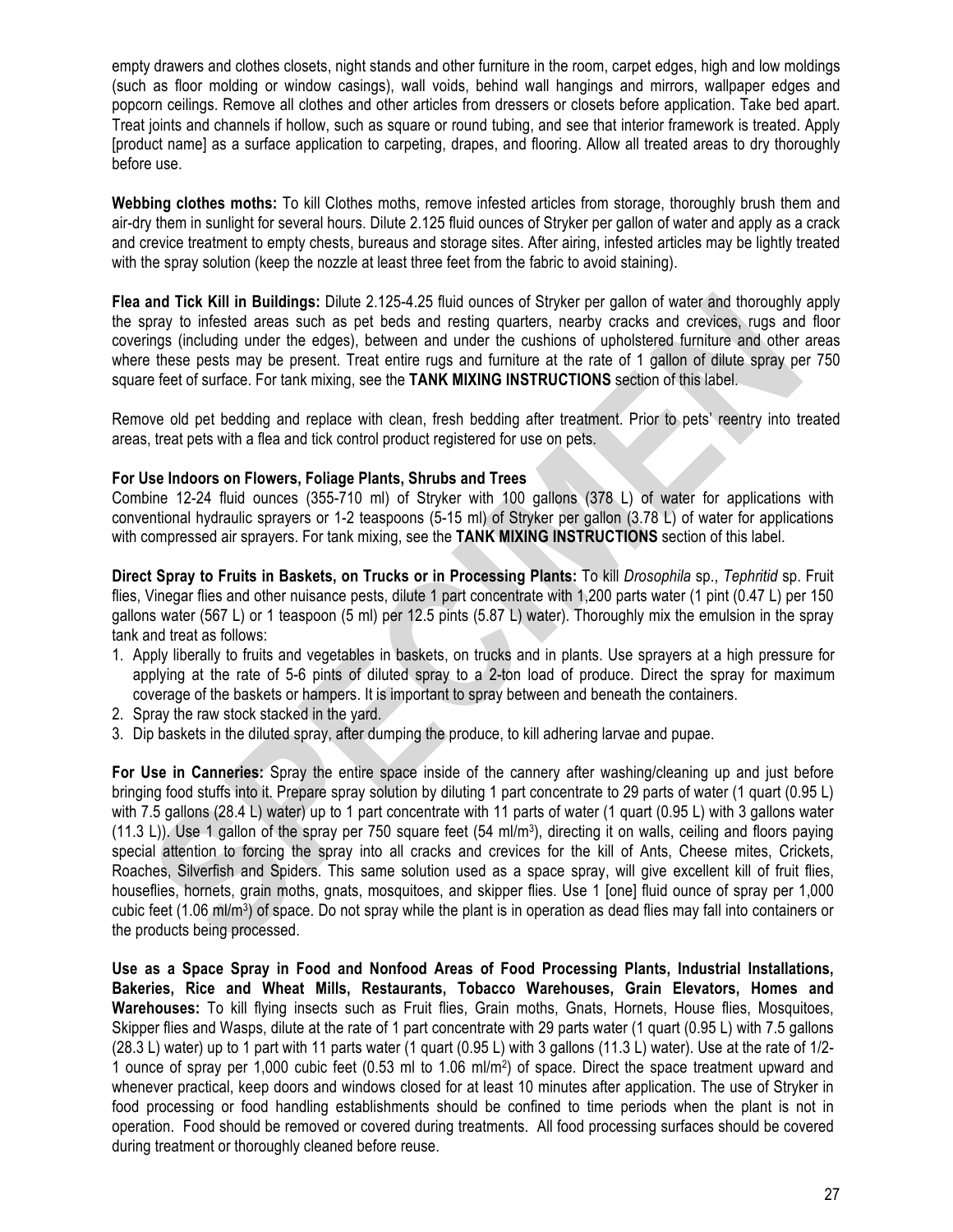Where oil residues are not undesirable, Stryker can be diluted at the rate of 1 part concentrate with 29 parts deodorized base oil up to 1 part concentrate with 11 parts in deodorized base oil (oil instead of water) and applied as a space spray with any good applicator such as mechanical or ULV foggers capable of producing aerosol size particles.

**Use as a Surface Spray in Homes, Restaurants, Food Processing Plants, Industrial Installations and Warehouses**: To kill accessible, exposed stages of crawling insects including, Ants, Cadelles, Cigarette beetles, Cockroaches, Confused flour beetles, Dark mealworms, Dried fruit beetles, Drugstore beetles, Grain mites, Red flour beetles, Rice weevils, Saw-toothed grain beetles, Spider beetles and Yellow mealworms, dilute 1 part of Stryker with 59 parts water [4.25 fluid ounces of Stryker per gallon of water] and apply at the rate of 1 gallon per 750 square feet (54 ml/m2), paying special attention to forcing the spray into all cracks and crevices.

Except in Federally-inspected meat and poultry plants, food processing operations may continue when Stryker is applied with care as a surface spray and in accordance with the directions and precautions given above.

To kill accessible, exposed stages of crawling insects including, Ants, Cadelles, Cigarette beetles, Cockroaches, Confused flour beetles, Dark mealworms, Dried fruit beetles, Drugstore beetles, Grain mites, Red flour beetles, Rice weevils, Saw-toothed grain beetles, Spider beetles and Yellow mealworms, dilute 1 part of Stryker with 19 parts of water [2.125 fluid ounces of Stryker per gallon of water] and apply at the rate of 1 gallon per 750 square feet (54 ml/m2), paying special attention to forcing the spray into all cracks and crevices.

**Void Treatment:** Undiluted ULV treatment: To treat inaccessible voids including, but not limited to, attics, false ceilings, wall and equipment voids, calculate the volume of the void and apply Stryker through ULV crack and crevice application equipment at the rate of 0.33 fluid ounces per 1,000 cubic feet of space.

**For Use in Storage Sites:** This concentrate can be used to treat grain and seed in warehouse bins and trucks, cargo ships, mills, bin hoppers, elevators and conveying equipment as a clean-up prior to using them for storage. In mills and elevators, remove all infested accumulations of grain from the bin hoppers. Thoroughly clean all storage areas and conveying equipment by sweeping out the waste grain, cobwebs and other debris from the walls and rafters as well as on the floor and door frames with special attention to material lodged in the cracks and crevices. Remove all and burn all of the debris to kill eggs and insects that might be present.

For farms, pay particular attention to cleaning up around the used feed and grain bags, grain residues from wagons, harvesting equipment and feed troughs. Do not place newly harvested grain in the same bin with carryover grain; fumigate all carry-over grain stocks that are not treated with grain protectant. Perform these cleaning operations within 2-3 weeks before harvest.

After above sanitation measures have been employed, spray all areas prior to use for storage with 1 part concentrate to 29 parts water (1 quart (0.95 L) with 7.5 gallons (28.3 L) water) up to 1 part concentrate to 11 parts water (1 quart (0.95 L) to 3 gallons (11.3 L) water). Apply at the rate of 1 [one] gallon per 750 square feet (54 ml/m2*)* on walls, floors, ceilings and partition boards of bins, paying particular attention to forcing the spray into all cracks and crevices.

Inspect monthly. If the top 2 or 3 inches (5.08 or 7.62 cm) are found to be infested, re-treat applying at the rate of 1-2 gallons (3.78 L-7.56 L) of spray solution per 1,000 bushels of stored product.

**For Use on Stored Products:** This concentrate can be used at the rate of 1 part concentrate to 29 parts or deodorized base oil up to 1 part to 11 parts water or deodorized base oil on Almond nutmeat and shells, Barley, Beans, Birdseed, Buckwheat, Cocoa beans, Corn, Cottonseed, Dried apricots, Dried fruit, Dried prunes, Figs, Flax, Grain, Nuts, Oats, Peanuts, Pistachio, Raisins, Rice, Rye, Sorghum, Tobacco, Walnut nutmeat and shells and Wheat, held in storage to kill accessible stages of Almond moths, Angoumois Grain moths, Cadelle beetles, Cigarette beetles, Confused flour beetles, Flat grain beetles, Granary weevils, Indian meal moths, Red flour beetles, Rice weevils, Rusty grain beetles, Saw-toothed grain beetles, Squarenecked grain beetles and Tobacco moths.

**Pantry Pests:** To kill exposed adult and immature stages of stored product insects including, but not limited to, Almond moths, Angoumois grain moths, Cadelles, Cigarette beetles, Confused flour beetles, Drugstore beetles, Flat grain beetles, Granary weevils, Indian meal moths. Lesser grain borers, Maize weevils, Mediterranean flour moths,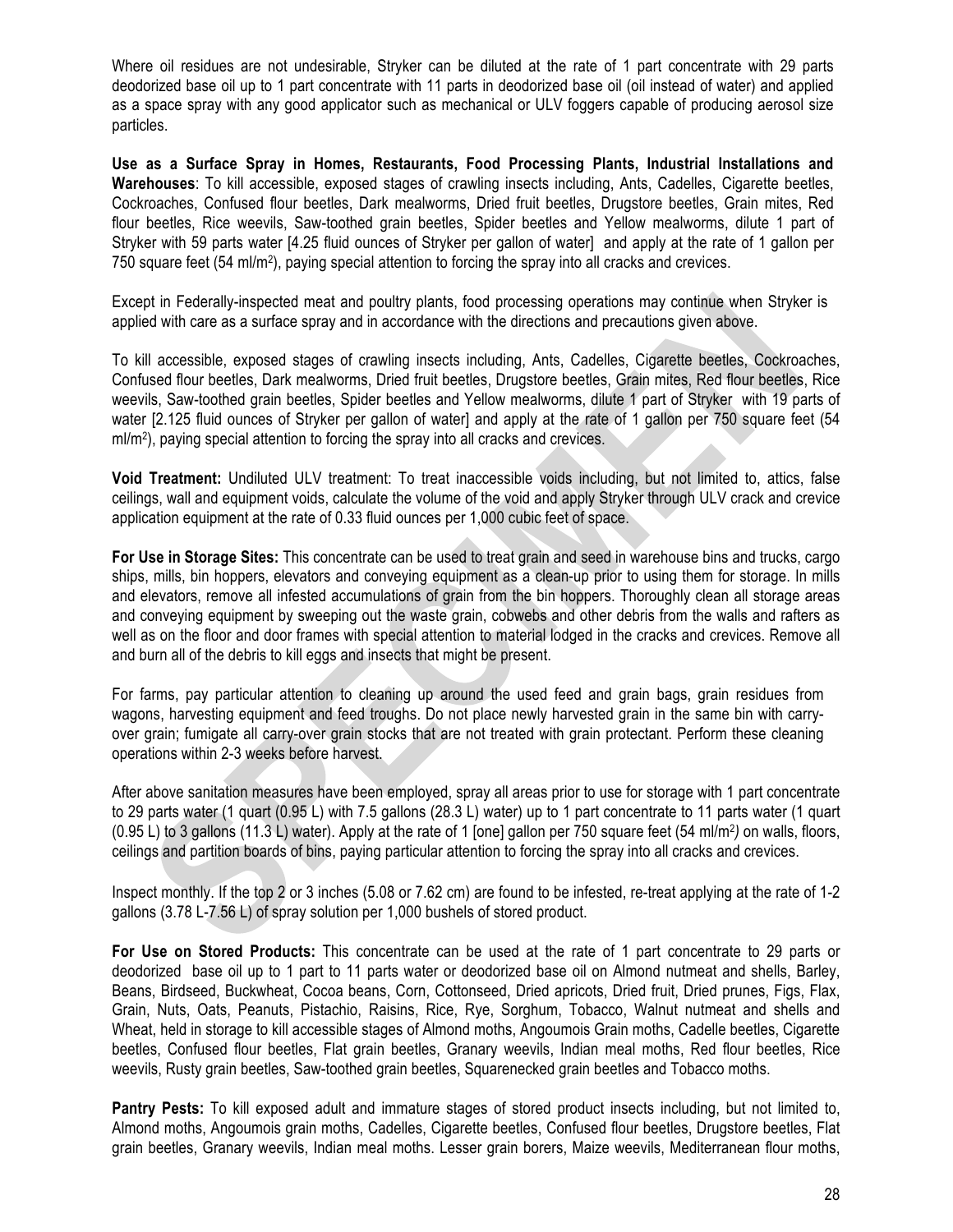Merchant grain beetles, Red flour beetles, Rice weevils, Rusty grain beetles, Saw-toothed grain beetles and Squarenecked grain beetles, dilute 2.125-4.25 fluid ounces of Stryker per gallon of water and apply to cupboards, shelves and storage areas. Remove all utensils, unprotected foodstuffs (or any with original packaging that has been opened), shelf paper and other objects before treatment. Allow treated surfaces to dry before covering shelves with clean paper and before replacing any utensils, foodstuffs or other items. Discard any foodstuff that was accidentally contaminated with the spray solution.

**For Use on Sweet Potatoes in Storage:** To kill Fruit flies and Vinegar flies dilute, this concentrate at the rate of 1 part to 19 parts water (6.4 fluid ounces per gallon (51 ml/L)). Apply as a space fog with a mechanical fogger capable of producing aerosol size particles at the rate of 1 gallon spray solution per 100,000 cubic feet (1.34 ml/m2) of space. Apply only when flying insects are present. Several applications may be necessary during periods of heavy infestation, but do not spray more than 10 applications.

**Surface Treatment of Stored Grain and Seed:** Kills Angoumois grain moths, Indian meal moths and Mediterranean flour moths, inspect grain and/or seed monthly after the grain and/or seed is placed in storage. If the top 2-3 inches are infested, dilute 1 part of Stryker with 19 parts of water and apply at the rate of 1-2 gallons per 1,000 square feet (40-80 ml/m2) of grain. Rake the mixture into the grain and/or seed to a depth of 4 inches (10.16 cm).

**For Use as a Grain Protectant:** This concentrate, when diluted with water and sprayed directly on grains, will effectively protect the grain against grain storage insects for a full season or approximately 8 months. Dilute at the rate of 1 part concentrate to 29 parts water (1 quart (0.95 L) concentrate to 7.5 gallons water (28.34 L)). Thoroughly mix the solution and apply at the rate of 4-5 gallons (15.12-18.9 L) per 1,000 bushels of grain as it is carried along a belt or as it enters the auger or elevator. This concentrate may be used in combination with an EPA-registered fumigant for use on heavily infested stored products.

## **FOR USE AS A LIVESTOCK AND POULTRY SPRAY**

- 1. To kill **Gnats, Horn flies, Houseflies and Mosquitoes**, dilute at the rate of 1-2 fluid ounces concentrate per gallon (8-16 m/L) of water and apply to thoroughly wet the hair paying particular attention to topline, underline, flanks, withers and other infested areas. Repeat treatment at intervals of 5 to 12 days for small insect populations or as needed when flies are emerging in large numbers.
- 2. To kill **Deer, Horse and Stable flies,** dilute at the rate of 2-3 fluid ounces concentrate per gallon (16-24 ml/L) of water and apply a quart (0.95 L) per adult animal. Thoroughly wet the hair and pay particular attention to the legs, flanks, barrel, topline and other body areas commonly attacked by these flies. Repeat treatment each week as needed.
- 3. To kill **Face flies** dilute at the rate of 2 fluid ounces concentrate per gallon (16 ml/L) of water and apply by saturating a cloth and wiping animal's face, being careful to protect the animal's eyes from the solution. Apply to the animal's face in the morning before releasing to pasture. Apply sufficiently to wet the face but not more than 1- 1/2 fluid ounces (44 ml) per animal. Repeat daily as needed.
- 4. For effective kill of **biting and sucking lice** on Cattle, Goats, Hogs, Horses and Sheep, dilute at the rate of 1 quart concentrate (0.95 L) to 75 gallons of water (283.5 L) (1 fluid ounce concentrate to 2 gallons (4ml/L) of water) and thoroughly spray to wet the hair of the animal including the head and brush of the tail. Repeat treatment in 10 days to kill newly hatched lice.
- 5. To kill **Poultry lice**, use a dilution of 2-3 ounces of concentrate per gallon (16 to 24 ml/L) of water and thoroughly spray roosts, wall, nests and cages. It is not necessary to remove poultry from the housing unit during treatment. Follow by spraying a fine mist over the birds.
- 6. To kill **Bed bugs and Mites** on poultry and in poultry houses, dilute at the rate of 2-3 fluid ounces concentrate per gallon (16-24 ml/L) of water and spray crevices of roost poles, cracks in walls and cracks in nests where the bed bugs and mites hide. Follow by spraying a fine mist over the birds.
- 7. To kill **Sheep "tick" or ked**, dilute at the rate of 1-2 fluid ounces concentrate per 4 gallons (2-4 ml/L) of water and thoroughly wet all portions of the body by dipping or by spraying with sufficient pressure with a nozzle adjustment to penetrate the wool. Treat at a rate sufficient to wet the animal.
- 8. To kill **Fleas and Ticks** on livestock and to obtain protection against reinfestation, dilute at the rate of 2 fluid ounces concentrate per gallon (16 ml/L) of water and wet the animal by dipping or spraying.

**For Use in Barns, Dairies, Milking Parlors, Milking Rooms and Poultry Houses:** To kill flying insects including, but not limited to, Flies, Fruit flies, Gnats, Hornets Mosquitoes, Small flying moths and Wasps, dilute at the rate of 2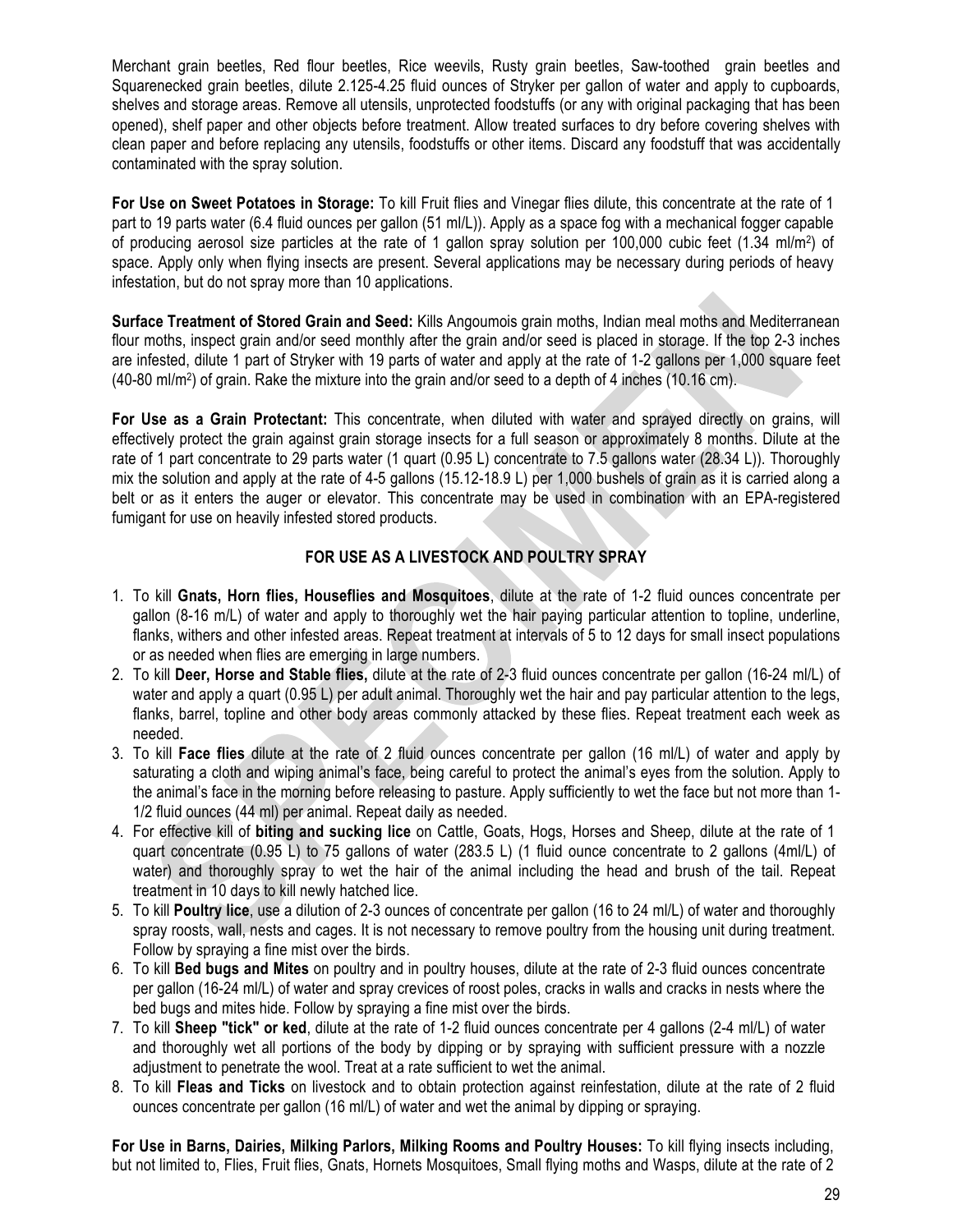fluid ounces concentrate per gallon (16 ml/L) of water. Apply as a fog or fine mist (at approximately 2 fluid ounces per 1,000 cubic feet of space  $(2 \text{ ml/m}^3)$ , directing the nozzle toward the ceiling and upper corners of the area being treated for maximum coverage above livestock and poultry. For best results, close doors and windows before spraying, and keep them closed for 10-15 minutes. Vacate the treated area for 30 minutes and ventilate it prior to returning. Repeat application as necessary.

*{For product in rigid, non-refillable containers less than or equal to 5 gallons:}*

#### **Storage and Disposal**

Do not contaminate water, food or feed by storage or disposal.

**Pesticide Storage:** Keep Stryker in its tightly closed original container when not in use. Store Stryker away from food and pet food in a cool, dry (preferably locked) area that is inaccessible to children and animals. **Pesticide Disposal:** Wastes resulting from the use of Stryker must be disposed on site or at an approved waste disposal facility. **Container Disposal:** Non-refillable container; do not reuse or refill this container. Triple rinse (or equivalent) container promptly after emptying. Triple rinse as follows: Empty the remaining contents into application equipment or a mix tank. Fill the container 1/4 full with water. Replace and tighten closures. Tip container on its side and roll it back and forth, ensuring at least one complete revolution, for 30 seconds. Stand the container on its end and tip it back and forth several times. Turn the container over onto its other end and tip it back and forth several times. Empty the rinsate into application equipment or a mix tank or store rinsate for later use or disposal. Repeat this procedure two more times. Then offer for recycling if available, or reconditioning if appropriate, or dispose of in a sanitary landfill, or by other procedures approved by State and local authorities.

*{For product in rigid, non-refillable containers greater than 5 gallons :}*

#### **Storage and Disposal**

Do not contaminate water, food or feed by storage or disposal.

**Pesticide Storage:** Keep Stryker in its tightly closed original container when not in use. Store Stryker away from food and pet food in a cool, dry (preferably locked) area that is inaccessible to children and animals. **Pesticide Disposal:** Wastes resulting from the use of Stryker must be disposed on site or at an approved waste disposal facility. **Container Disposal:** Non-refillable container; do not reuse or refill this container. Triple rinse (or equivalent) container promptly after emptying. Triple rinse as follows: Empty the remaining contents into application equipment or a mix tank. Fill the container 1/4 full with water. Replace and tighten closures. Tip container on its side and roll it back and forth, ensuring at least one complete revolution, for 30 seconds. Stand the container on its end and tip it back and forth several times. Turn the container over onto its other end and tip it back and forth several times. Empty the rinsate into application equipment or a mix tank or store rinsate for later use or disposal. Repeat this procedure two more times. Then offer for recycling if available, or reconditioning if appropriate, or dispose of in a sanitary landfill, or by other procedures approved by State and local authorities.

*{For product in rigid, refillable containers :}*

#### **Storage and Disposal**

Do not contaminate water, food or feed by storage or disposal.

**Pesticide Storage:** Keep Stryker in its tightly closed original container when not in use. Store Stryker away from food and pet food in a cool, dry (preferably locked) area that is inaccessible to children and animals. **Pesticide Disposal:** Wastes resulting from the use of Stryker must be disposed on site or at an approved waste disposal facility. **Container Disposal:** Refillable container; refill this container only with pesticide only. Do not reuse this container for any other purpose. Cleaning the container before refilling is the responsibility of the refiller; cleaning before final disposal is the responsibility of the person disposing of the container. To clean the container before final disposal, empty the remaining contents from this container into application equipment or mix tank. Fill the container about 10% full with water, then vigorously agitate or recirculate water with the pump for 2 minutes. Pour or pump rinsate into application equipment or rinsate collection system. Repeat this procedure 2 more times, then offer for recycling if available, or reconditioning if appropriate; or by other procedures approved by State and local authorities.

*{Per PR Notice 2007-4 the batch code/lot number will appear on the label or container.}*

#### **WARRANTY STATEMENT**

Control Solutions, Inc. warrants that Stryker conforms to the chemical description on the label thereof and is reasonably fit for purposes stated on such label when used only in accordance with directions under normal use conditions. It is impossible to eliminate all risks inherently associated with use of Stryker. Crop injury, ineffectiveness, or other unintended consequences may result because of such factors as weather conditions, presence of other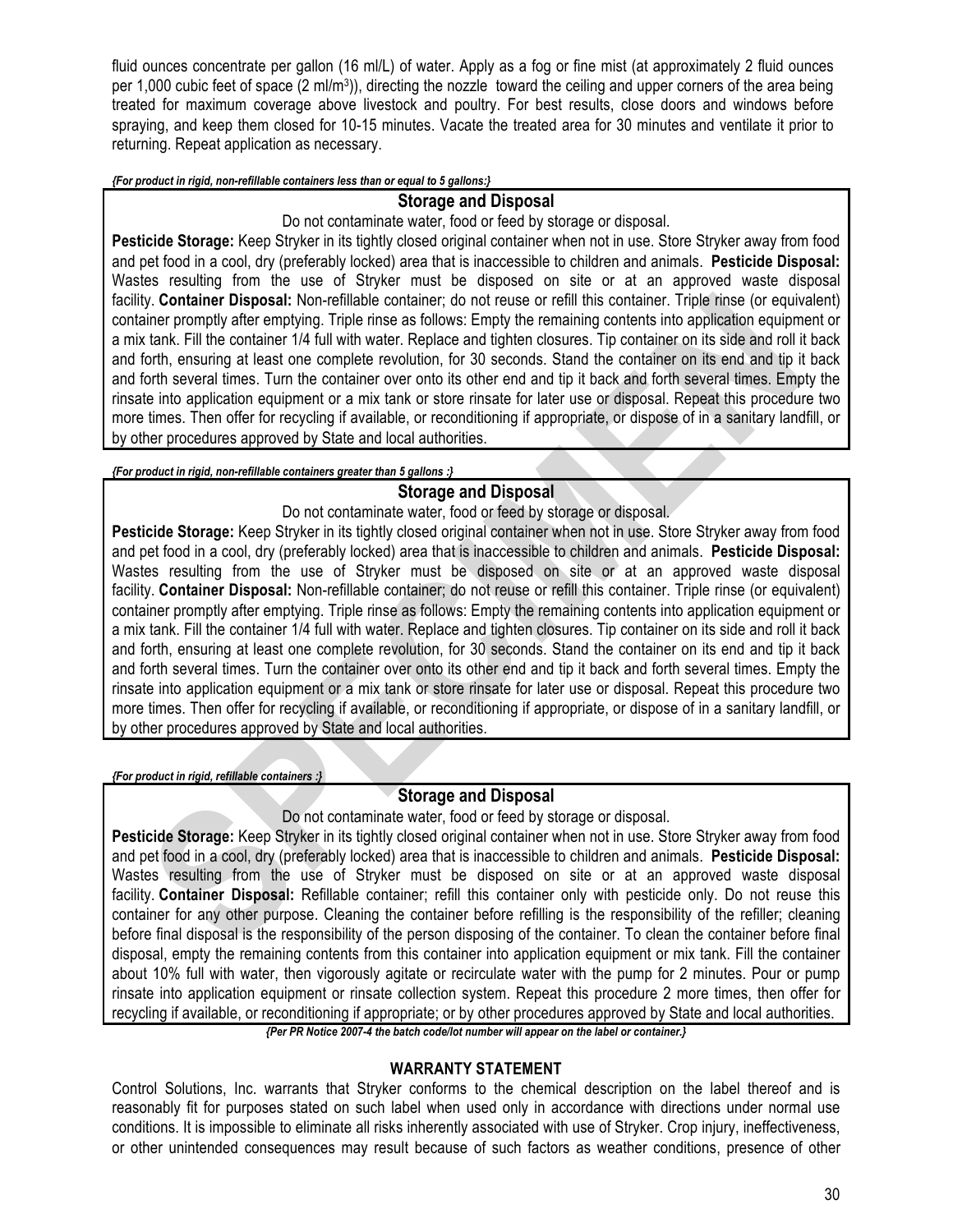materials, or the manner of use or application, all of which are beyond the control of Control Solutions, Inc. To the extent consistent with applicable law, Control Solutions, Inc. shall in no event be liable for consequential, special, or indirect damages resulting from the use or handling of Stryker; all such risks shall be assumed by the Buyer. In addition to the foregoing, no purchaser of Stryker (other than an end user) shall be entitled to any reimbursement for any loss suffered as a result of any suspension or cancellation of the registration for Stryker by the U.S. Environmental Protection Agency. Except as expressly provided herein and to the extent consistent with applicable law, Control Solutions, Inc. makes no warranties, guarantees, or representations of any kind, either express or implied, or by usage of trade, statutory or otherwise, with regard to the product sold, including, but not limited to merchantability, fitness for a particular purpose and/or use or eligibility of the product for any particular trade usage. The exclusive remedy of any buyer or user of Stryker for any and all losses, injuries, or damage resulting from or in any way arising from the use, handling, or application of Stryker, whether in contract, warranty, tort, negligence, strict liability, or otherwise, shall be damages not exceeding the purchase price paid for Stryker or, at Control Solutions, Inc. election, the replacement of Stryker.

> Manufactured for: **Control Solutions, Inc.** 5903 Genoa-Red Bluff Pasadena, TX 77507-1041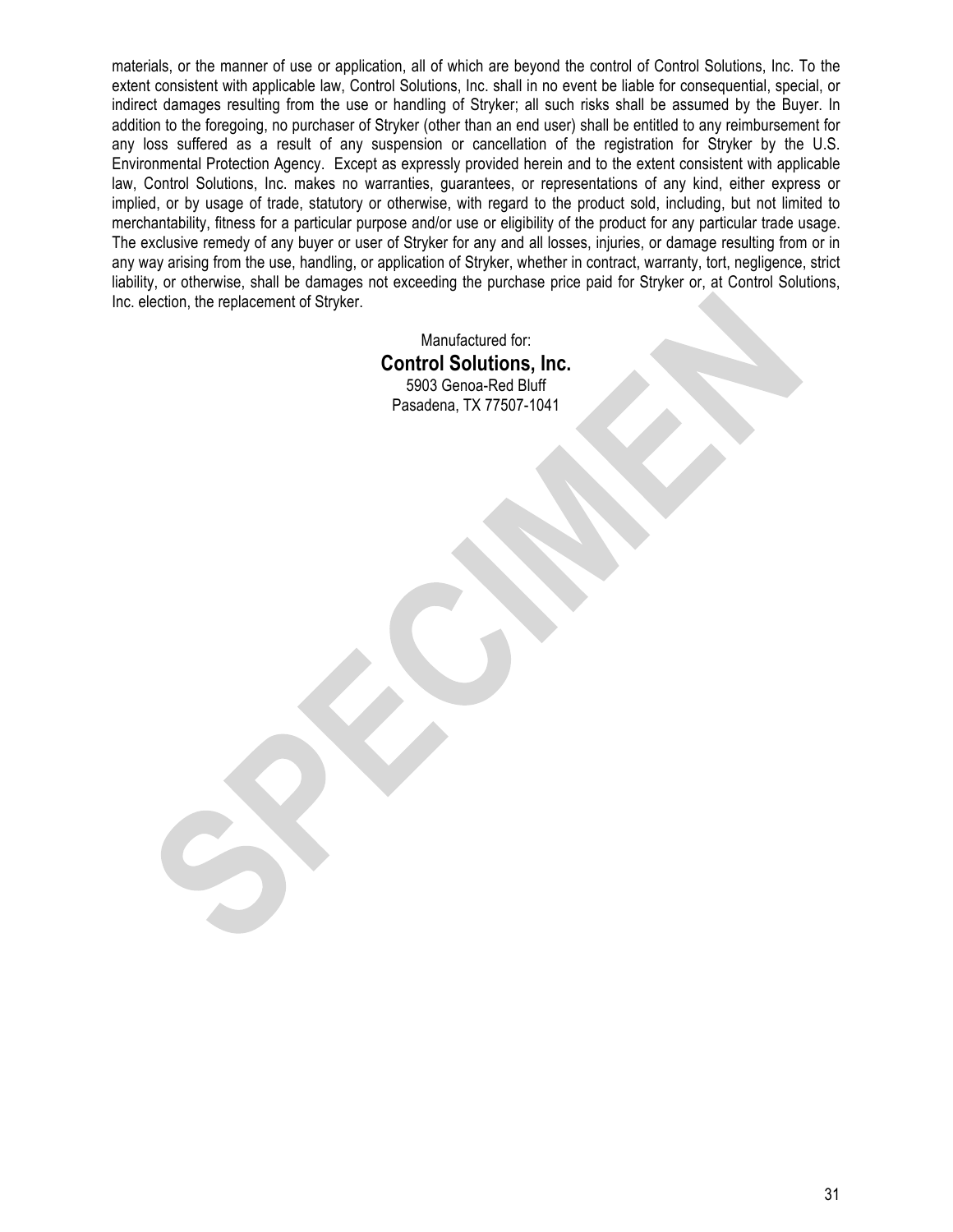

# **Stryker™**

# **Insecticide Concentrate**

# **Subpart B: Consumer/Residential Use Label**

- Can be mixed with other insecticides and IGR's for quick knockdown of adult fleas
- For use in and around Residential Buildings and Outdoor Residential Areas
- For use on Bushes Evergreens, Flowers, Fruits Fruit and Nut Trees, Herbs and Spices Nuts Ornamental, Roses, Shade Trees and Vegetables
- Kills cockroaches, flies, fleas, ticks, beetles, moths, bed bugs, swarming termites, and carpet beetles
- 
- Mattress treatment for bed bugs Multi-Purpose quick kill insecticide
- Quick knockdown and kill of listed insects

| <b>Active Ingredients:</b>                                       |      |
|------------------------------------------------------------------|------|
|                                                                  | 6%   |
|                                                                  | 60%  |
|                                                                  | 34%  |
|                                                                  | 100% |
| *(butyl carbityl)(6-propylpiperonyl) ether and related compounds |      |

# **Keep Out of Reach of Children CAUTION See [back] [side] panel for additional Precautionary Statements.**

**EPA Reg. No. 53883-308 EPA Est. \_\_\_\_\_\_\_\_\_\_**

**Net Contents:** {1 fluid ounce to 55 gallons}

| <b>First Aid</b>                                                                                      |                                                                                        |  |
|-------------------------------------------------------------------------------------------------------|----------------------------------------------------------------------------------------|--|
| <b>If</b>                                                                                             | Immediately call a poison control center or doctor for treatment advice.<br>$\bullet$  |  |
| Swallowed:                                                                                            | Have person sip a glass of water if able to swallow.                                   |  |
|                                                                                                       | Do not induce vomiting unless told to do so by a poison control center or a<br>doctor. |  |
|                                                                                                       | Do not give anything by mouth to an unconscious person                                 |  |
| If on Skin                                                                                            | • Take off contaminated clothing.                                                      |  |
| or Clothing:                                                                                          | Immediately rinse skin with plenty of water for 15-20 minutes.                         |  |
|                                                                                                       | Call a poison control center or doctor for treatment advice.<br>$\bullet$              |  |
| <b>HOTLINE NUMBER</b>                                                                                 |                                                                                        |  |
| Have the product container or label with you when calling the poison control center or doctor         |                                                                                        |  |
| or going for treatment. For additional information on Stryker (including health concerns, medical     |                                                                                        |  |
| emergencies or pesticide incidents), you may call the National Pesticide Information Center at 1-800- |                                                                                        |  |
| 858-7378, Monday through Friday from 7:30 AM to 3:30 PM Pacific Standard Time (PST). After 3:30       |                                                                                        |  |
|                                                                                                       | PM PST and on weekends, call your National Poison Control Center at 1-800-222-1222.    |  |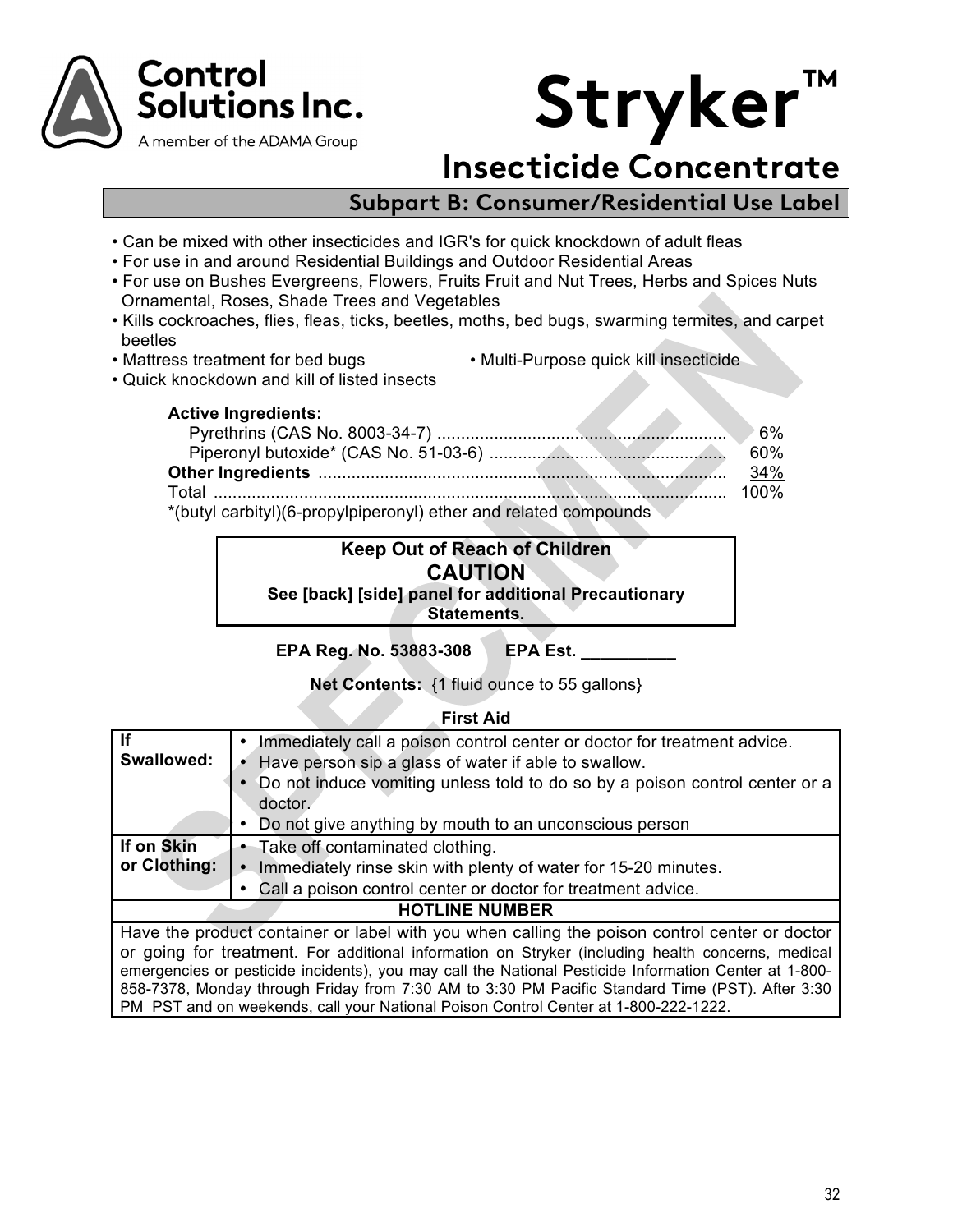#### **PRECAUTIONARY STATEMENTS**

#### **Hazards to Humans & Domestic Animals**

**CAUTION:** Harmful if swallowed. Prolonged or frequently repeated skin contact may cause allergic reactions in some individuals. Avoid contact with skin or clothing. Wash hands thoroughly with soap and water after handling and before eating, drinking, chewing gum, using tobacco or using the toilet.

**Personal Protective Equipment (PPE):** Some materials that are chemical resistant to Stryker are made of barrier laminate, butyl rubber, nitrile rubber or viton. If you want more options, follow the instructions for category E on an EPA Chemical resistance chart.

**Applicators and other handlers must wear:** Long-sleeved shirt, Long pants, Chemical resistant gloves, Shoes plus socks, and Protective eyewear

In addition to the above PPE, applicators using a high pressure handwand in an enclosed area must wear at least a NIOSH-approved respirator with a dust/mist filter with a MSHA/NIOSH-approval number prefix TC-21C or any N, R, P or HE filter.

In addition to the above PPE, applicators using hand held foggers in an enclosed area must wear a half-face, fullface or hood-style NIOSH-approved respirator with:

- a dust/mist filtering cartridge (MSHA/NIOSH-approval number prefix TX-21C) or
- a canister approved for pesticides (MSHA/NIOSH-approval number prefix TX-14G) or
- a cartridge or canister with any N, R, P or HE filter.

#### **User Safety Requirements**

Follow manufacturer's instructions for cleaning/maintaining PPE. If no such instructions for washables exist, use detergent and hot water. Keep and wash PPE separately from other laundry.

Discard clothing and other absorbent materials that have been drenched or heavily contaminated with the product's concentrate. Do not reuse them.

#### **User Safety Recommendations**

#### **Users should:**

- Wash hands before eating, drinking, chewing gum, using tobacco or using the toilet.
- Remove clothing/PPE immediately if pesticide gets inside. Then wash thoroughly and put on clean clothing.
- Remove PPE immediately after handling Stryker. Wash the outside of gloves before removing.
- As soon as possible, wash thoroughly and change into clean clothing.

#### **Environmental Hazards**

Stryker is toxic to aquatic organisms, including fish and invertebrates. Drift and runoff may be hazardous to aquatic organisms in water adjacent to treated areas. Stryker may contaminate water through runoff. Stryker has a potential for runoff for several weeks after application. Poorly draining soils and soils with shallow water tables are more prone to produce runoff that contains Stryker.

Stryker is highly toxic to bees exposed to direct treatment of blooming crops or weeds. Do not apply Stryker or allow it to drift to blooming crops or weeds while bees are actively visiting the treatment area.

Do not apply directly to water to areas where surface water is present or to intertidal areas below the mean high water mark. Do not contaminate water when disposing of equipment wash waters or rinsate.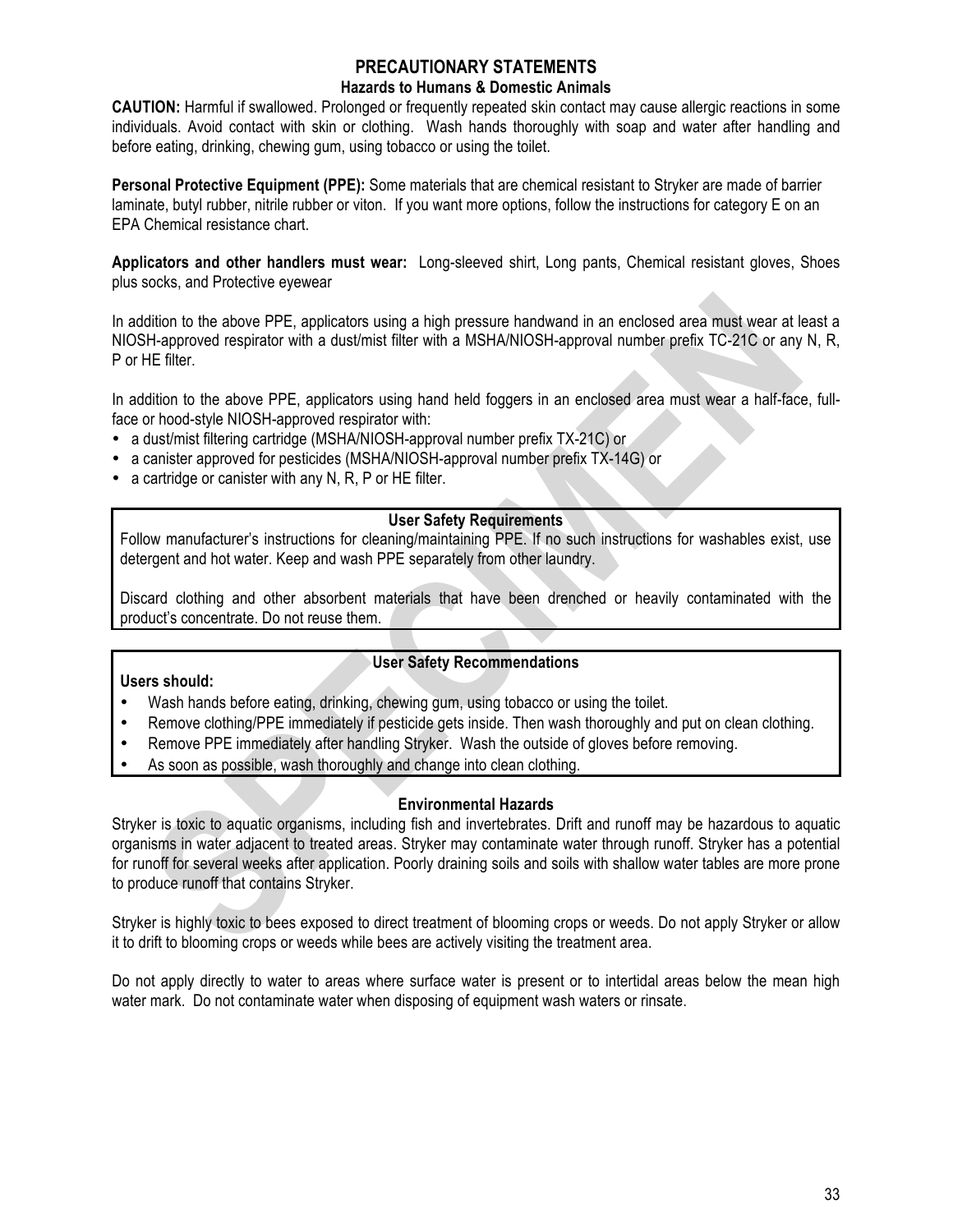# **DIRECTIONS FOR USE**

It is a violation of Federal law to use Stryker in a manner inconsistent with its labeling.

#### **USE RESTRICTIONS**

#### **When Used Outdoors:**

- Except when applying directly to pets, do not allow adults, children or pets to enter treated area until sprays have dried.
- Except when applying directly to pets or livestock, do not apply Stryker in a way that will contact adults, children or pets, either directly or through drift.
- Do not wet plants to the point of runoff or drip.
- Do not apply during rain.
- Do not apply Stryker with a sponge.
- Not for use in outdoor metered release devices or outdoor residential misting systems (indoor or outdoor).
- Do not water the treated area to the point of run-off.
- Application is prohibited directly into sewers or drains or to any area like a gutter where drainage to sewers, storm drains, water bodies or aquatic habitat can occur.
- Do not allow the product to enter any drain during or after application.

All outdoor applications, if permitted elsewhere on this label, must be limited to spot or crack-and-crevice treatments only, except for the following uses, if allowed elsewhere on this label:

- 1. Applications to soil or vegetation, as listed on this label, around structures;
- 2. Applications to lawns, turf and other vegetation, as listed on this label;
- 3. Applications to the side of a building, up to a maximum height of 3 feet above grade;
- 4. Applications to underside of eaves, soffits, doors, or windows permanently protected from rainfall by a covering, overhang, awning, or other structure;
- 5. Applications around potential pest entry points into buildings, when limited to a surface band not to exceed one inch in width;
- 6. Applications made through the use of a coarse, low pressure spray to only those portions of surfaces that are directly above bare soil, lawn, turf, mulch or other vegetation, as listed on this label, and not over an impervious surface, drainage or other condition that could result in runoff into storms drains, drainage ditches, gutters, or surface waters, in order to control occasional invaders or aggregating pests.

#### **When used indoors:**

- Remove pets, birds and cover fish aquariums before spraying.
- Except when applying to pets or livestock, do not remain in treated area; immediately exit area and remain outside the treatment area until aerosols, vapors and/or mists have dispersed.
- Remove or cover exposed food and drinking water before applications.
- Remove or cover dishes, utensils, food processing equipment and food preparation surfaces or wash them before use.
- Do not apply as a broadcast or spot treatment to indoor surfaces in certain sites including nurseries, day care centers, schools, and sickrooms.
- Do not use in commercial food/feed handling establishments, restaurants or other areas where food is commercially prepared or processed.
- Not for use in indoor metered release devices or indoor commercial animal premise automatic systems.
- Do not wet articles to point of runoff or drip.
- Do not use treated article until spray has dried.

For use in and around residential buildings and structures, including but not limited to, Apartments, Barns, Cabins, Campers, Condominiums, Garages, Homes, Mobile homes, Outbuildings, Townhomes and Trailers and Outdoor Residential Areas (Decks, Dumpsters, Patios, Picnic areas and Porches), Rural fields, Woods, Lots and Pathways. For use on, Bushes, Evergreens, Flowers, Fruit and Nut Trees, Ornamentals, Roses, and Shade Trees.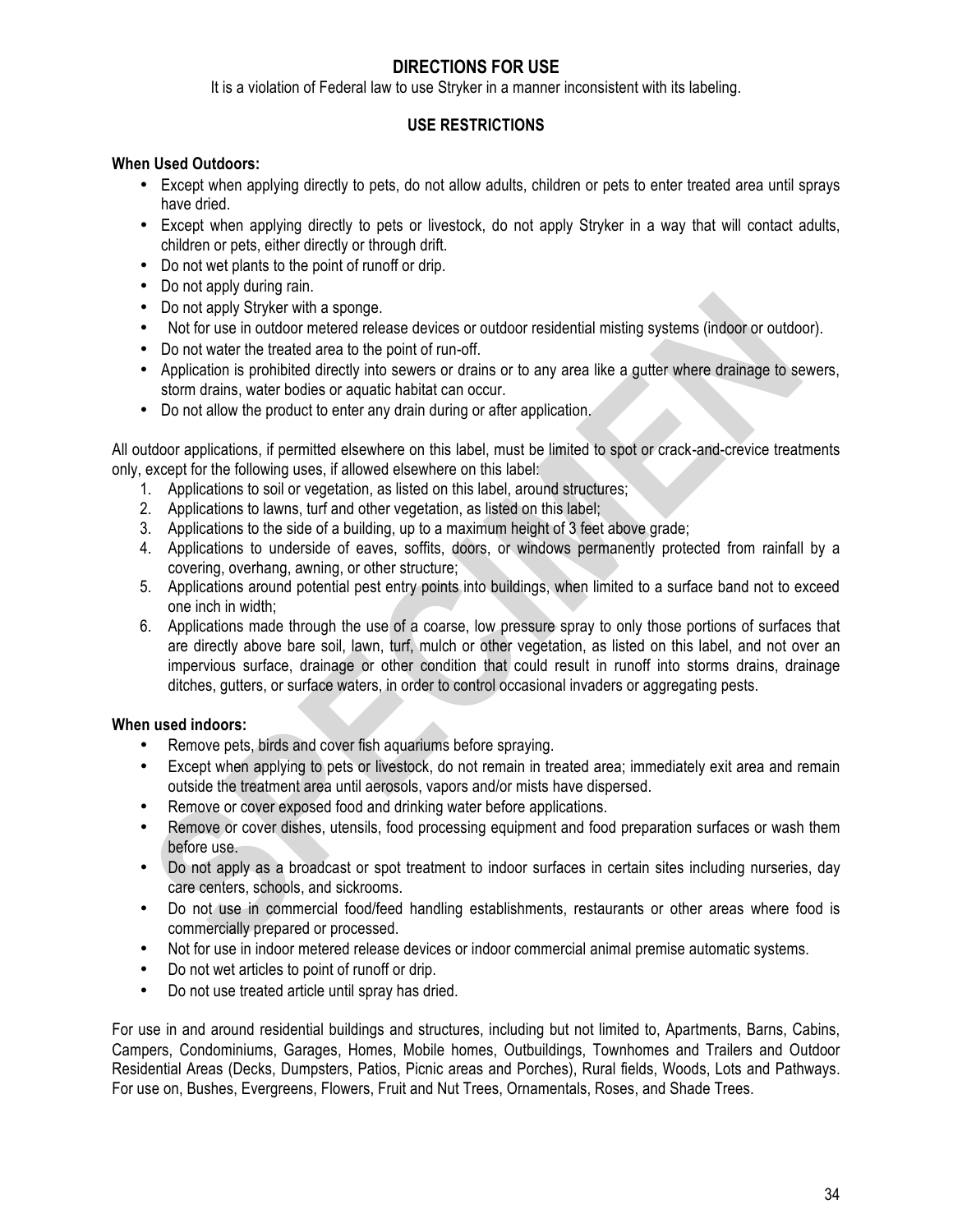| How to Apply:                                   |                                                                                                                                                                                                                                                                                                                                                                              |
|-------------------------------------------------|------------------------------------------------------------------------------------------------------------------------------------------------------------------------------------------------------------------------------------------------------------------------------------------------------------------------------------------------------------------------------|
| <b>Pump Style Tank Sprayer</b>                  | Best for spot spraying small areas.<br>1. Add appropriate amounts of water and concentrate to<br>sprayer tank.<br>2. Close sprayer, shake well and pressurize. Adjust<br>nozzle to a coarse spray.<br>3. Hold tip of wand about 12" from target and spray.                                                                                                                   |
|                                                 | 4. Occasionally re-pressurize sprayer as needed to<br>maintain a good spray pattern.                                                                                                                                                                                                                                                                                         |
| <b>Dial-Style Hose-End Sprayers</b>             | Best for spraying target areas.<br>1. Fill sprayer jar with enough concentrate for the area<br>to be treated. Do not add water.<br>2. Close sprayer, set dial to apply stated fluid ounces<br>per gallon, hook to garden hose and apply.<br>3. Pour any unused concentrate back into this original<br>container.                                                             |
| <b>Concentrate Plus Water Hose-End Sprayers</b> | Best for spraying larger areas.<br>1. Pour concentrate into sprayer jar to required "Fluid"<br>Ounce" level.<br>2. Add the appropriate amount of water to the "Gallons"<br>level.<br>3. Close sprayer, hook to garden hose, shake well &<br>apply. To avoid contact with the treated area, begin<br>by spraying area farthest form faucet walking<br>backwards as you spray. |

#### **INDOOR USES**

**Crawling and Flying Insects:** To kill accessible, exposed stages of **Crawling Insects** including Ants, Cadelles, Cigarette beetles, Cockroaches, Confused flour beetles, Dark mealworms, Dried fruit beetles, Drugstore beetles, Grain mites, Red flour beetles, Rice weevils, Saw-toothed grain beetles, Spider beetles, Yellow mealworms and **Flying Insects** including, but not limited to, Angoumois grain moths, Cheese skippers, Fruit flies, Fungus gnats, Gnats, House flies, Indianmeal moths, Mosquitoes, Mediterranean flour moths, Small flying moths, Tobacco moths, dilute 10.67 ounces concentrate per gallon of water and apply solution at the rate of 1 ounce per 1,000 cubic feet of space. Direct the spray toward the ceiling and upper corners of the area and behind obstructions. Vacate the treated area and keep the area closed for at least 30 minutes after treatment. Ventilate the area before reoccupying. Repeat treatment as necessary.

To use as a **space spray** to kill flying insects such as **Fruit flies, Gnats, Grain moths, House flies, Hornets, Mosquitoes, Skipper flies and Wasps,** dilute 1 quart concentrate to 3 gallons of water. Use at the rate of 1/2-1 ounce of solution spray per 1,000 cubic feet of space. Direct the treatment upward and whenever practical, keep doors and windows closed for at least 10 minutes after application.

Use as a **surface spray** to kill accessible, exposed stages of crawling insects including, **Ants, Cadelles, Cigarette beetles, Cockroaches, Confused flour beetles, Dark mealworms, Dried fruit beetles, Drugstore beetles, Grain mites, Red flour beetles, Rice weevils, Saw-toothed grain beetles, Spider beetles and Yellow mealworms,**  dilute 4.25 fluid ounces of Stryker per gallon of water and apply at the rate of 1 gallon per 750 square feet, paying special attention to forcing the spray into all cracks and crevices.

To kill accessible, exposed stages of crawling insects including, **Ants, Cadelles, Cigarette beetles, Cockroaches, Confused flour beetles, Dark mealworms, Dried fruit beetles, Drugstore beetles, Grain mites, Red flour beetles, Rice weevils, Saw-toothed grain beetles, Spider beetles and Yellow mealworms,** dilute 2.125 fluid ounces of Stryker per gallon of water and apply at the rate of 1 gallon per 750 square feet paying special attention to forcing the spray into all cracks and crevices.

To kill exposed stages of pantry pests including, **Almond moths, Angoumois grain moths, Cadelles, Cigarette beetles, Confused flower beetles, Drugstore beetles, Flat grain beetles, Granary weevils, Indian meal moths,**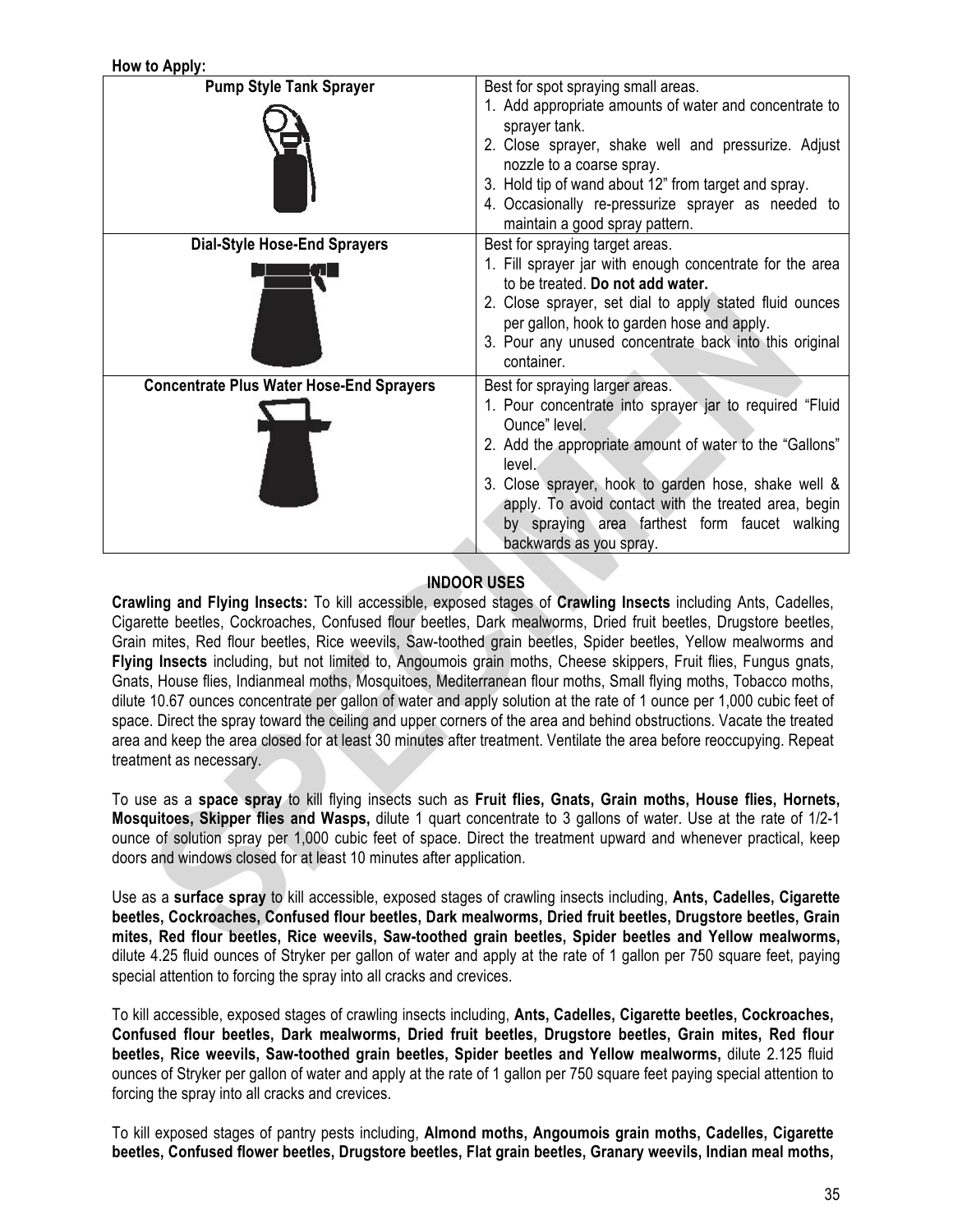**Lesser grain borers, Maize weevils, Mediterranean flour moths, Merchant grain beetles, Red flour beetles, Rice weevils, Rusty grain beetles, Saw-toothed grain beetles and Squarenecked grain beetles,** dilute 2.125- 4.25 fluid ounces of Stryker per gallon of water and apply to cupboards, shelves and storage areas. Remove all utensils, unprotected foodstuffs (or any with original packaging that has been opened), shelf paper and other objects before treatment. Allow treated surfaces to dry and then cover shelves with clean paper before replacing any utensils, foodstuffs or other items. Discard any foodstuff that was accidentally contaminated with the spray solution.

#### **Premise Pests:**

**Termite swarmers:** To kill swarming termites, dilute 2.125- 4.25 fluid ounces of Stryker per gallon of water and apply as a surface spray at the rate of 1 gallon per 750 square feet. Apply as a crack and crevice treatment to the locations from which the termites are emerging. This application is not a substitute for mechanical alteration, soil treatment or foundation treatment for termites but is merely a supplement. For active termite infestations, get a professional inspection.

**Carpet beetles:** To kill Carpet beetles (black, furniture and varied) dilute 4.25 fluid ounces of Stryker per gallon of water and apply to the entire carpet at the rate of 1 gallon per 750 square feet. Make localized applications under the edge of carpets, floor coverings and furniture as well as along baseboards, in closets and to infested areas of shelving.

#### **Bed bugs:**

To kill bed bugs, thoroughly inspect are of suspected bed bug infestation, and note potential harborage sites or actual infestations. Remove and/or pick up clothing and other obstacles that may prevent thorough inspection or treatment. Remove and sanitize infested bedding (pillows and linens), clothing, or other items. Dilute 2.125 fluid ounces of Stryker per gallon of water and apply on mattresses as a spot treatment to mattress seams, edges, and tufts of bed only. Do not use [product name] directly on pillows, bed linens or clothes. Do not saturate the mattress; and do not treat entire surface area of mattress. Allow mattress to dry thoroughly before replacing pillows and/or bed linens. Bed bugs may also harbor in areas of the room away from the bed. Apply [product name] as a crack & crevice or spot application where evidence of bed bugs occurs. This includes bed frames, box springs, inside empty drawers and clothes closets, night stands and other furniture in the room, carpet edges, high and low moldings (such as floor molding or window casings), wall voids, behind wall hangings and mirrors, wallpaper edges and popcorn ceilings. Remove all clothes and other articles from dressers or closets before application. Take bed apart. Treat joints and channels if hollow, such as square or round tubing, and see that interior framework is treated. Apply [product name] as a surface application to carpeting, drapes, and flooring. Allow all treated areas to dry thoroughly before use.

**Webbing clothes moths:** To kill Clothes moths, remove infested articles from storage, thoroughly brush them and air-dry them in sunlight for several hours. Dilute 2.125 fluid ounces of Stryker per gallon of water and apply as a crack and crevice treatment to empty chests, bureaus and storage sites. After airing, infested articles may be lightly treated with the spray solution (keep the nozzle at least three feet from the fabric to avoid staining).

**Flea and Tick Kill in Structures:** Dilute 2.125-4.25 fluid ounces of Stryker per gallon of water and thoroughly apply the spray to infested areas such as pet beds and resting quarters, nearby cracks and crevices, rugs and floor coverings (including under the edges), between and under the cushions of upholstered furniture and other areas where these pests may be present. Treat entire rugs and furniture at the rate of 1 gallon of dilute spray per 750 square feet of surface.

**Use in Combination with Residual Insecticides:** To provide quick knockdown of adult fleas, mix 0.5-1.0 fluid ounces of Stryker with the appropriate amount of companion insecticide per finished gallon.

Prior to mixing with a residual insecticide, conduct a compatibility test using the proper proportions of chemicals and water to ensure the physical compatibility of the mixture. Mix applications must be made in accordance with the more restrictive of label limitations and precautions. No label application rates may be exceeded. Stryker cannot be mixed with any product with label prohibitions against such mixing.

Remove old pet bedding and replace with clean, fresh bedding after treatment. Prior to pets' reentry into treated areas, treat pets with a flea and tick control product registered for use on pets.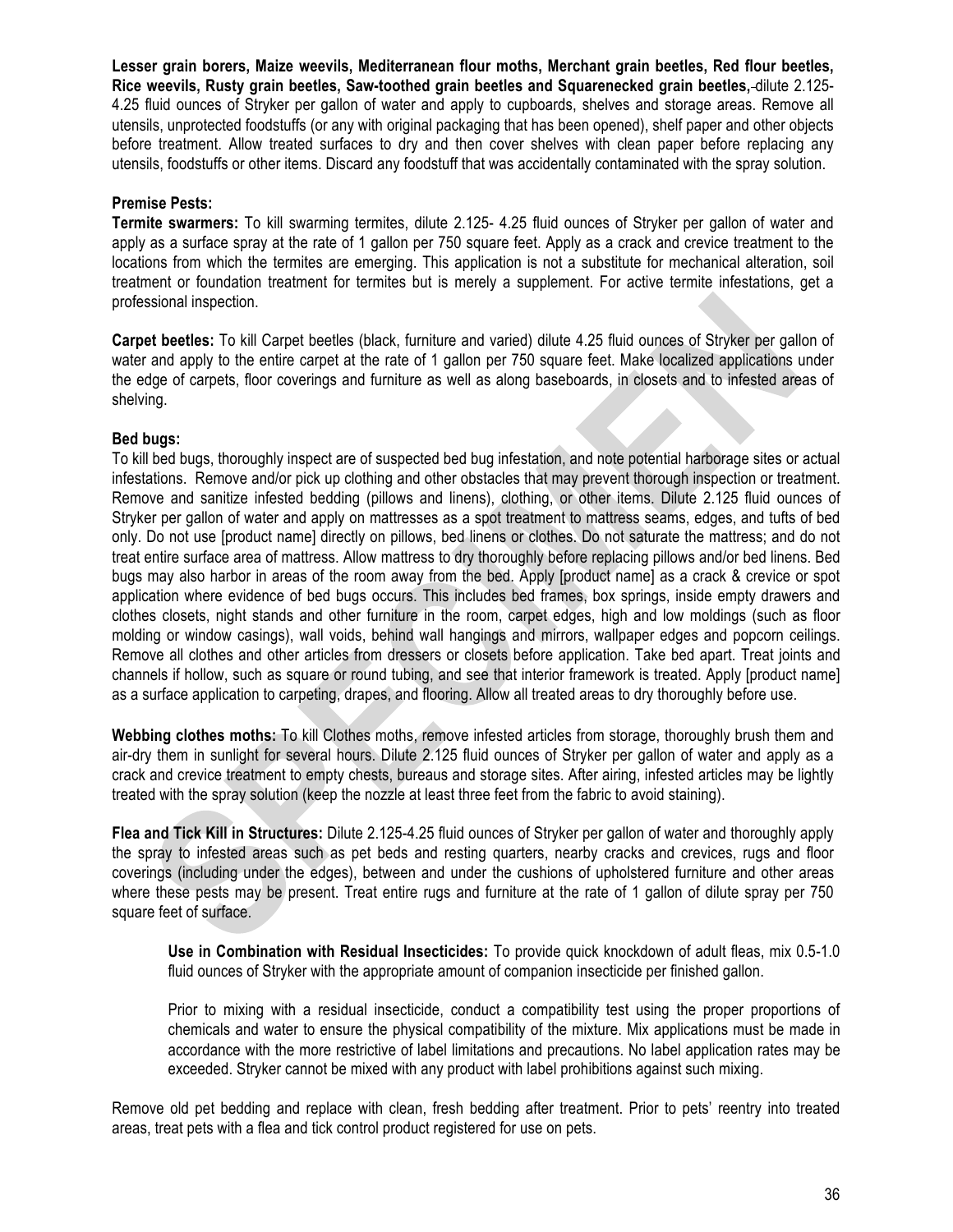#### **FOR USE AS A LIVESTOCK AND POULTRY SPRAY**

- 1. To kill **Gnats, Horn flies, Houseflies and Mosquitoes**, dilute at the rate of 1-2 fluid ounces concentrate per gallon of water and thoroughly apply to wet the hair paying particular attention to topline, underline, flanks, withers and other infested areas. Repeat treatment at intervals of 5 to 12 days for small insect populations or as needed when flies are emerging in large numbers.
- 2. To kill **Deer, Horse and Stable flies**, dilute at the rate of 2-3 fluid ounces concentrate per gallon of water and apply a quart per adult animal. Thoroughly wet the hair paying particular attention to the legs, flanks, barrel, topline and other body areas commonly attacked by these flies. Repeat treatment each week as needed.
- 3. To kill **Face flies** dilute at the rate of 2 fluid ounces concentrate per gallon of water and apply by saturating a cloth and wiping animal's face, being careful to protect the animal's eyes from the solution. Apply to the animal's face in the morning before releasing to pasture. Apply sufficiently to wet the face but not more than 1-1/2 fluid ounces per animal. Repeat daily as needed.
- 4. For effective kill of **biting and sucking lice** on Cattle, Goats, Hogs, Horses and Sheep, dilute at the rate of 1 fluid ounce concentrate to 2 gallons of water and thoroughly spray to wet the hair of the animal including the head and brush of the tail. Repeat treatment in 10 days to kill newly hatched lice.
- 5. To kill **Poultry lice,** use a dilution of 2-3 ounces of concentrate per gallon (16 to 24 ml/L) of water and thoroughly spray roosts, wall, nests and cages. It is not necessary to remove poultry from the housing unit during treatment. Follow by spraying a fine mist over the birds.
- 6. To kill **Bed bugs and Mites** on poultry and in poultry houses, dilute at the rate of 2-3 fluid ounces concentrate per gallon of water and spray crevices of roost poles, cracks in walls and cracks in nests where the bed bugs and mites hide. Follow by spraying a fine mist over the birds.
- 7. To kill **Sheep "tick" or ked,** dilute at the rate of 1-2 fluid ounces concentrate per 4 gallons of water and thoroughly wet all portions of the body by dipping or by spraying with sufficient pressure with a nozzle adjustment to penetrate the wool. Treat at a rate sufficient to wet the animal.
- 8. To kill **Fleas and Ticks** on livestock and to obtain protection against reinfestation, dilute at the rate of 2 fluid ounces concentrate per gallon of water and wet the animal by dipping or spraying.

**For Use in Barns and Poultry Houses:** To kill flying insects including, but not limited to, Flies, Fruit flies, Gnats, Hornets Mosquitoes, Small flying moths and Wasps, dilute at the rate of 2 fluid ounces concentrate per gallon of water. Apply as a fog or fine mist (at approximately 2 fluid ounces per 1,000 cubic feet of space (2 ml/m<sup>3</sup>)), directing the nozzle toward the ceiling and upper corners of the area being treated for maximum coverage above livestock and poultry. For best results, close doors and windows before spraying, and keep them closed for 10-15 minutes. Vacate the treated area for 30 minutes and ventilate it prior to returning. Repeat application as necessary.

#### **OUTDOOR USES**

**For Use Around Homes and other Structures:** In grassy undeveloped areas use 1 part concentrate to 59 parts water to kill foraging fire ants. Spray grassy areas around yard borders liberally to kill ticks that may carry Lyme Disease.

**Fleas:** To kill fleas around residential areas, Dog houses, Kennels, Paths, Patios and under Plants, Shrubs, Trees or other shaded, moist areas where pets may rest, dilute 4.25 fluid ounces of Stryker per gallon of water and apply at the rate of 1 gallon per 750 square feet.

**Perimeter Treatments:** To kill **Ants, Bees, Centipedes, Cockroaches, Crickets, Firebrats, Fleas, Ground beetles, Millipedes, Pillbugs, Silverfish, Sowbugs, Spiders, Ticks and Wasps,** dilute 2.125-4.25 fluid ounces of Stryker per gallon of water and apply at the rate of 1 gallon spray solution per 750 square feet to a band of soil and vegetation 6-10 feet wide around and adjacent to buildings. Treat the building foundation to a height of 2-3 feet at the rate of 1 gallon spray solution per 750 square feet.

**Brown dog ticks:** To kill Brown dog ticks around lots, pathways, residential areas, rural fields and woods, dilute 4.25 fluid ounces of Stryker per gallon of water and apply at the rate of 1 gallon spray solution per 1/3-acre. Apply during the peak of infestation and repeat as necessary to maintain control of vegetation upon which the ticks rests.

#### **For Use on Flowers, Foliage Plants, Shrubs and Trees:**

Dilute 1 fluid teaspoon of concentrate per gallon of water. Apply at the rate of 1 gallon per 2,722 square feet.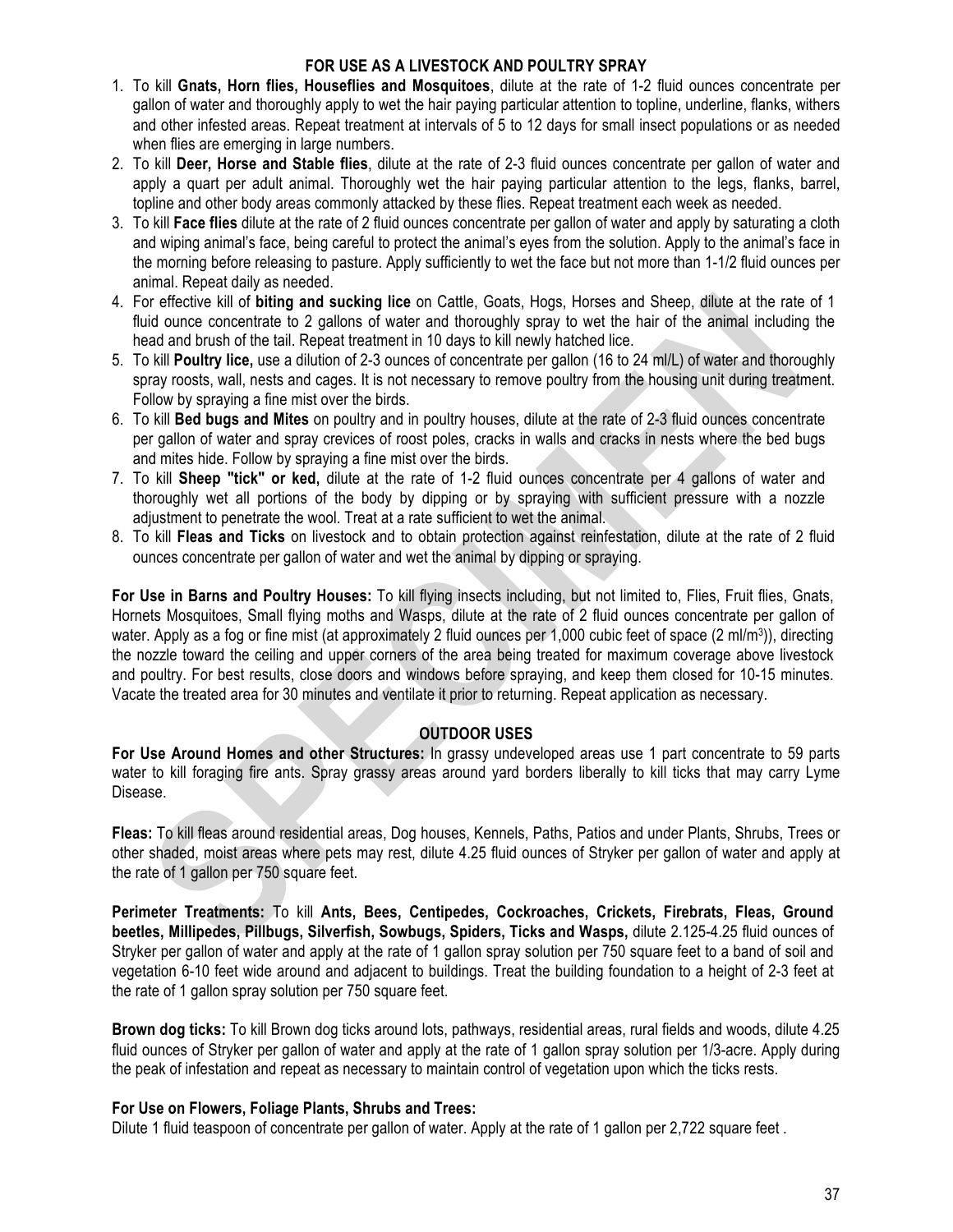**Lawn and Turf:** Use alone as a contact spray to kill **Ants, Armyworms, Billbugs, Chinch bugs, Chiggers, Crickets, Cutworms, Earwigs, Fleas, Grasshoppers, Hyperodes weevils (adults), Japanese beetles (adults), Mole crickets, Sod webworms and Ticks.** Dilute with enough water to obtain thorough coverage and apply per the instructions in the following table:

| Treatment Area<br>(Square feet) | <b>Fluid Ounces of</b><br>[Product name] | <b>Suggested Volume of Water</b><br>(Gallons) |
|---------------------------------|------------------------------------------|-----------------------------------------------|
| 000                             | $0.25$ to $0.5$                          | 2.5 to $5.0$                                  |
| 5,000                           | $0.25$ to $2.5$                          | 15.5 to 25.0                                  |

In combination with residual insecticides: To provide quick knockdown of insects when used with a residual insecticide, mix Stryker at the rate list above with the proper amount of companion insecticide.

Prior to mixing with a residual insecticide, conduct a compatibility test using the proper proportions of chemicals and water to ensure the physical compatibility of the mixture. Mix applications must be made in accordance with the more restrictive of label limitations and precautions. No label application rates may be exceeded. Stryker cannot be mixed with any product with label prohibitions against such mixing.

As a turf pest diagnostic aid: To detect insects prior to making an insecticide application or to evaluate control from previous treatments, dilute 0.5 fluid ounces of Stryker per gallon of water and apply evening with a sprinkling can over one square yard of turf. Record the species and number of insects present ten minutes after application, Sample 3-5 sites per 5,000 square feet.

**Note:** this procedure does not bring Billbug grubs or White grubs to the surface. Use other methods to sample for these pests.

#### **INSECTS KILLED**

**Use Stryker to kill the following listed insects:** Ants, Aphids, Apple maggots, Armyworms, Artichoke plume moths, Asparagus beetles, Beet armyworms, Bagworms, Bean beetles, Blister beetles, Blow flies, Biting flies, Boll weevils, Cabbage loopers, Cankerworms, Carrot weevils, Caterpillars, Clover mites, Clover weevils, Cockroaches, 12-Spotted cucumber beetles, Codling moths, Colorado potato beetles, Corn earworms, Crickets, Crane flies, Cross-striped cabbageworms, Cucumber beetles, Deer flies, Deer ticks, Earwigs, Diamondback month larvae, Eastern tent caterpillars, Elm leaf beetles, European corn borers, European pine tip moths, Face flies, Fall webworms, Fire ants, Firebrats, Fireworms, Flea beetles, Flies, Forest tent caterpillars, Fungus gnats, Fruit flies, Fruittree leafrollers, Grape leafhoppers, Grape leaf skeletonizers, Grasshoppers, Green fruit worms, Green peach aphids, Greenhouse thrips, Gypsy moths (adult and larvae), Harlequin bugs, *Heliothis* sp., Hornets, Horn flies, Hornworms, Horse flies, House flies, Important cabbageworms, Indian meal moths, Imported cabbageworms, Japanese beetles, Katydids, Lace bugs, Leafhoppers, Leafrollers, Leafminers, Lice, Loopers, Lygus, Mealy bugs, Mediterranean flour moths, Mexican bean beetles, Midges, Milipedes, Mosquitoes, Mushroom flies, Navel orangeworms, Onion maggots, Pear psylla, Potato leafhopper, Psyllids, Rice weevils, Saw-toothed grain beetles, Silverfish, Skippers, Sowbugs, Stable flies, Stink bugs, Spiders, Tabanidae, Tarnished plant bugs, Thrips, Tomato hornworms, Vinegar flies, Wasps, Webworms, Whiteflies and Yellow jackets.

#### **PLANTS GROWN OUTDOORS AND IN GREENHOUSES**

African violet, Ageratum, Aster, Azalea, Begonia, Cacti, Calceolaria, Calendula, Calla, Camellia, Carnation, Ceandhus, Cineraria, Chrysanthemum, Coleus, Cyclamen, Cypress, Daffodil, Denia, Delphinium, Dogwood, Fern, Ficus, Foliage plants, Fuschia, Gardenia, Geranium, Gladious, Gloxinia, Gypsophila, Holly, Hydrangea, Iris, Lilies, Maidenhair fern, Marigold, Juniper, Narcissus, Palm, Pansy, Petergonium, Peony, Petunia, Philodendron, Phlox, Pine, Pyracentha, Rhododendron, Roses, Rubber Plant, Snapdragon, Stock, Sweet pea, Tulips, Viburnum, Wandering Jew, Yew, Zinnia and Andromeda, Arborvitae, Ash, Beech, Birch, Boxwood, Cotoneaster, Crabapple, Dogwood, Elm, Euonymus, Fir, Firethorn, Forsythia, Hawthorn, Hemlock, Hickory, Holly, Honey locust, Horst chestnut, Juniper, Larch, Laurel, Lilac, Linden, Mimosa (Silk tree), Myrtle, Oak, Pine, Privet, Tulip tree, Viburnum, Willow and Yew.

Stryker may be used on most plants because its active ingredients are exempt from tolerance when applied to growing plants. The plant-grouping scheme used on this label was devised by the Environmental Protection Agency to expedite minor use pesticide registration.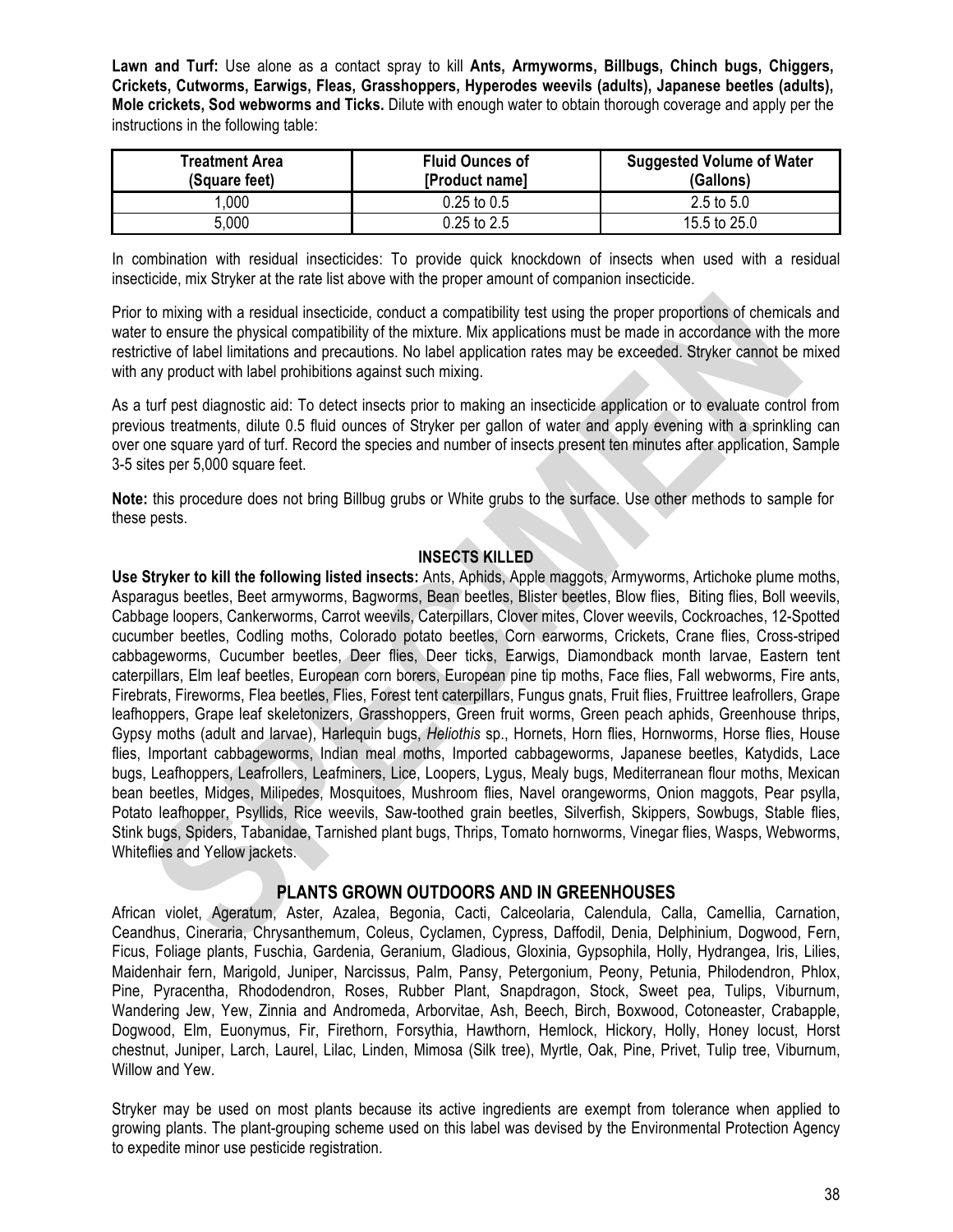#### **Application Instructions:**

Apply 2-16 fluid ounces per acre [0.25-12 teaspoons per 5,455 square feet] and repeat if required to maintain effective kill. Use in sufficient water for thorough coverage of upper and lower leaf surfaces unless otherwise noted. It is recommended that the final spray mix be buffered to a pH of 5.5-7.0.

This concentrate is relatively non-toxic to honey bees. To avoid possible harm to honey bees, it is advisable to apply in the early morning or late evening hours.

#### **For Use on Home Greenhouse Flowers, Foliage Plants, Fruit and Vegetables:**

Dilute 1 fluid teaspoon of concentrate per gallon of water. Apply at the rate of 1 gallon per 2722 square feet.

**Phytotoxicity Note**: Plant safety is an important consideration when using insecticides in a greenhouse. However, it is not possible to evaluate the phytotoxicity of Stryker towards numerous plant varieties that may react differently to insecticides in different stages or under varying environmental conditions. Before making widespread applications of Stryker, treat a limited number of plants and observe for phytotoxicity over a 10 day period.

#### **Use with Hydroponically Grown Vegetables:**

**As a Water System Treatment:** To kill aquatic diptera larvae, apply Stryker to the water at the rates outlined in the following table:

| <b>Pyrethrins Concentrate</b><br>(ppm) | ml of<br><b>Stryker</b> | <b>Gallons of Water</b> |
|----------------------------------------|-------------------------|-------------------------|
| 0.1                                    | 64.6                    | 1(3.78L)                |
| 0.01                                   | 6.46                    | 1 (3.78 L               |
| .001                                   | 0.646                   | 1(3.78)                 |

**For Use on Harvested Fruits and Vegetables:** Including Apples, Blackberries, Blueberries, Boysenberries, Cherries, Crabapples, Currants, Dewberries, Figs, Gooseberries, Grapes, Guavas, Loganberries, Mangoes, Muskmelons, Oranges, Peaches, Pears, Peas, Pineapples, Plums, Raspberries and Tomatoes.

#### **Storage and Disposal**

Do not contaminate water, food or feed by storage or disposal.

**Pesticide Storage:** Store in original container in a cool, dry (preferably locked) storage area away from children and pets. **Pesticide/Container Disposal:** Non-refillable container; do not reuse or refill this container. **If empty:** Place in trash or offer for recycling if available. **If partly filled:** Call your local solid waste agency for disposal instructions.

*{Per PR Notice 2007-4 the batch code/lot number will appear on the label or container.}*

#### **WARRANTY STATEMENT**

Control Solutions, Inc. warrants that Stryker conforms to the chemical description on the label thereof and is reasonably fit for purposes stated on such label when used only in accordance with directions under normal use conditions. It is impossible to eliminate all risks inherently associated with use of Stryker. Crop injury, ineffectiveness, or other unintended consequences may result because of such factors as weather conditions, presence of other materials, or the manner of use or application, all of which are beyond the control of Control Solutions, Inc. To the extent consistent with applicable law, Control Solutions, Inc. shall in no event be liable for consequential, special, or indirect damages resulting from the use or handling of Stryker; all such risks shall be assumed by the Buyer. In addition to the foregoing, no purchaser of Stryker (other than an end user) shall be entitled to any reimbursement for any loss suffered as a result of any suspension or cancellation of the registration for Stryker by the U.S. Environmental Protection Agency. Except as expressly provided herein and to the extent consistent with applicable law, Control Solutions, Inc. makes no warranties, guarantees, or representations of any kind, either express or implied, or by usage of trade, statutory or otherwise, with regard to the product sold, including, but not limited to merchantability, fitness for a particular purpose and/or use or eligibility of the product for any particular trade usage. The exclusive remedy of any buyer or user of Stryker for any and all losses, injuries, or damage resulting from or in any way arising from the use, handling, or application of Stryker, whether in contract, warranty, tort, negligence, strict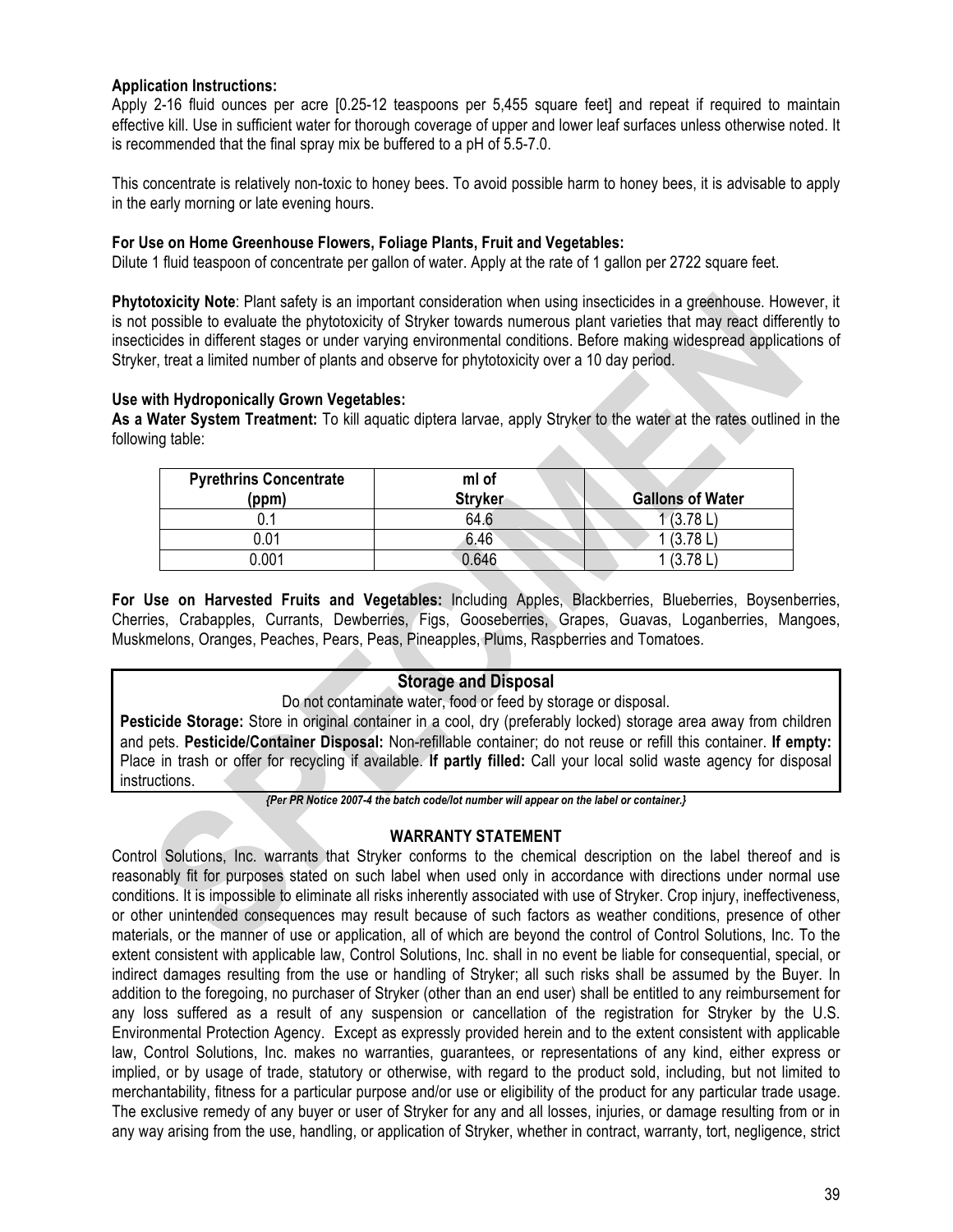liability, or otherwise, shall be damages not exceeding the purchase price paid for Stryker or, at Control Solutions, Inc. election, the replacement of Stryker.

> Manufactured for: **Control Solutions, Inc.** 5903 Genoa-Red Bluff Pasadena, TX 77507-1041

2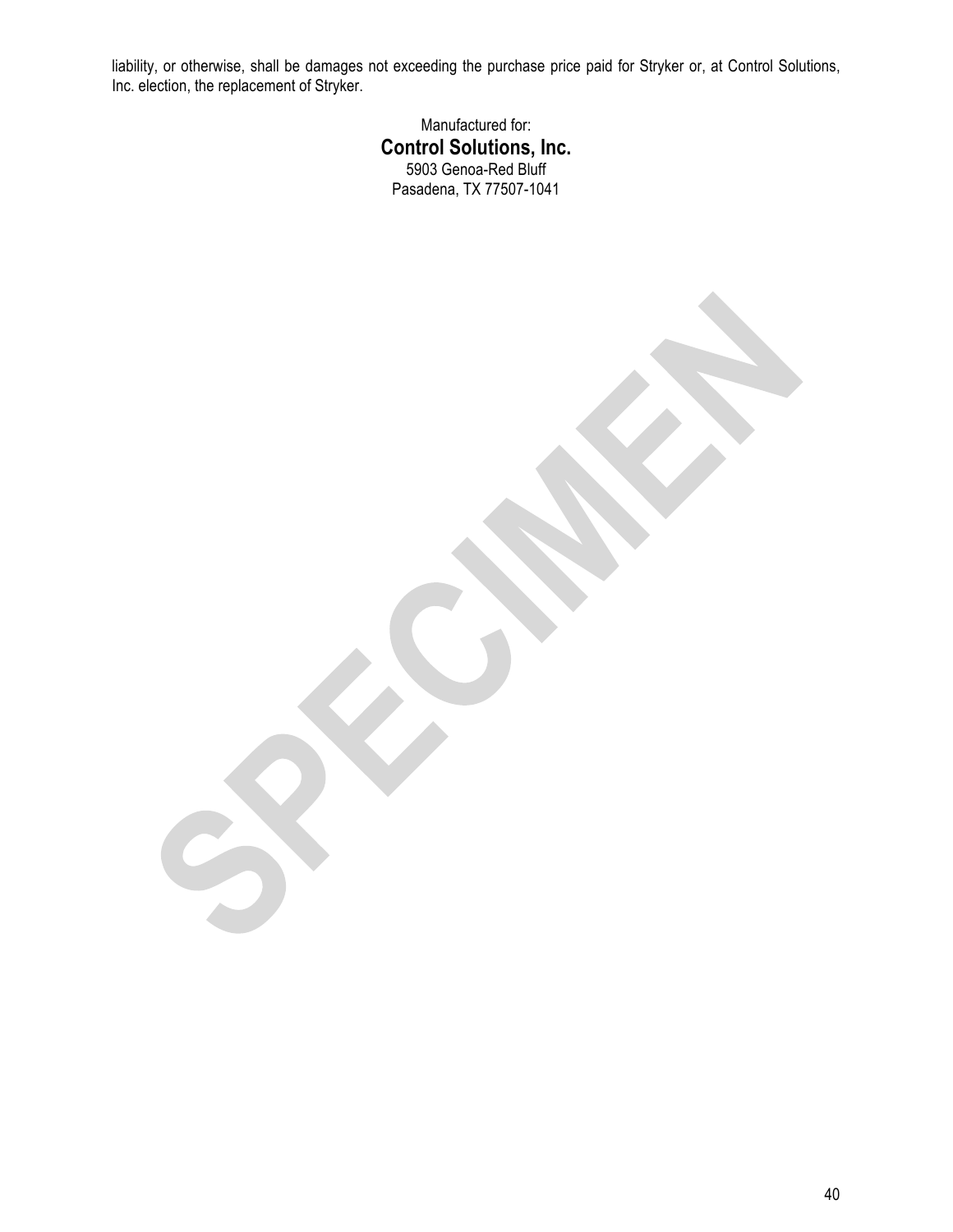



# **Insecticide Concentrate**

# **Subpart C: Wide Area Mosquito Adulticide Applications Label**

- For mosquito control programs involving agricultural areas industrial recreational and residential as well as marshes, pastures, overgrown waste areas, roadsides and swamps, where adult mosquitoes occur
- May be applied through mechanical aerosol or ULV generators including thermal fogging equipment, backpack sprayers and aerial applications
- May be used over agricultural crops poor to harvest for the control of adult mosquitoes within or adjacent to these areas
- Quick knockdown and kill of listed insects
- Wide Area Adult Mosquito Control

| <b>Active Ingredients:</b> |     |
|----------------------------|-----|
|                            | 6%  |
|                            | 60% |

| Total                                                              |  |
|--------------------------------------------------------------------|--|
| */butyleorbityl)/ $6$ propulningrapyl) other and related compounds |  |

\*(butyl carbityl)(6-propylpiperonyl) ether and related compounds

# **Keep Out of Reach of Children CAUTION**

**See additional Precautionary Statements.**

**EPA Reg. No. 53883-308 EPA Est. \_\_\_\_\_\_\_\_\_\_**

**Net Contents:** 

{1 fluid ounce to 55 gallons}

#### **First Aid**

| If<br>Swallowed:                                                                                      | • Immediately call a poison control center or doctor for treatment advice.<br>Have person sip a glass of water if able to swallow.<br>• Do not induce vomiting unless told to do so by a poison control center or a |
|-------------------------------------------------------------------------------------------------------|---------------------------------------------------------------------------------------------------------------------------------------------------------------------------------------------------------------------|
|                                                                                                       | doctor.<br>Do not give anything by mouth to an unconscious person                                                                                                                                                   |
|                                                                                                       |                                                                                                                                                                                                                     |
| If on Skin                                                                                            | • Take off contaminated clothing.                                                                                                                                                                                   |
| or Clothing:                                                                                          | Immediately rinse skin with plenty of water for 15-20 minutes.                                                                                                                                                      |
|                                                                                                       |                                                                                                                                                                                                                     |
|                                                                                                       | • Call a poison control center or doctor for treatment advice.                                                                                                                                                      |
| <b>HOTLINE NUMBER</b>                                                                                 |                                                                                                                                                                                                                     |
| Have the product container or label with you when calling the poison control center or doctor         |                                                                                                                                                                                                                     |
| or going for treatment. For additional information on Stryker (including health concerns, medical     |                                                                                                                                                                                                                     |
| emergencies or pesticide incidents), you may call the National Pesticide Information Center at 1-800- |                                                                                                                                                                                                                     |
| 858-7378, Monday through Friday from 7:30 AM to 3:30 PM Pacific Standard Time (PST). After 3:30       |                                                                                                                                                                                                                     |
| PM PST and on weekends, call your National Poison Control Center at 1-800-222-1222.                   |                                                                                                                                                                                                                     |
|                                                                                                       |                                                                                                                                                                                                                     |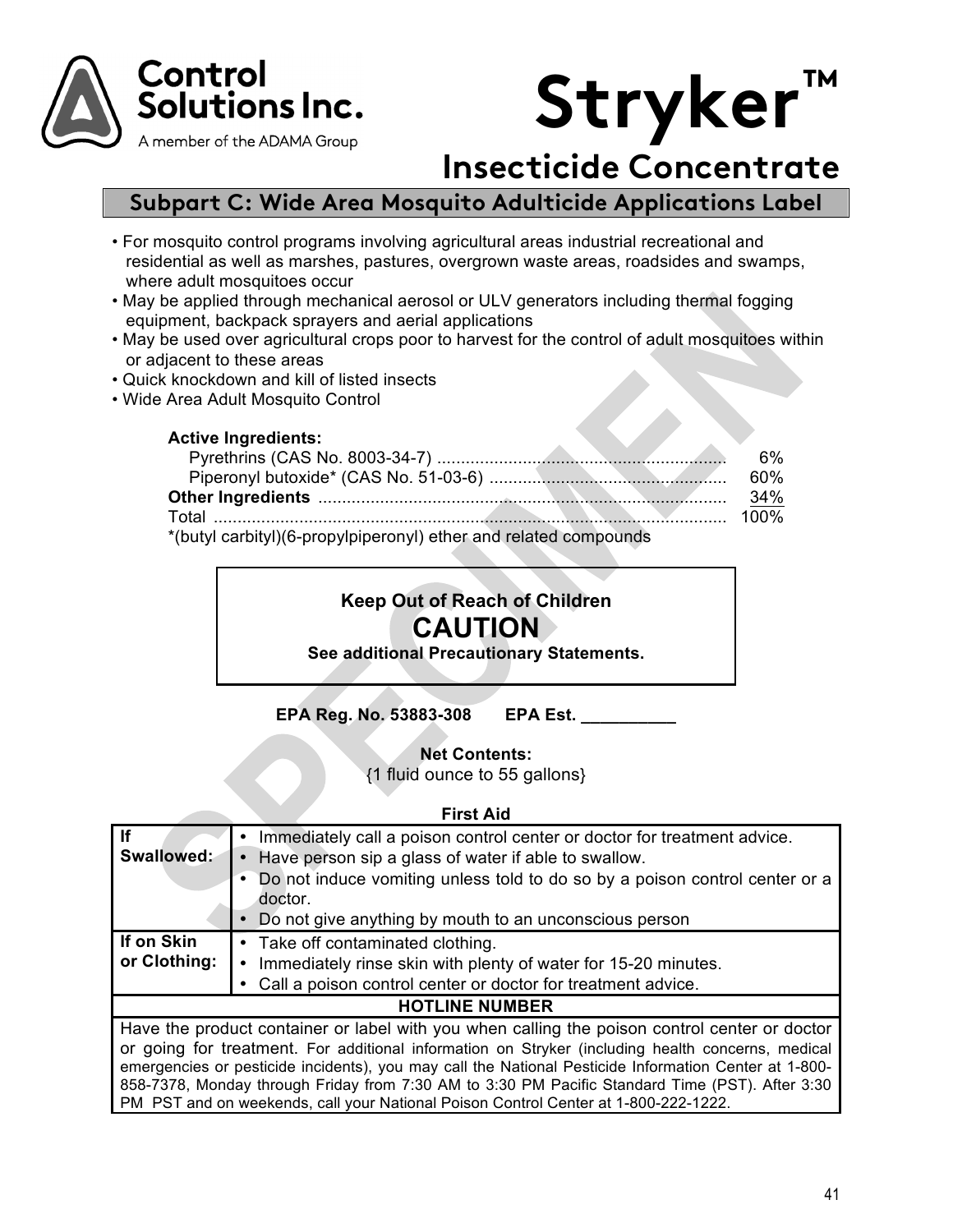#### **PRECAUTIONARY STATEMENTS**

#### **Hazards to Humans & Domestic Animals**

**CAUTION:** Harmful if swallowed. Prolonged or frequently repeated skin contact may cause allergic reactions in some individuals. Avoid contact with skin or clothing. Wash hands thoroughly with soap and water after handling and before eating, drinking, chewing gum, using tobacco or using the toilet.

#### **Personal Protective Equipment (PPE)**

Some materials that are chemical resistant to Stryker are made of barrier laminate, butyl rubber, nitrile rubber or viton. If you want more options, follow the instructions for category E on an EPA Chemical resistance chart.

#### **Applicators and other handlers must wear:**

- Long-sleeved shirt,
- Long pants,

**Users should:**

- Chemical resistant gloves,
- Shoes plus socks, and<br>• Protective evewear
- Protective eyewear

In addition to the above PPE, applicators using a high pressure handwand in an enclosed area must wear at least a NIOSH-approved respirator with a dust/mist filter with a MSHA/NIOSH-approval number prefix TC-21C or any N, R, P or HE filter.

In addition to the above PPE, applicators using hand held foggers in an enclosed area must wear a half-face, fullface or hood-style NIOSH-approved respirator with:

- a dust/mist filtering cartridge (MSHA/NIOSH-approval number prefix TX-21C) or
- a canister approved for pesticides (MSHA/NIOSH-approval number prefix TX-14G) or
- a cartridge or canister with any N, R, P or HE filter.

See engineering controls for additional requirements.

#### **User Safety Requirements**

Follow manufacturer's instructions for cleaning/maintaining PPE. If no such instructions for washables exist, use detergent and hot water. Keep and wash PPE separately from other laundry.

Discard clothing and other absorbent materials that have been drenched or heavily contaminated with the product's concentrate. Do not reuse them.

#### **Engineering Controls**

Pilots must use an enclosed cockpit that meets the requirements listed in the Worker Protection Standard (WPS) for agricultural pesticides (40 CFR 170.240(d)(6)). Human flagging is prohibited. Flagging to support aerial application is limited to use of the Global Positioning System (GPS) or mechanical flaggers.

# **User Safety Recommendations**

- Wash hands before eating, drinking, chewing gum, using tobacco or using the toilet.
- Remove clothing/PPE if pesticide gets inside. Then thoroughly wash and put on clean clothing.
- Remove PPE Equipment after handling Stryker. Wash the outside of gloves before removing.
- As soon as possible, thoroughly wash and change into clean clothing.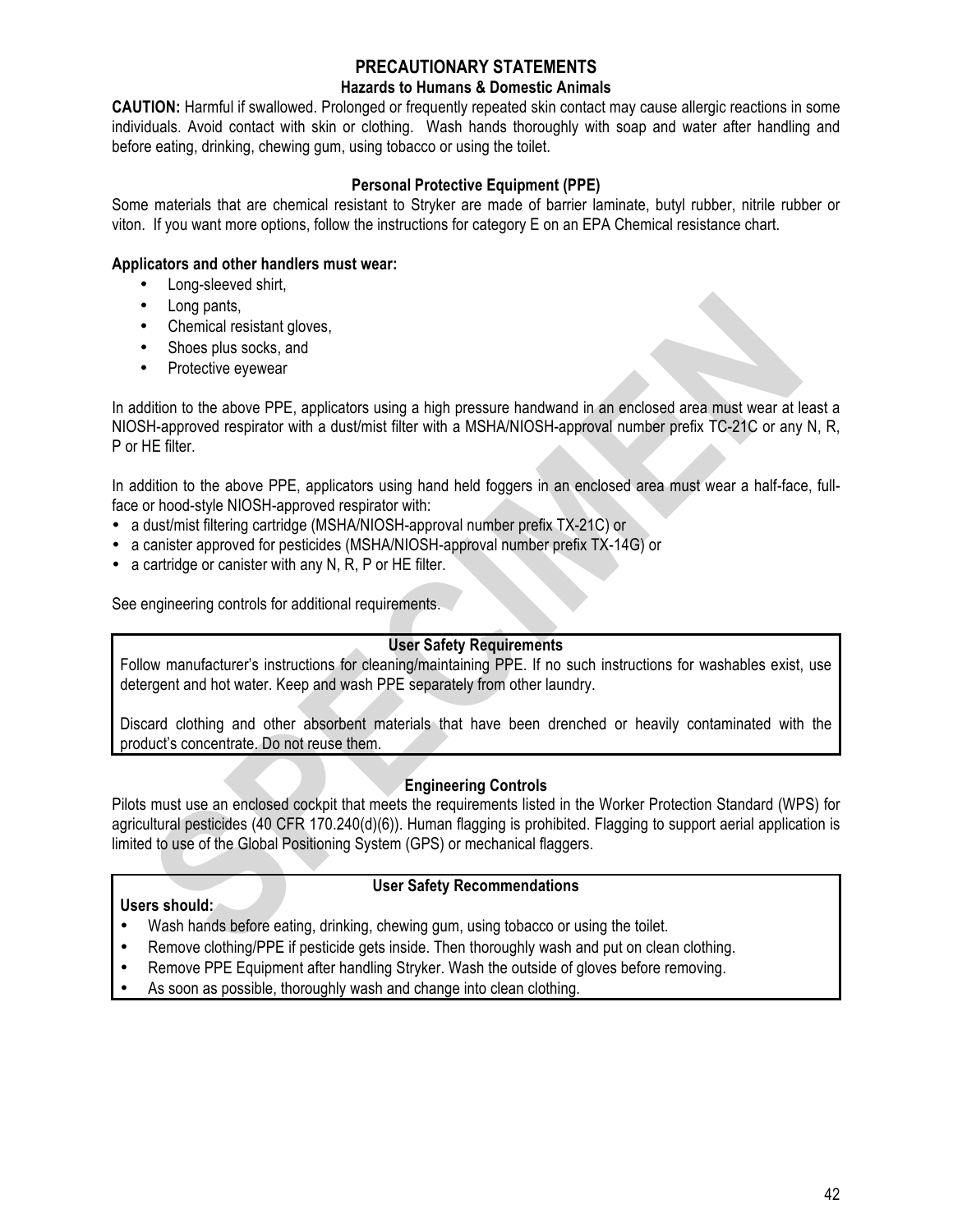#### **Environmental Hazards**

Stryker is toxic to aquatic organisms, including fish and invertebrates. Drift and runoff may be hazardous to aquatic organisms in water adjacent to treated areas. Stryker may contaminate water through runoff. Stryker has a potential for runoff for several weeks after application. Poorly draining soils and soils with shallow water tables are more prone to produce runoff that contains Stryker.

Stryker is highly toxic to bees exposed to direct treatment on blooming crops or weeds. Do not apply Stryker or allow it to drift to blooming crops or weeds while bees are actively visiting the treatment area.

Before making the first application in a season, it is advisable to consult with the State or tribal agency with primary responsibility for pesticide regulation to determine if other regulatory requirements exist.

Do not apply over bodies of water (lakes, rivers, permanent streams, natural ponds, commercial fish ponds, swamps, marshes or estuaries), except when necessary to target areas where adult mosquitoes are present, and weather conditions will facilitate movement of applied material away from the water in order to minimize incidental deposition into the water body. Do not contaminate bodies of water when disposing of equipment rinsate or wash waters.

# **DIRECTIONS FOR USE**

It is a violation of Federal law to use Stryker in a manner of inconsistent with its labeling.

For use by Federal, state, tribal or local government officials responsible for public health or vector control, or by persons certified in the appropriate category or otherwise authorized by the state or tribal lead pesticide regulatory agency to perform adult mosquito control applications, or by persons under their direct supervision.

#### **USE RESTRICTIONS**

- Apply Stryker only as specified on the label.
- Do not contaminate food or feedstuffs.
- Not for use in outdoor metered release devices or outdoor residential misting systems (indoor or outdoor).
- Except when applying as a wide-area mosquito adulticide, do not enter or allow others to enter until vapors, mists and aerosols have dispersed, and the treated area has been thoroughly ventilated.
- Except when applying Stryker as a wide-area mosquito adulticide, do not apply Stryker in a way that will contact workers or other persons, either directly or through drift.
- Except when applying Stryker as a wide-area mosquito adulticide, only protected handlers may be in the area during application.
- Do not make applications during rain.
- Application is prohibited directly into sewers or drains or to any area like a gutter where drainage to sewers, storm drains, water bodies or aquatic habitat can occur.
- Do not allow the product to enter any drain during or after application.

All outdoor applications, if permitted elsewhere on this label, must be limited to spot or crack-and-crevice treatments only, except for the following uses, if allowed elsewhere on this label:

- 1. Applications to soil or vegetation, as listed on this label, around structures;
- 2. Applications to lawns, turf and other vegetation, as listed on this label;
- 3. Applications to the side of a building, up to a maximum height of 3 feet above grade;
- 4. Applications to underside of eaves, soffits, doors, or windows permanently protected from rainfall by a covering, overhang, awning, or other structure;
- 5. Applications around potential pest entry points into buildings, when limited to a surface band not to exceed one inch in width;
- 6. Applications made through the use of a coarse, low pressure spray to only those portions of surfaces that are directly above bare soil, lawn, turf, mulch or other vegetation, as listed on this label, and not over an impervious surface, drainage or other condition that could result in runoff into storms drains, drainage ditches, gutters, or surface waters, in order to control occasional invaders or aggregating pests.

**How to Apply:** Before making the first application in a season, it is advisable to consult with the state or tribal agency with primary responsibility for pesticide regulation to determine if other regulatory requirements exist.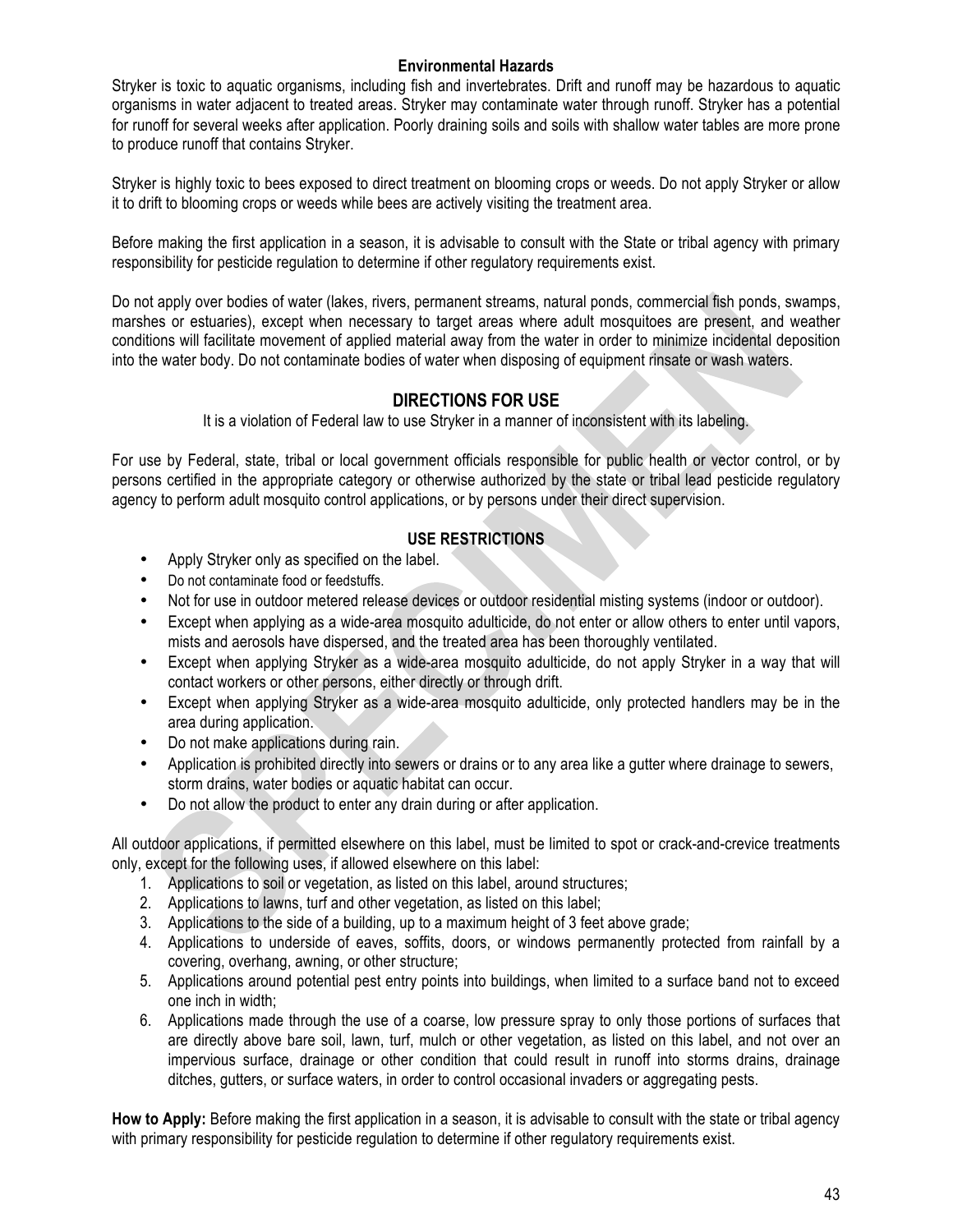Stryker may be used for mosquito control programs involving agricultural areas, industrial, recreational and residential as well as marshes, pastures, overgrown waste areas, roadsides and swamps, where adult mosquitoes occur. Stryker may be used over agricultural crops prior to harvest for the control of adult mosquitoes within or adjacent to these areas. For best results, apply when meteorological conditions create a temperature inversion and wind speed does not exceed 5 miles per hour. Make the application so the wind will carry the insecticidal fog into the area being treated.

Do not apply more than 0.2 pounds [lbs.] pyrethrin per acre per year (226.75 g/Ha/year) and 2 pounds [lbs.] piperonyl butoxide per acre per year (2,267.5 g/HA/year) in any treated area. More frequent treatments may be made to prevent or control a threat to public and/or animal health determined by a state, tribal or local health or vector control agency on the basis of documented evidence of disease causing agents in vector mosquitoes or the occurrence of mosquito-borne disease in animal or human populations, or specifically approved by the state or tribe during a natural disaster recovery effort.

**Spray Droplet Size Determination:** Contact manufacturer of Stryker for spread factor of various diluting oils with Stryker.

**Ground-Based Application:** Spray equipment must be adjusted so that the volume median diameter (VMD) is 5 to 30 microns (5µm ≤ Dv 0.5 ≤ 30 µm) and that 90% of the spray is contained in droplets smaller than 40 microns (Dv 0.9 ≤ 40 um). Directions from the equipment manufacturer or vendor, pesticide registrant or a test facility using a laser-based measurement instrument must be used to adjust equipment to produce acceptable droplet size spectra. Application equipment must be tested annually to confirm that pressure at the nozzle and nozzle flow rate(s) are property calibrated.

When used in cold aerosol generators that product a fog with the majority of droplets in the 5-30 micron range. Dilute Stryker with light mineral oil (specific gravity of approximately 0.6 at 60°F (15.5°C); boiling point: 500-640°F (280- 448.8°C). An N.F. grade oil is preferred.

**Aerial application:** Spray equipment must be adjusted so that the volume mean diameter produced is less than 60 (Dv  $0.5 < 60$  µm) and that 90% of the spray is contained in droplets smaller than 100 microns (Dv  $0.9 < 100$  µm). The effects of flight speed and for non-rotary nozzles, nozzle angle on the droplet size spectrum must be considered. Directions from the equipment manufacturer or vendor, pesticide registrant or test facility using a wind tunnel and laser-based measurement instruments must be used to adjust equipment to product acceptable droplet size spectra. Application equipment must be tested at least annually to confirm that pressure at the nozzle and nozzle flow rate(s) are properly calibrated. Apply using a nozzle height of no less than 100 feet (30.5 m) above ground or canopy in a fixed wing aircraft or a height of no less than 75 feet (22.9 m) above the ground or canopy for a rotary wing aircraft.

**Ground Application:** To kill adult mosquitoes and biting flies, apply up to 0.0025 pounds of pyrethrins and up to 0.025 pounds of piperonyl butoxide per acre (27.5 g of pyrethroids/Ha and up to 27.5 g of piperonyl butoxide/Ha) (use a 300 foot swath width for acreage calculations).

**Truck Mounted ULV Application:** Dilute 5 parts of Stryker with 1 part of oil and apply at the rate of 2-2.25 fluid ounces (59-66.5 ml) per minute while the machine is traveling 5 miles per hours (6 Km/hour). Position the nozzle approximately 30 degrees above the horizontal off the side of the truck bed. The delivery rate and truce speed may be varied as long as the application rate is 0.022-0.0025 pounds of pyrethrins (2.25-2.83 g/HA) and up to 0.025 pounds of piperonyl butoxide per acre (28.3 g/Ha) (use a 300 foot swath width for acreage calculations).

**Backpack Sprayer Application:** Apply 0.002-0.0025 pounds (2.25-2.83 g/Ha) and 0.025 pounds of piperonyl butoxide of pyrethrins (28.3 g/Ha) per acre. Dilute 1 part of Stryker with 12 parts of oil and apply at the rate of 7 ounces per acre (496 g/Ha) (based on 50 foot swath, 7 ounces (198 g) apply while walking 870 feet (265m)).

**Aerial Application (Fixed Wing and Helicopter):** To kill adult mosquitoes and biting flies, apply up to 0.0025 pounds of pyrethrins (2.83 g/Ha) and up to 0.025 pounds of piperonyl butoxide (28.3 g/Hs) per acre with equipment designed and operated to product a ULV spray application.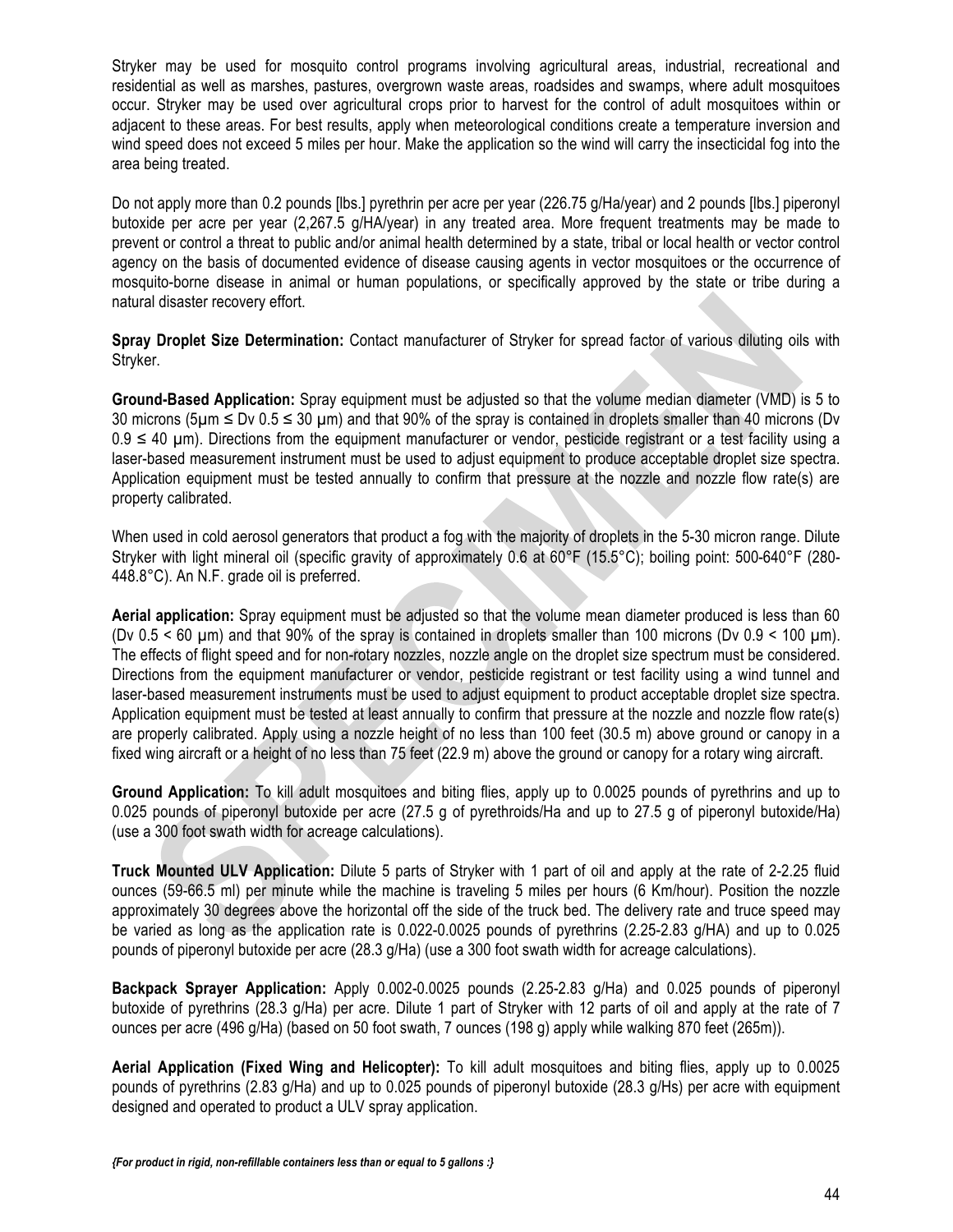#### **Storage and Disposal**

Do not contaminate water, food or feed by storage or disposal.

**Pesticide Storage:** Keep Stryker in its tightly closed original container when not in use. Store Stryker away from food and pet food in a cool, dry (preferably locked) area that is inaccessible to children and animals. **Pesticide Disposal:** Wastes resulting from the use of Stryker must be disposed on site or at an approved waste disposal facility. **Container Disposal:** Non-refillable container; do not reuse or refill this container. Triple rinse (or equivalent) container promptly after emptying. Triple rinse as follows: Empty the remaining contents into application equipment or a mix tank. Fill the container 1/4 full with water. Replace and tighten closures. Tip container on its side and roll it back and forth, ensuring at least one complete revolution, for 30 seconds. Stand the container on its end and tip it back and forth several times. Turn the container over onto its other end and tip it back and forth several times. Empty the rinsate into application equipment or a mix tank or store rinsate for later use or disposal. Repeat this procedure two more times. Then offer for recycling if available, or reconditioning if appropriate, or dispose of in a sanitary landfill, or by other procedures approved by State and local authorities.

*{For product in rigid, non-refillable containers greater than 5 gallons :}*

#### **Storage and Disposal**

Do not contaminate water, food or feed by storage or disposal.

**Pesticide Storage:** Keep Stryker in its tightly closed original container when not in use. Store Stryker away from food and pet food in a cool, dry (preferably locked) area that is inaccessible to children and animals. **Pesticide Disposal:** Wastes resulting from the use of Stryker must be disposed on site or at an approved waste disposal facility. **Container Disposal:** Non-refillable container; do not reuse or refill this container. Triple rinse (or equivalent) container promptly after emptying. Triple rinse as follows: Empty the remaining contents into application equipment or a mix tank. Fill the container 1/4 full with water. Replace and tighten closures. Tip container on its side and roll it back and forth, ensuring at least one complete revolution, for 30 seconds. Stand the container on its end and tip it back and forth several times. Turn the container over onto its other end and tip it back and forth several times. Empty the rinsate into application equipment or a mix tank or store rinsate for later use or disposal. Repeat this procedure two more times. Offer for recycling if available; or reconditioning if appropriate; or dispose of in a sanitary landfill, or by other procedures approved by State and local authorities.

*{For product in rigid, refillable containers :}*

#### **Storage and Disposal**

Do not contaminate water, food or feed by storage or disposal.

**Pesticide Storage:** Keep Stryker in its tightly closed original container when not in use. Store Stryker away from food and pet food in a cool, dry (preferably locked) area that is inaccessible to children and animals. **Pesticide Disposal:** Wastes resulting from the use of Stryker must be disposed on site or at an approved waste disposal facility. **Container Disposal:** Refillable container; refill this container only with pesticide only. Do not reuse this container for any other purpose. Cleaning the container before refilling is the responsibility of the refiller; cleaning before final disposal is the responsibility of the person disposing of the container. To clean the container before final disposal, empty the remaining contents from this container into application equipment or mix tank. Fill the container about 10% full with water, then vigorously agitate or recirculate water with the pump for 2 minutes. Pour or pump rinsate into application equipment or rinsate collection system. Repeat this procedure 2 more times, then offer for recycling if available, or reconditioning if appropriate, or dispose of in a sanitary landfill, or by other procedures approved by State and local authorities.

*{Per PR Notice 2007-4 the batch code/lot number will appear on the label or container.}*

#### **WARRANTY STATEMENT**

Control Solutions, Inc. warrants that Stryker conforms to the chemical description on the label thereof and is reasonably fit for purposes stated on such label when used only in accordance with directions under normal use conditions. It is impossible to eliminate all risks inherently associated with use of Stryker. Crop injury, ineffectiveness, or other unintended consequences may result because of such factors as weather conditions, presence of other materials, or the manner of use or application, all of which are beyond the control of Control Solutions, Inc. To the extent consistent with applicable law, Control Solutions, Inc. shall in no event be liable for consequential, special, or indirect damages resulting from the use or handling of Stryker; all such risks shall be assumed by the Buyer. In addition to the foregoing, no purchaser of Stryker (other than an end user) shall be entitled to any reimbursement for any loss suffered as a result of any suspension or cancellation of the registration for Stryker by the U.S. Environmental Protection Agency. Except as expressly provided herein and to the extent consistent with applicable law, Control Solutions, Inc. makes no warranties, guarantees, or representations of any kind, either express or